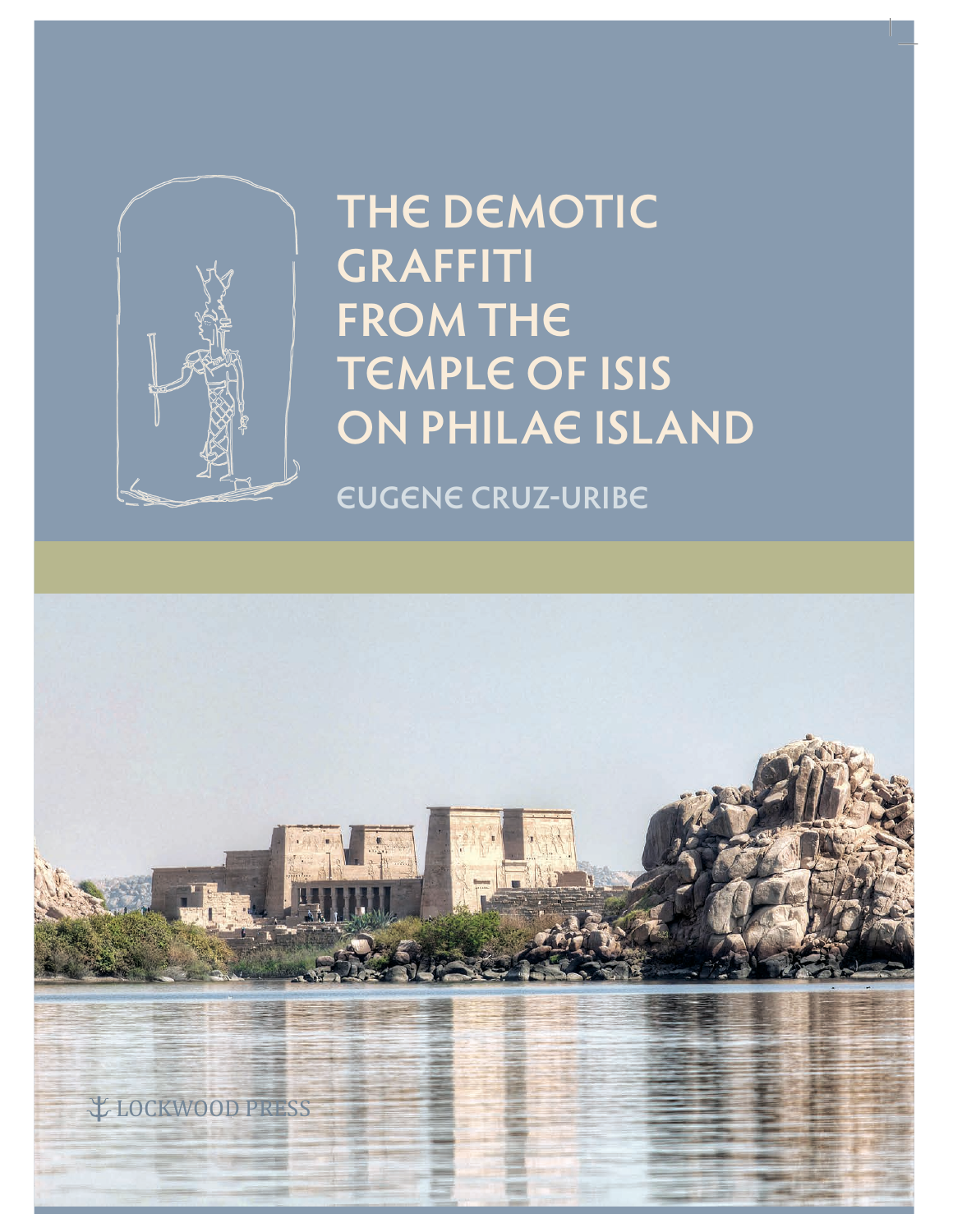# THE DEMOTIC GRAFFITI FROM THE TEMPLE OF ISIS ON PHILAE ISLAND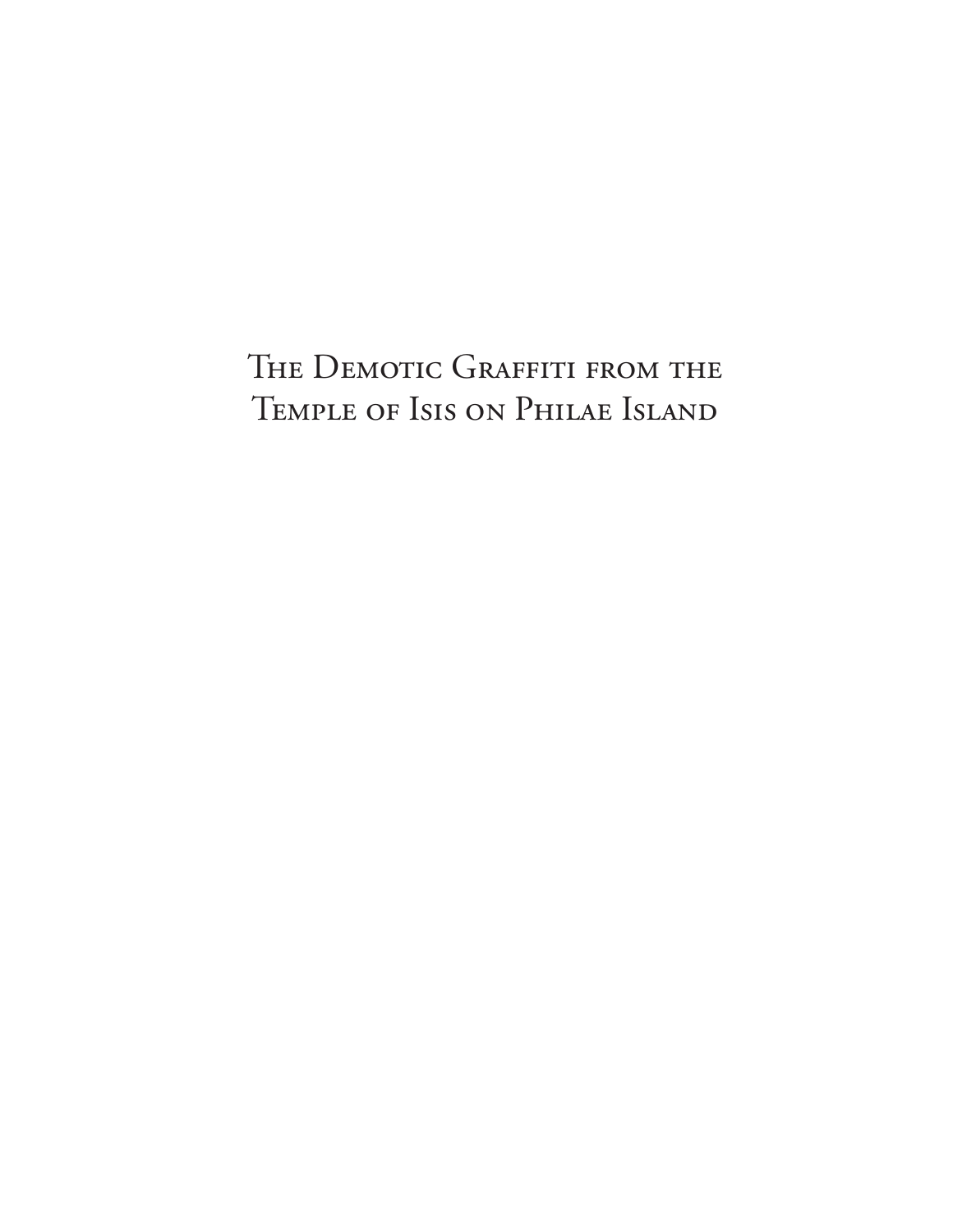# MATERIAL AND VISUAL CULTURE OF ANCIENT EGYPT

NUMBER THREE



THE DEMOTIC GRAFFITI FROM THE TEMPLE OF ISIS ON PHILAE ISLAND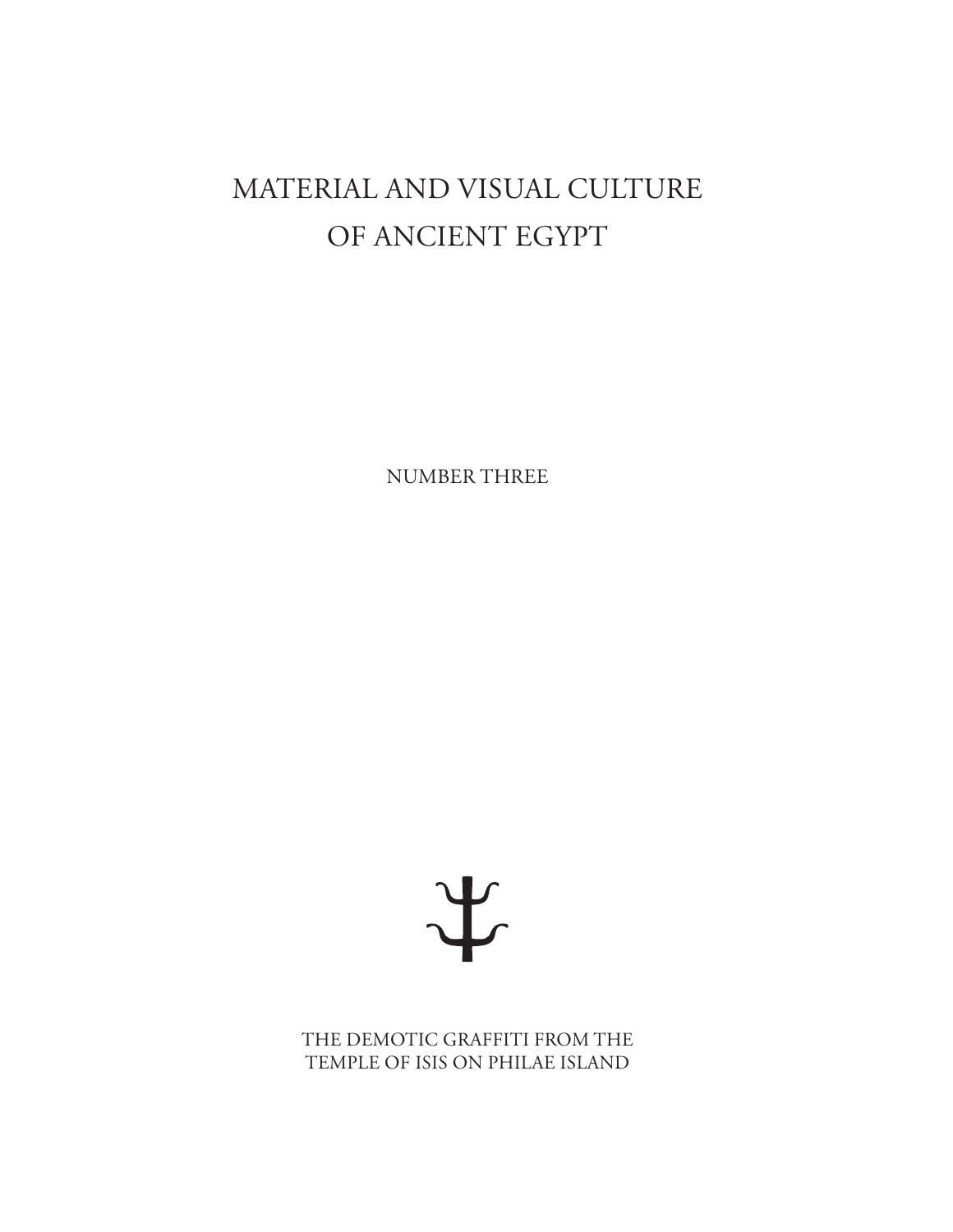### THE DEMOTIC GRAFFITI FROM THE TEMPLE OF ISIS ON PHILAE ISLAND

 $by$ EUGENE CRUZ-URIBE



LOCKWOOD PRESS ATLANTA, GEORGIA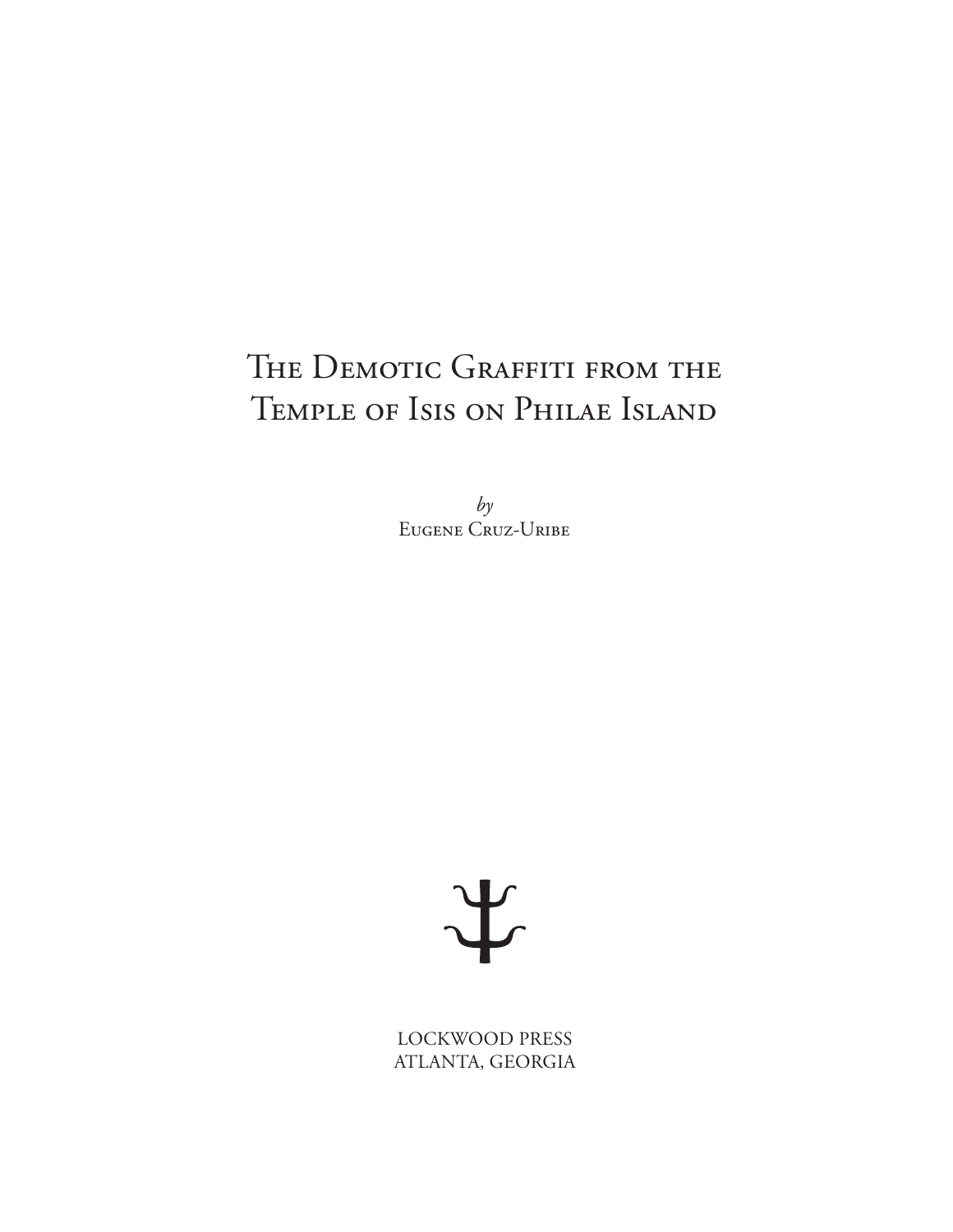### THE DEMOTIC GRAFFITI FROM THE TEMPLE OF ISIS ON PHILAE ISLAND

Copyright © 2016 by Lockwood Press

All rights reserved. No part of this work may be reproduced or transmitted in any form or by any means, electronic or mechanical, including photocopying and recording, or by means of any information storage or retrieval system, except as may be expressly permitted by the 1976 Copyright Act or in writing from the publisher. Requests for permission should be addressed in writing to Lockwood Press, PO Box 133289, Atlanta, GA 30333 USA.

Library of Congress Control Number: 2015954892

ISBN: 978-1-937040-47-5

Cover design by Susanne Wilhelm

Cover image: Drawing: Isis within a shrine on a sacred barque, from the "tank" on the roof of the Mammisi. Drawing by the author. Photograph: Temple of Isis on Philae Island. Photograph by the author.

This paper meets the requirements of ANSI/NISO Z39.48-1992 (Permanence of Paper).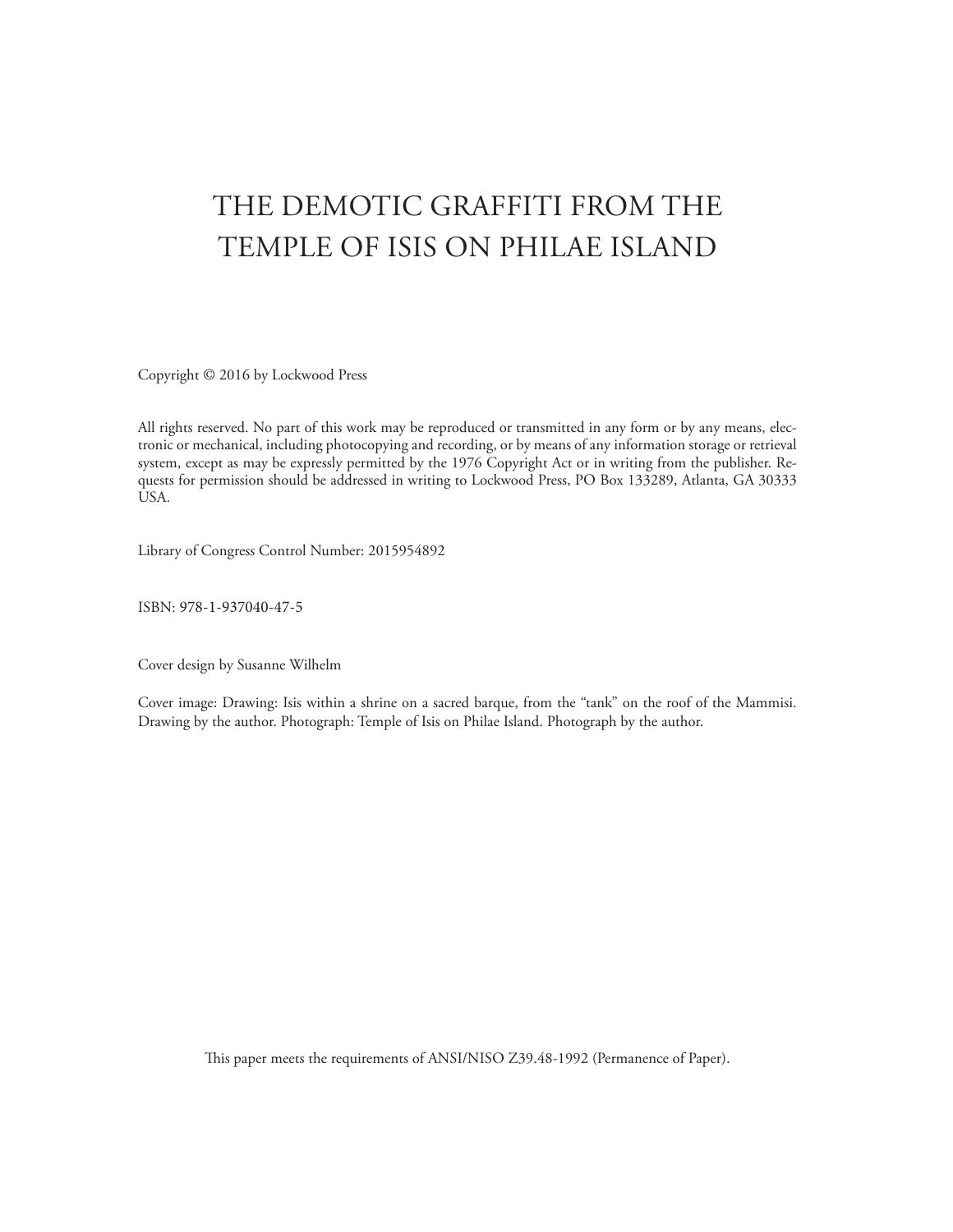Dedicated to H. S. Smith

A gentleman and scholar whose kind words at the Leiden Demotic Conference helped me remain a student of Demotic texts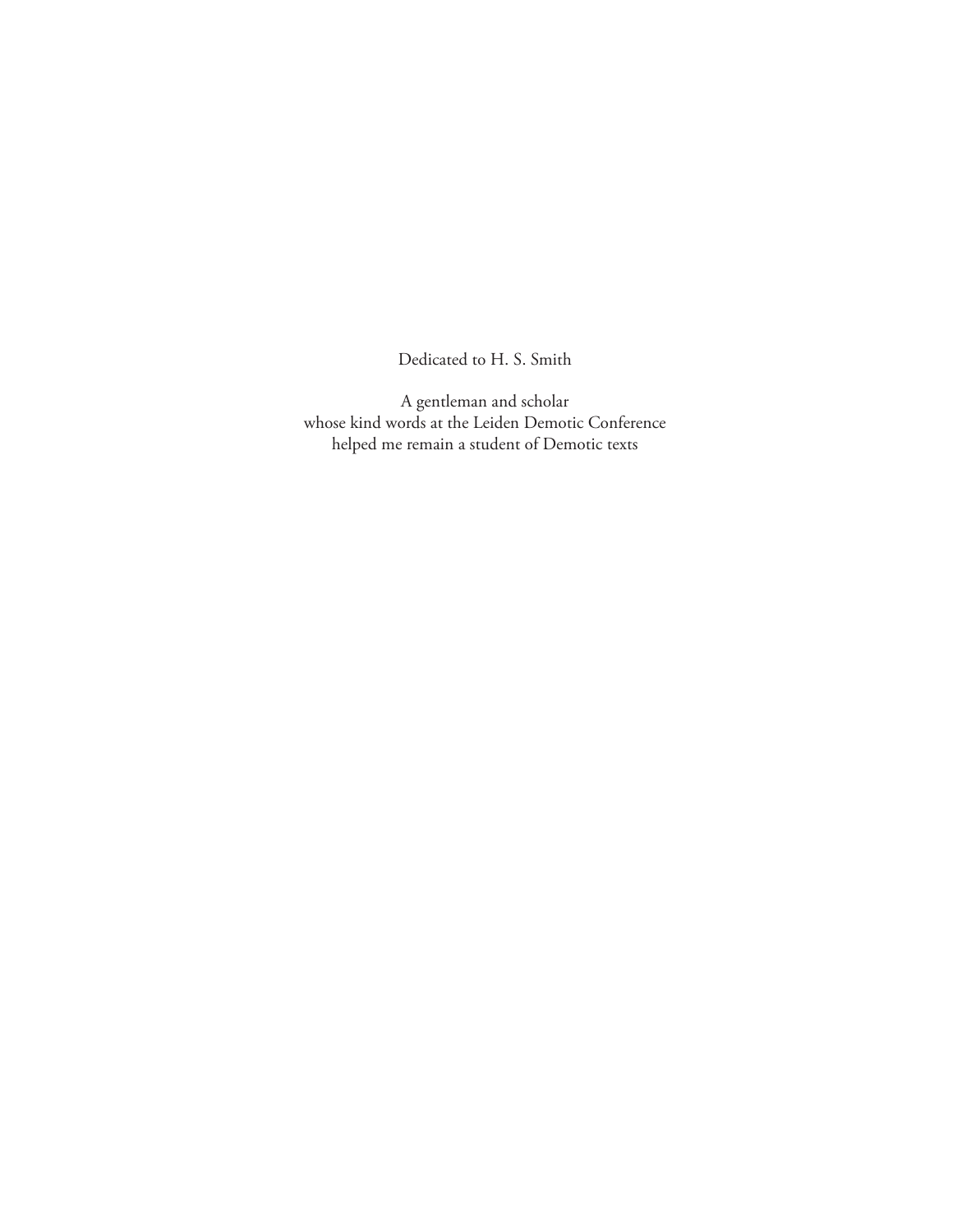

Isis within a shrine on a sacred barque, from the "tank" on the roof of the Mammisi. Drawing by the author.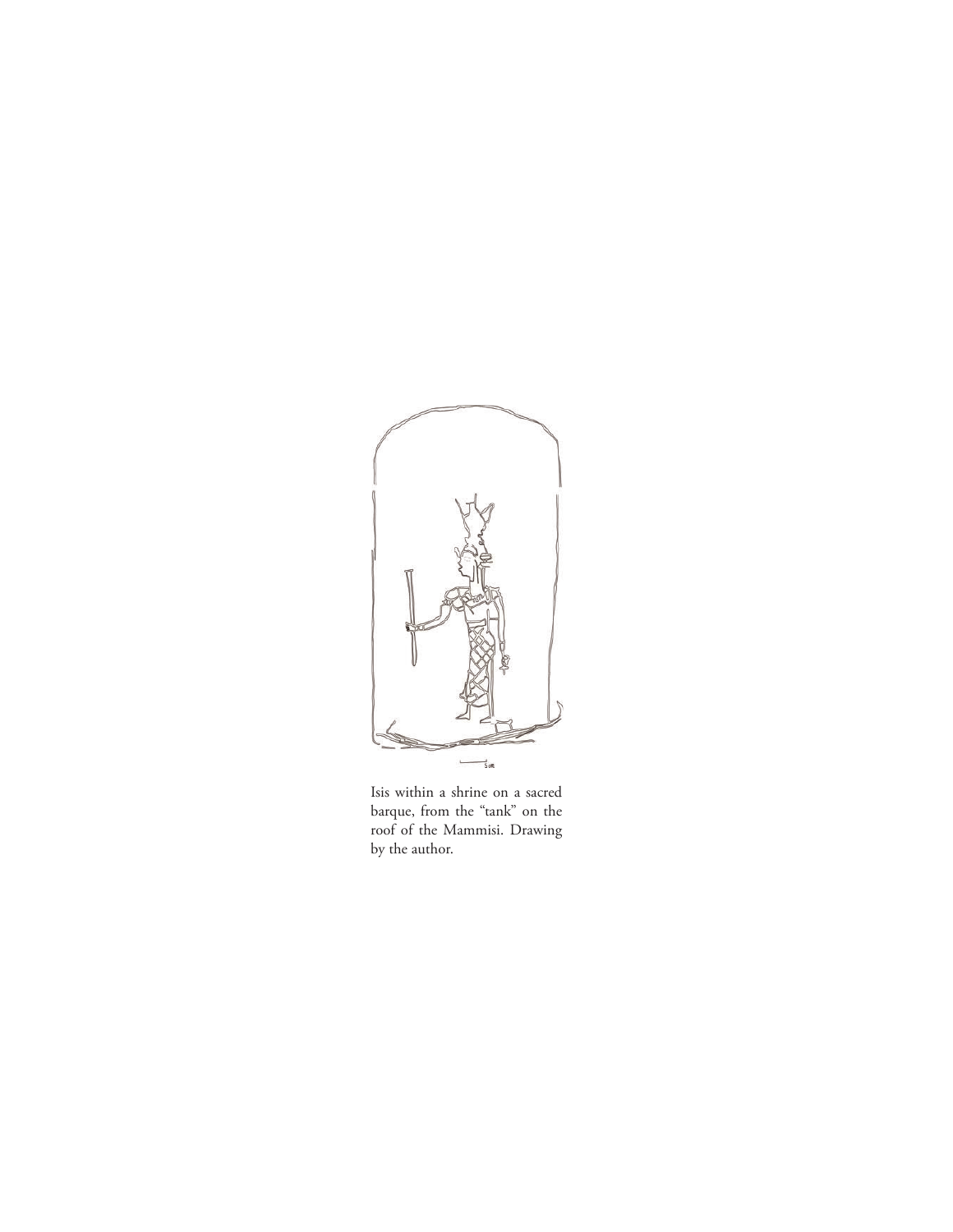### TABLE OF CONTENTS

| List of Graffiti Published by Griffith Reedited in This Catalogue                        | ix   |
|------------------------------------------------------------------------------------------|------|
| List of Figures                                                                          | xi   |
| Acknowledgments                                                                          | xiii |
| Abbreviations                                                                            | XV   |
| Introduction                                                                             | 1    |
| The Numbering of the Graffiti                                                            | 3    |
| Process for Recording Texts                                                              | 5    |
| Observations on the Demotic Graffiti at Philae                                           | 6    |
| Comments on the Demotic Graffiti from around the Temple                                  | 10   |
| 1. The Portico of Nectanebo, the West Colonnade, the East Colonnade, the Temple of       |      |
| Arsenuphis, and the Temple of Mandulis                                                   | 10   |
| 2. The Temple of Imhotep                                                                 | 17   |
| 3. The Great Pylon and the East Colonnade between the Pylons                             | 17   |
| 4. The Mammisi                                                                           | 21   |
| 5. Mammisi Roof                                                                          | 25   |
| 6. Second Pylon                                                                          | 28   |
| 7. Naos and Pronaos                                                                      | 31   |
| 8. Roof of the Pronaos and Naos                                                          | 33   |
| 9. Gateway of Hadrian                                                                    | 36   |
| 10. Temple of Imhotep, Temple of Hathor, Temple of Arsenuphis, and the Kiosk of Augustus | 40   |
| Drawings and Photographs of the Demotic Graffiti                                         | 44   |
| Catalogue                                                                                | 47   |
| 1. Portico of Nectanebo                                                                  | 49   |
| 2. West Colonnade and Adjoining Wall                                                     | 61   |
| 3. East Colonnade                                                                        | 89   |
| 4. Great Pylon                                                                           | 91   |
| 5. East Colonnade between the Pylons                                                     | 103  |
| 6. Mammisi, West Colonnade                                                               | 117  |
| 7. Mammisi, East Colonnade                                                               | 121  |
| 8. Mammisi, North Colonnade                                                              | 157  |
| 9. Mammisi, Exterior South, and Portico                                                  | 165  |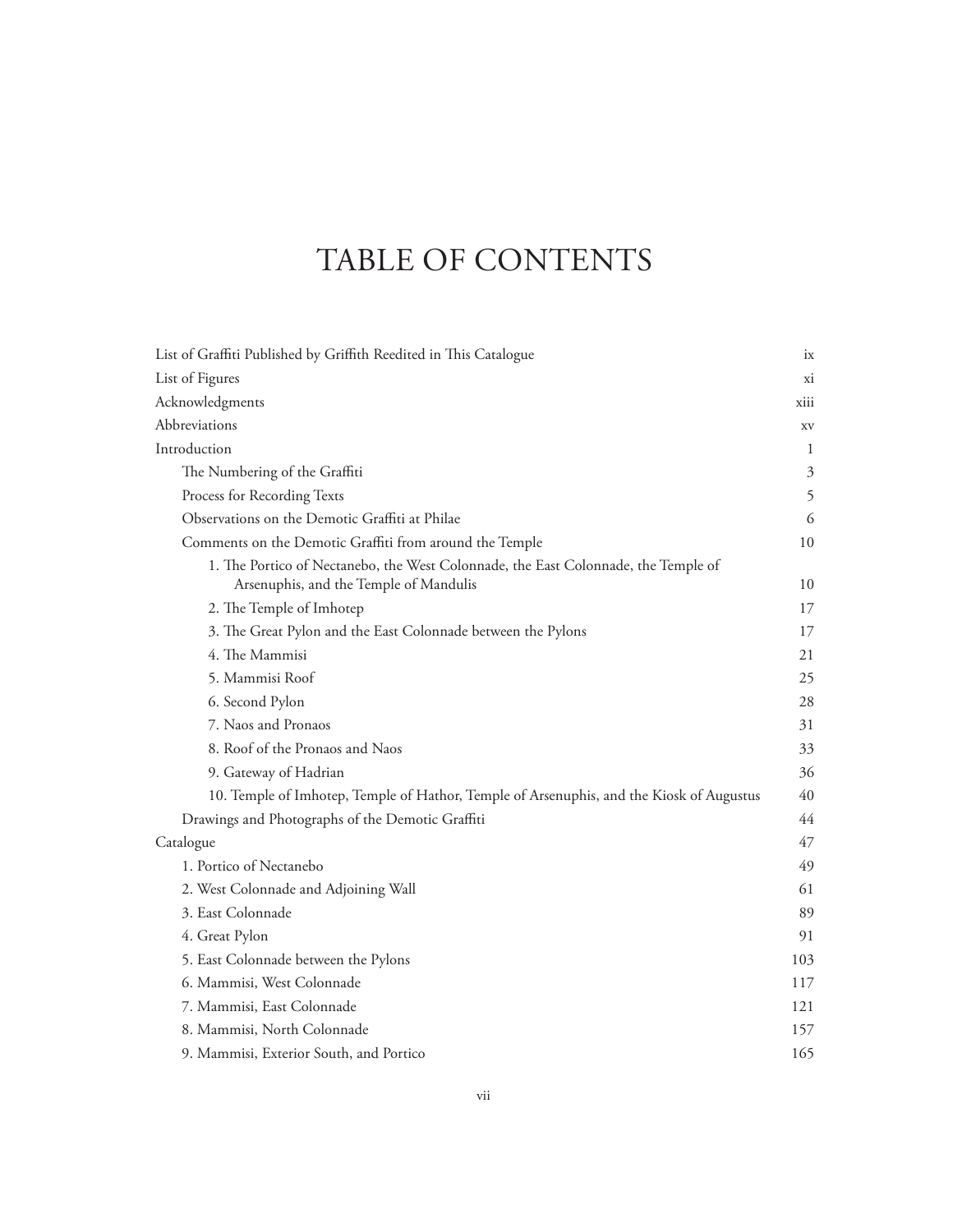#### viii CONTENTS

| 10. Mammisi, Chamber 1, West Side                             | 171 |
|---------------------------------------------------------------|-----|
| 11. Mammisi, Chamber 1, East Side                             | 195 |
| 12. Mammisi, Roof "Tank"                                      | 213 |
| 13. Second Pylon                                              | 231 |
| 14. Pronaos, Naos                                             | 245 |
| 15. Temple Roof, Naos, and Pronaos                            | 255 |
| 16. Gate of Hadrian                                           | 265 |
| 17. Temple of Imhotep                                         | 279 |
| 18. Temple of Arsenuphis, Temple of Hathor, Kiosk of Augustus | 287 |
| Bibliography                                                  | 293 |
| Indexes                                                       | 299 |
| 1. Personal Names                                             | 299 |
| 2. Royal Names                                                | 311 |
| 3. Deities                                                    | 311 |
| 4. Titles                                                     | 312 |
| 5. Words                                                      | 315 |
|                                                               |     |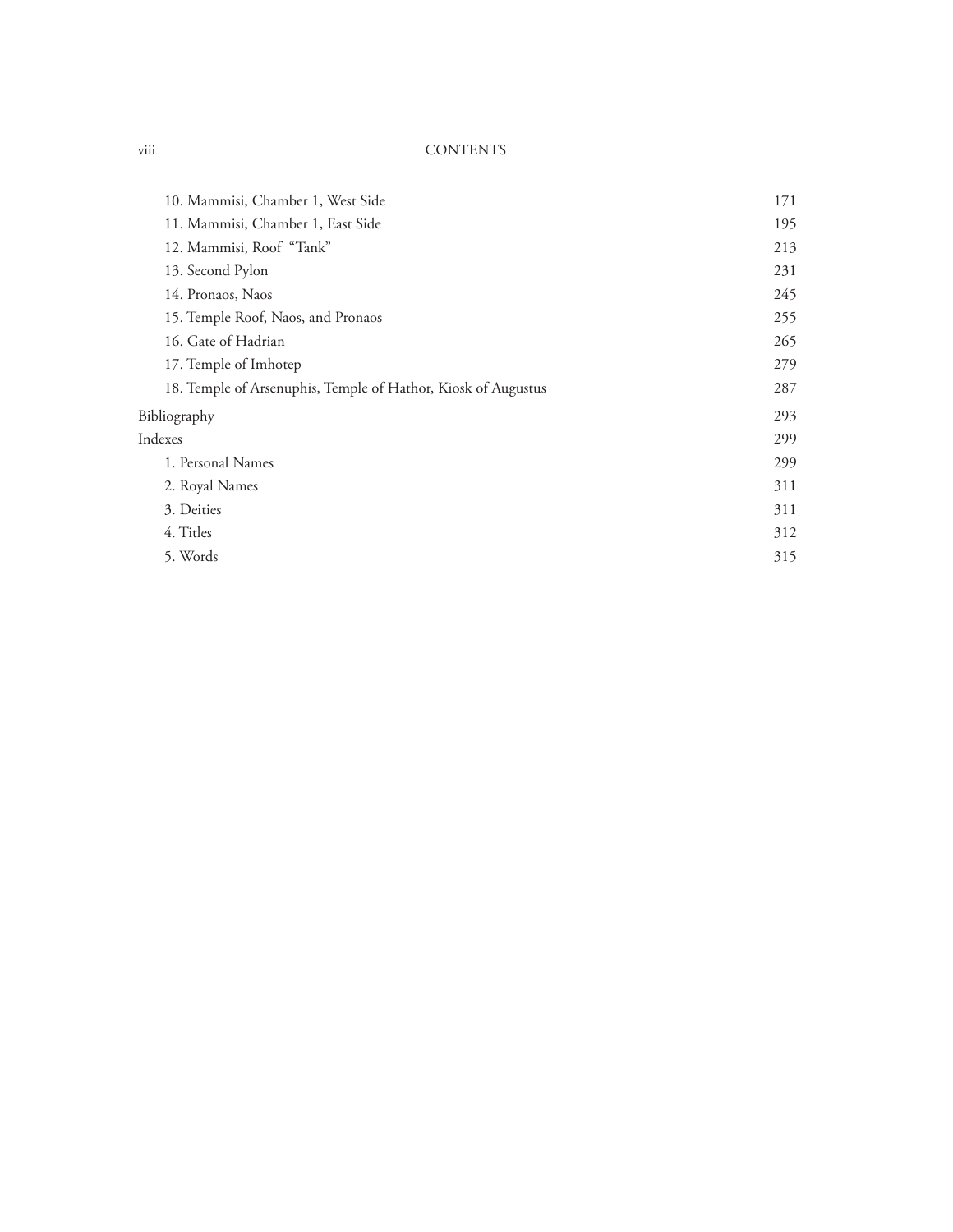### LIST OF GRAFFITI PUBLISHED BY GRIFFITH REEDITED IN THIS VOLUME

| <b>GPH</b> | page   | 101 | 136 | 204  | 183 |
|------------|--------|-----|-----|------|-----|
| $1\,1$     | 49     | 102 | 160 | 210  | 204 |
| 12         | 49     | 105 | 124 | 217  | 213 |
| 13         | 50     | 106 | 126 | 218  | 213 |
| 14         | 50     | 107 | 126 | 219  | 213 |
| 16         | 52     | 112 | 158 | 220  | 215 |
| 20         | 53     | 113 | 158 | 221  | 215 |
| 21         | 53     | 114 | 158 | 223  | 215 |
| 24         | 61     | 115 | 118 | 225  | 214 |
| 25         | 62     | 117 | 159 | 228  | 217 |
| 26         | 63     | 123 | 166 | 229  | 217 |
| 32         | 63     | 134 | 195 | 237  | 219 |
| 33         | 65     | 147 | 174 | 238  | 219 |
| 34         | 67     | 150 | 173 | 242  | 219 |
| 35         | 68     | 151 | 173 | 253  | 234 |
| 37         | $70\,$ | 152 | 173 | 260  | 232 |
| 38         | $71\,$ | 153 | 174 | 263  | 232 |
| 39         | $71\,$ | 154 | 174 | 300  | 237 |
| $40\,$     | $74\,$ | 156 | 175 | 324  | 238 |
| 46         | 89     | 157 | 175 | 363  | 255 |
| 55         | 95     | 158 | 178 | 368  | 257 |
| 56         | 96     | 160 | 176 | 373  | 258 |
| 66         | 93     | 161 | 176 | 378  | 258 |
| 69         | 107    | 162 | 176 | 399  | 255 |
| $70\,$     | 94     | 165 | 197 | 413  | 265 |
| $71\,$     | 96     | 177 | 200 | 414  | 265 |
| 73         | 95     | 189 | 201 | 419  | 267 |
| 77         | 105    | 190 | 202 | 424  | 267 |
| 90         | 127    | 191 | 202 | 427  | 268 |
| 91         | 127    | 192 | 203 | 427a | 269 |
| 92         | 128    | 193 | 180 | 435  | 270 |
| 94         | 130    | 194 | 180 | 438  | 270 |
| 95         | 131    | 195 | 180 |      |     |
| 96         | 131    | 200 | 181 |      |     |
| 97         | 134    | 201 | 182 |      |     |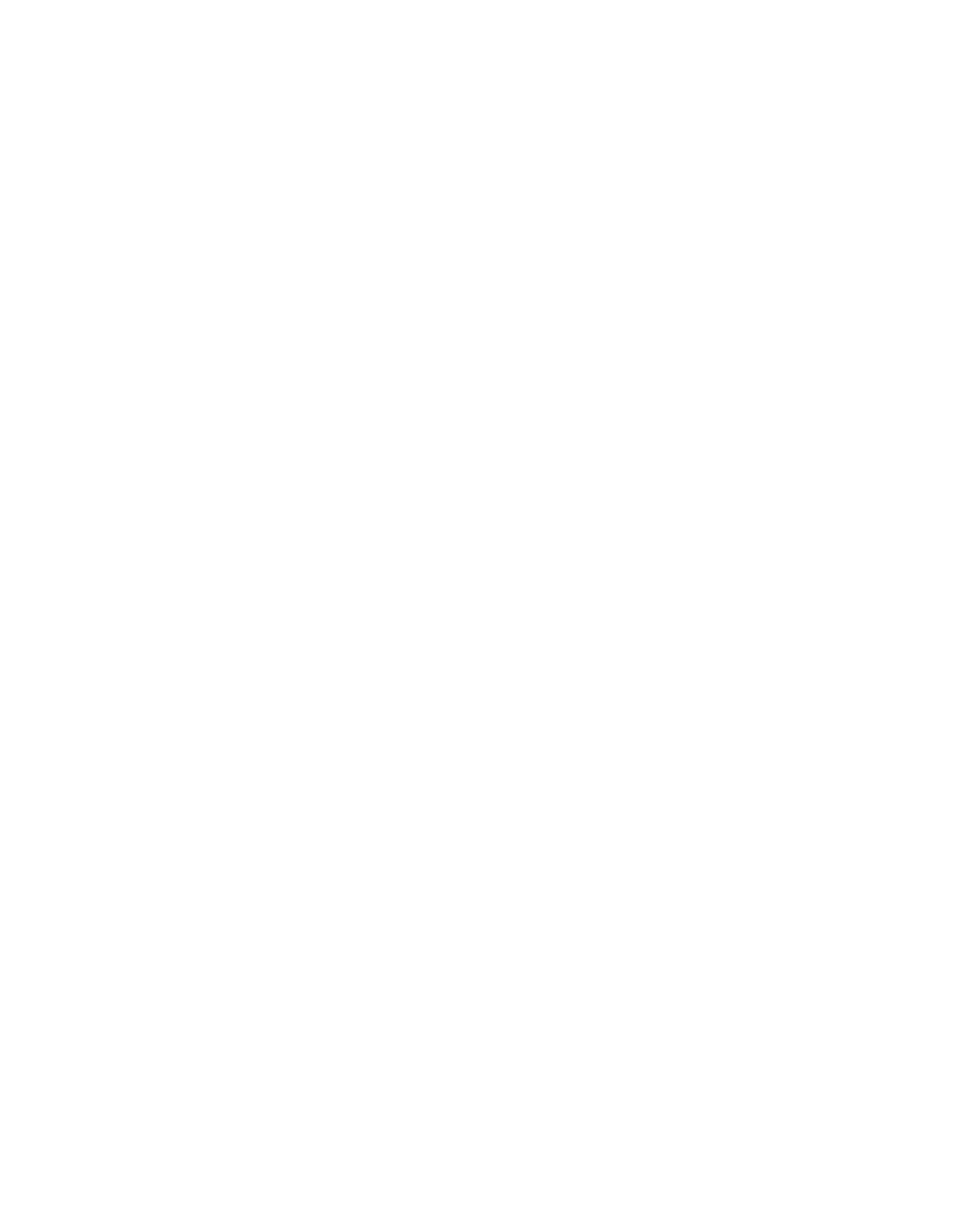### LIST OF FIGURES

| Fig. 1.  | View of Philae Temple looking east showing both pylons, the Mammisi, door of Gate   |    |
|----------|-------------------------------------------------------------------------------------|----|
|          | of Hadrian, and roof line of pronaos and naos                                       | 2  |
| Fig. 2.  | View of west colonnade, east colonnade, Temple of Arsenuphis and Portico of Nec-    |    |
|          | tanebo looking south                                                                | 11 |
| Fig. 3.  | View looking north showing temple of Imhotep                                        | 16 |
| Fig. 4.  | View of temple of Imhotep from above looking south. Arrow shows where Mandulis      |    |
|          | Temple would have been found                                                        | 16 |
| Fig. 5.  | View of Philae Temple looking northwest                                             | 18 |
| Fig. 6.  | Exterior east wall between pylons. Composite photograph of decorated blocks. Origi- |    |
|          | nal photographs by S. Vinson.                                                       | 20 |
| Fig. 7.  | View of Mammisi, exterior Eeast side showing location of the two Ptolemaic decrees  | 22 |
| Fig. 8.  | Mammisi, exterior east side, detail of decrees                                      | 22 |
| Fig. 9.  | View of Mammisi roof "tank"                                                         | 26 |
| Fig. 10. | View of lower chamber west of the Mammisi                                           | 27 |
| Fig. 11. | View of the Second Pylon                                                            | 29 |
| Fig. 12. | Naos, wall outside of sanctuary, GPH 939                                            | 32 |
| Fig. 13. | View of the roof of pronaos and naos looking north                                  | 34 |
| Fig. 14. | View of the north face of the Second Pylon from the naos roof. The arrow marks the  |    |
|          | location of GPH 385.                                                                | 35 |
| Fig. 15. | View of Gate of Hadrian from above looking west                                     | 37 |
| Fig. 16. | Gate of Hadrian exterior west wall, south of doorway                                | 38 |
| Fig. 17. | View of the temple of Hathor looking northeast                                      | 41 |
| Fig. 18. | View of the kiosk of Augustus looking east                                          | 43 |
|          |                                                                                     |    |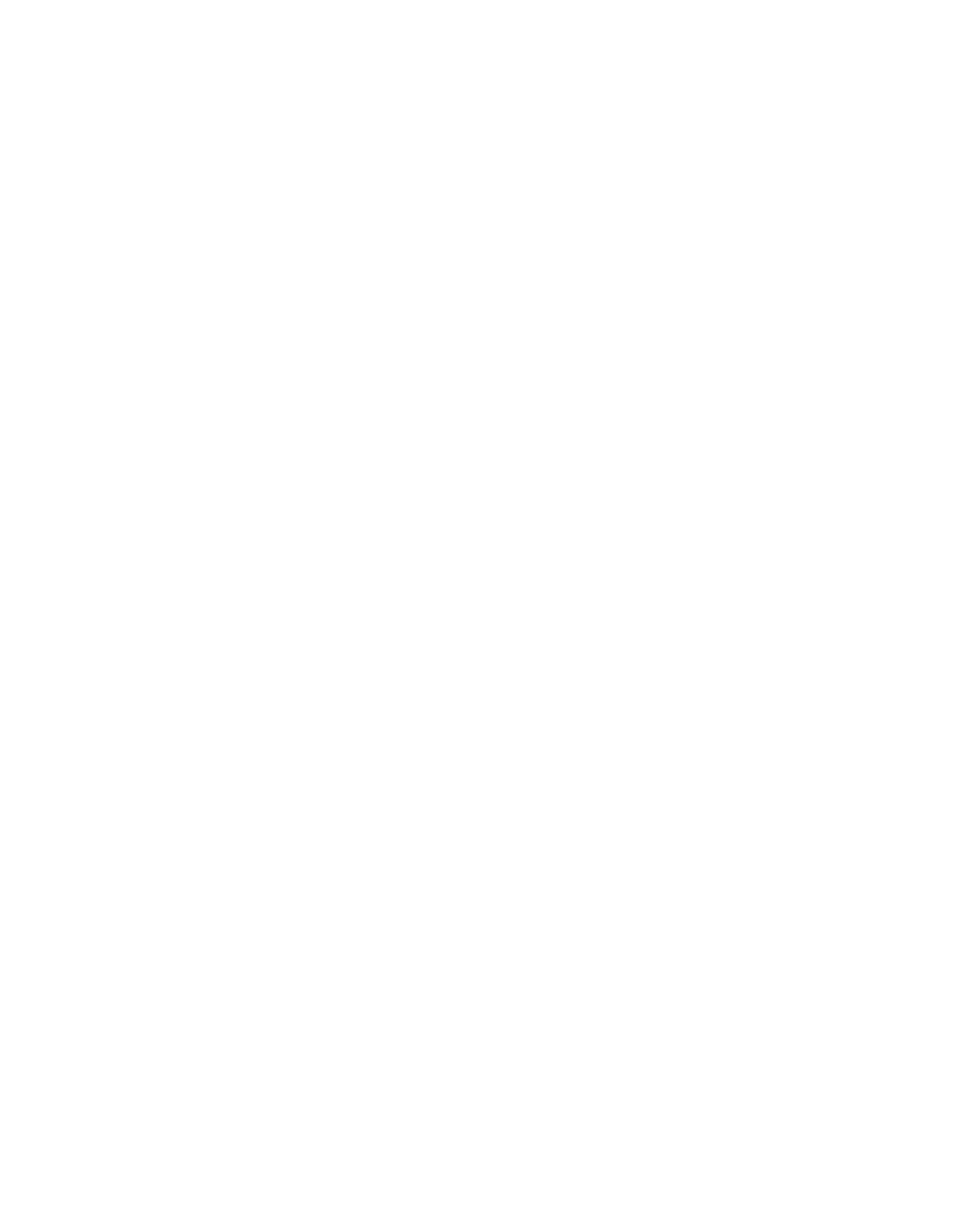### ACKNOWLEDGMENTS

For a project such as this, I have had the beneft of the assistance of numerous individuals who have supported and encouraged me to complete this project. Over the years I have been employed at several universities that have supported my research agenda and field work in Egypt. Thanks thus go to the Department of History, Northern Arizona University (Flagstaf, AZ), the Global Studies Program at California State University, Monterey Bay (Seaside, CA) and the Department of History, World Languages, and Philosophy at Indiana University East (Richmond, IN). Because of my status as an emeritus professor at Northern Arizona University, I have had the pleasure of being able to call on the services of the interlibrary loan department at Cline Library. Over the years they have provided numerous articles which greatly smoothed the way for this work.

Of course, while in Egypt I have beneftted from the assistance of numerous Egyptian colleagues and administrators in the Ministry of Antiquities (formerly the Supreme Council for Antiquities), especially Hisham el-Lethy, Magdy Gandour, Mohammed Bially, Mr. Mohi in Aswan, as well as the several inspectors who helped on a day to day basis: Osama Amer Latif, Tahseen Mohammed Atteya Abd el Motaleb, and Mohammed Baset.

Cornelius von Pilgrim of the Swiss Institute in Egypt on a number of occasions provided kind words, space at Swiss House on Elephantine Island, accommodations at the Swiss Institute in Cairo, as well as sundry equipment (mirrors, ladders, chairs); all of the little stuff that can make a small project such as mine possible to finish. For this I am deeply grateful. Trough him I was also introduced to a number of fne scholars and team members of the Swiss and German expeditions in Aswan, especially Drs. Wolfgang Müller (Swiss Institute) and Dietrich Raue (then of the German Institute). I enjoyed many a fne conversation with them and look forward to many more. I want to thank the Binational Fulbright Commission in Egypt for providing me with a Fulbright Research Fellowship to work on this project. Special thanks go to Bruce Lohoff, then director of commission in Egypt. He and the staf at the commission were most kind in making my projected teaching–research Fulbright Fellowship in 2007 into a full research one. Their support greatly aided this and several other of my field projects. During that feld season I was also able to enjoy the comradery of Drs. Pamela Rose and Alan Clapham who were digging in Aswan on the EES expedition. They were gracious hosts in sharing their team dinners and drinks at their dig apartment and around Aswan. I want to thank Dr. Steve Vinson, my colleague at the Indiana University, Bloomington. Steve and I have been working on several projects and he was most gracious in agreeing to come down to Philae in 2009, and both take numerous photographs of graffiti, as well as offer a number of suggestions on readings of texts. In 2011 Tom Logan from Carmel, California, assisted me on detailing the location plans of all of the texts in the temple. His logistical contacts that season were most welcome.

In all of my seasons in Egypt I have had the gracious hospitality of several friends. Dr. Salima Ikram, and her husband Nick, always welcomed me with friendly conversation, dinners, drinks, and parties whenever I was passing through Cairo. As an old "Kharga hand," Salima was most kind to invite me out for one season of the North Kharga Oasis Survey. I still owe her several grafti publications and promise to get them fnished soon now that this project will not be consuming my time. In Cairo and Thebes the late Ted Brock has been most gracious showing me many an interesting site as well has supplying great stories. I want to thank Sylvie Cauville who generously provided me a copy of her and Ibrahim Ali's nice volume on Philae Temple. It was a most thoughtful gesture.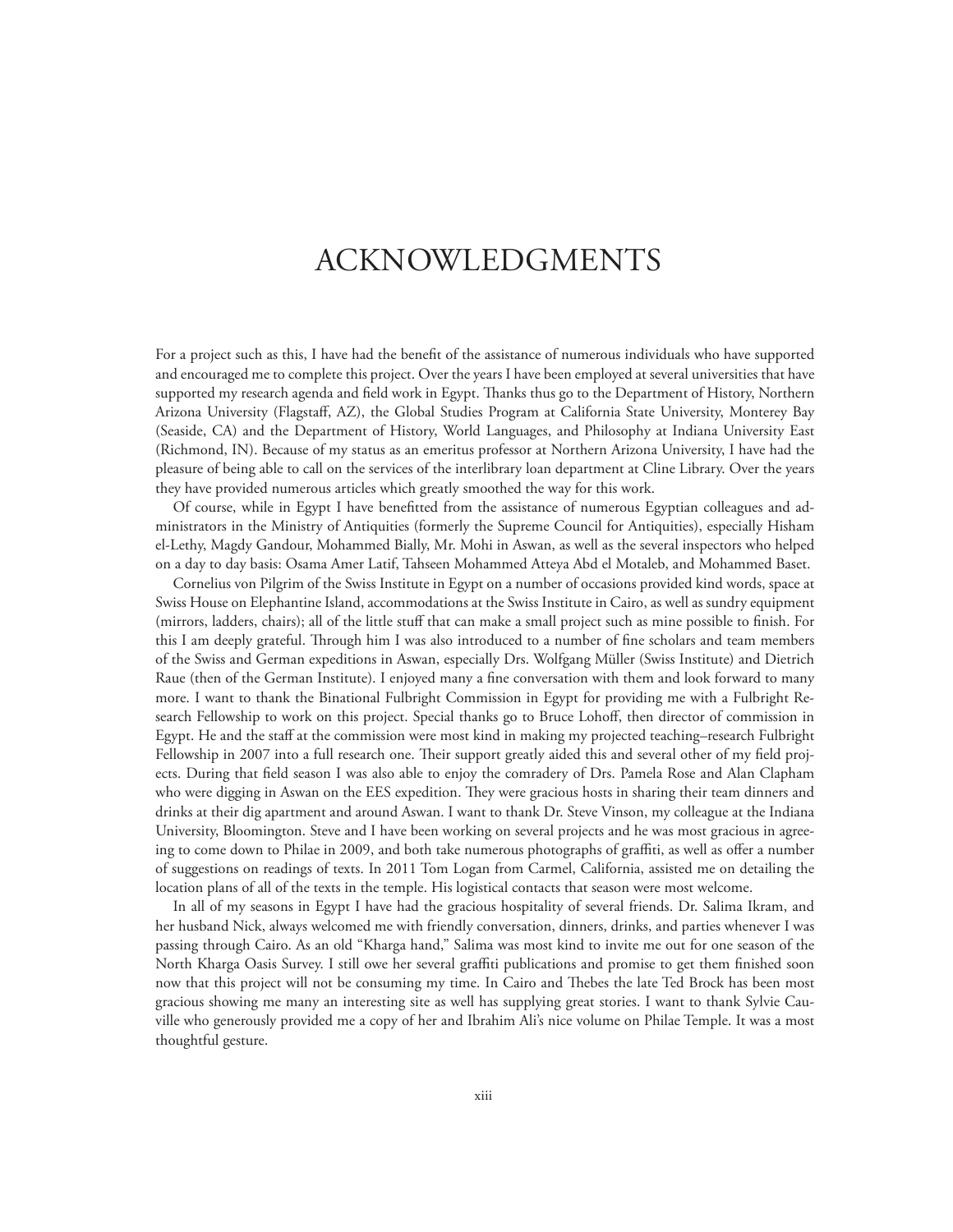#### xiv CONTENTS

While working on this volume I was asked to serve on the dissertation committee of Solange Bumbaugh, a doctoral candidate at the University of Chicago. Her dissertation (to be defended in 2015) entitled "Calling Out to Isis: The Enduring Nubian Presence at Philae" overlapped a great deal with some of the commentary I have ofered in this volume. We shared results on a regular basis and I look forward to the imminent completion of her work.

Over the years I have had the pleasure of receiving advice on difficult readings on a number of texts. I want to thank Jan Johnson, Mark Depauw, Joe Manning, Richard Jasnow, Peter Piccione, Steve Vinson, Jackie Jay, Emily Teeter, Bob Ritner, Brian Muhs, Karl-Teo Zauzich, and Foy Scalf, for their comments. I especially want to thank François Gaudard. Frankie has been most unstinting in looking over a draft of the introductory chapter and many texts, ofering suggestions on how to better understand them and good criticisms on many a bad reading I had made. This work would not have been completed as easily without his suggestions. I apologize to anyone whom I may have inadvertently left off of this list. Of course, all of the mistakes herein are mine.

Lastly, I want to thank my wife Kathy. She has been a steady supporter throughout my career and has put up with my many idiosyncracies. I hope I can repay her in some small way.

ECU Richmond, IN June 2015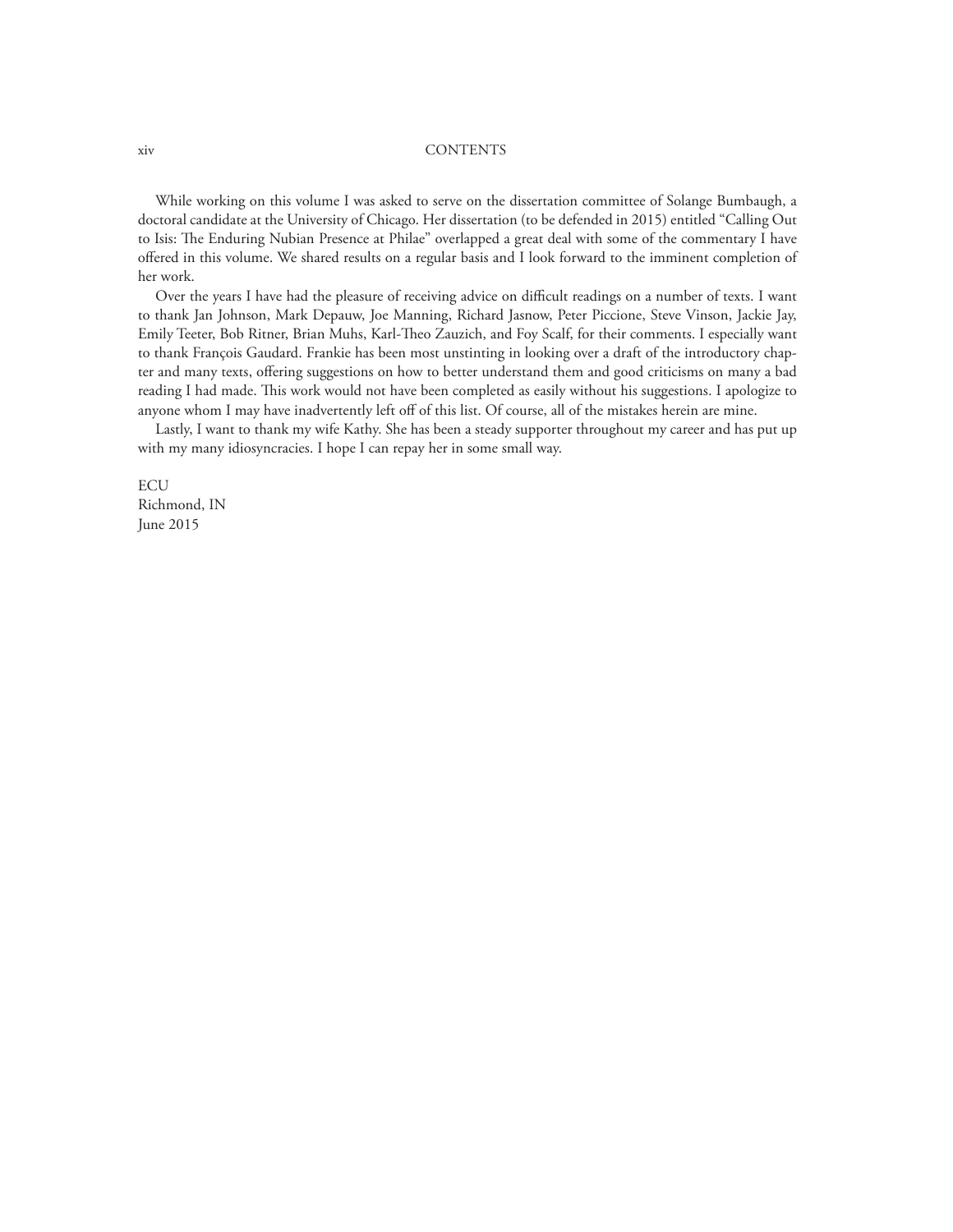### ABBREVIATIONS

| A f P                 | Archiv für Papyrusforschung und verwandte Gebiete                                        |
|-----------------------|------------------------------------------------------------------------------------------|
| <b>BASP</b>           | Bulletin of the American Society of Papyrologists                                        |
| <b>BdE</b>            | Bibliothèque d'Étude                                                                     |
| <i>BIFAO</i>          | Bulletin de l'Institut Français d'Archéologie Orientale                                  |
| Caminos, LEM          | R. Caminos, Late Egyptian Miscellanies. Oxford: Oxford University Press, 1954.           |
| CDD                   | J. Johnson, ed. Chicago Demotic Dictionary (Chicago), https://oi.uchicago.edu/re-        |
|                       | search/publications/demotic-dictionary-oriental-institute-university-chicago. 2001-      |
|                       | present. Individual letter files have year date reflecting year posted.                  |
| CdÉ                   | Chronique d'Égypte                                                                       |
| Demot.Nb.             | E. Lüddeckens et al., eds. Demotisches Namenbuch, 3 vols. Wiesbaden: Reichert,           |
|                       | 1980-2000.                                                                               |
| DemStud               | Demotische Studien                                                                       |
| <b>FECT</b>           | R. Faulkner, <i>The Ancient Egyptian Coffin Texts</i> , 3 vols. Warminster, 1978.        |
| <i>FHN</i>            | T. Eide, T. Hægg, R. Pierce, and L. Török. Fontes historiae Nubiorum: Textual Sources    |
|                       | for the History of the Middle Nile Region between the Eighth Century BC and the Sixth    |
|                       | Century AD. 3 vols. Bergen: University of Bergen, 1994-2000.                             |
| Gardiner              | A. Gardiner, Egyptian Grammar. Oxford, 1957. Sign List on pp. 438-548                    |
| Glossar               | W. Erichsen. Demotisches Glossar. Copenhagen: Munksgaard, 1954.                          |
| <b>GM</b>             | Göttinger Miszellen: Beiträge zur ägyptologischen Diskussion                             |
| JARCE                 | Journal of the American Research Center in Egypt                                         |
| <b>KRI</b>            | Kenneth A. Kitchen. Ramesside Inscriptions: Historical and Biographical. 8 vols. Oxford: |
|                       | Blackwell, 1968-1999.                                                                    |
| Hornung, Sonnenlit.   | E. Hornung, Das Buch der Anbetung des Re im Westen (Sonnenlitanei): Nach den Ver-        |
|                       | sionen des Neuen Reiches. Basel, 1975.                                                   |
| <i>IJNA</i>           | International Journal of Nautical Archaeology                                            |
| <b>JANER</b>          | Journal of Ancient Near Eastern Religions                                                |
| <b>JCSCS</b>          | Journal of the Canadian Society for Coptic Studies                                       |
| <b>JNES</b>           | Journal of Near Eastern Studies                                                          |
| JWH                   | Journal of World History                                                                 |
| LAA                   | Late Antique Archaeology                                                                 |
| LdÄ                   | W. Helck, et al., eds., Lexikon der Ägyptologie. 7 vols. Wiesbaden, 1975-1992.           |
| LGG                   | Christian Leitz, ed. Lexikon der ägyptischen Götter und Götterbezeichnungen, 8 vols.     |
|                       | OLA 110-116 and 129. Leuven: Peeters, 2002-2003.                                         |
| <i>LRL</i>            | Late Ramesside Letters                                                                   |
| MÄS                   | Münchener Ägyptologische Studien                                                         |
| <b>MDAIK</b>          | Mitteilungen des Deutschen Archäologischen Instituts, Abteilung Kairo                    |
| Möller, Hier. Paläog. | G. Möller, Hieratische Paläographie. 3 vols. Leipzig, 1909-1936.                         |
| <b>OIP</b>            | Oriental Institute Publications                                                          |
| <b>OLA</b>            | Orientalia Lovaniensia Analecta                                                          |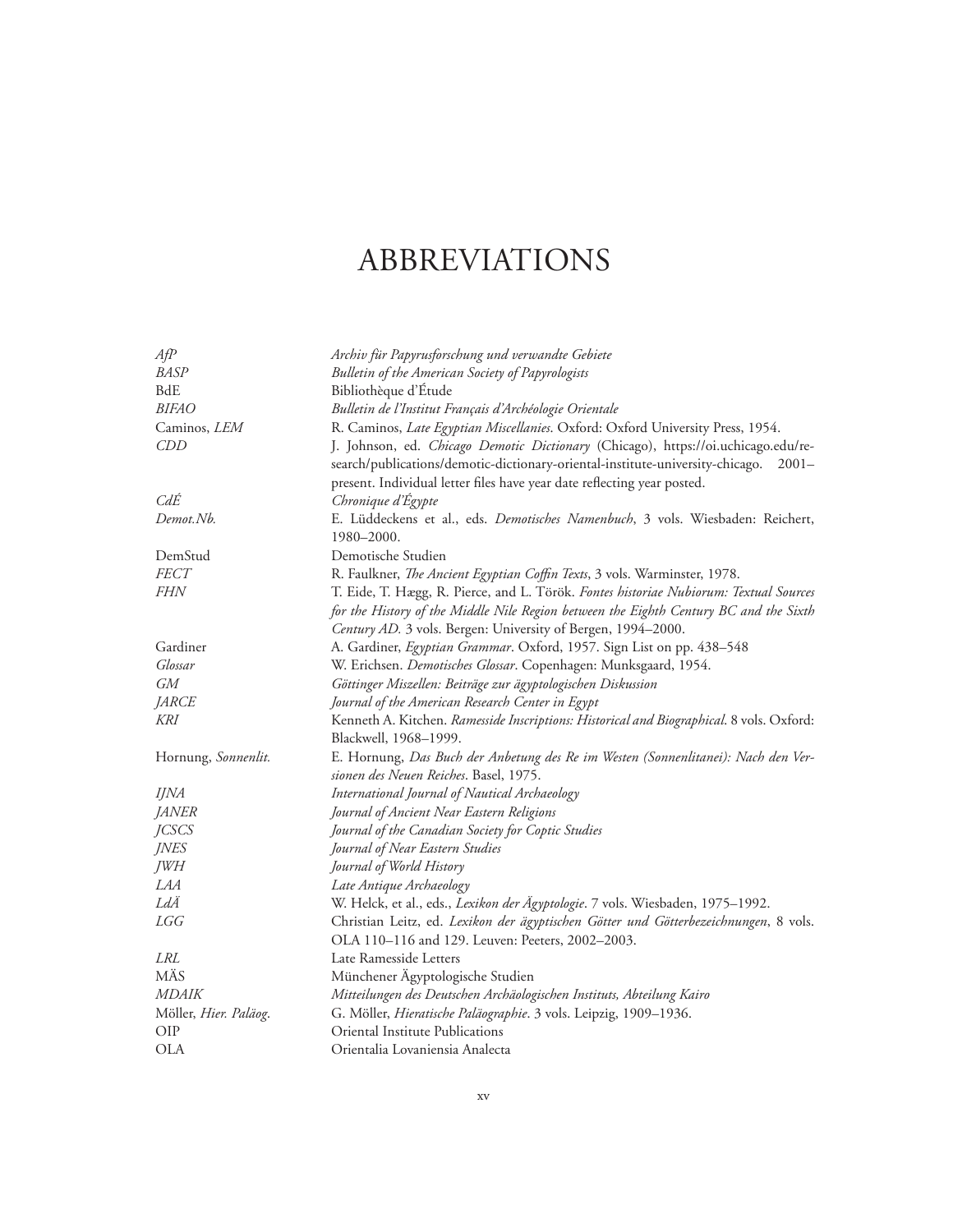#### xvi ABBREVIATIONS

| I Philae II | E. Bernand, Les inscriptions grecques de Philae, tome II : Haut- et Bas- Empire. Paris, |
|-------------|-----------------------------------------------------------------------------------------|
|             | 1969.                                                                                   |
| PМ          | B. Porter and R. L. B. Moss. Topographical Bibliography of Ancient Egyptian Hierogly-   |
|             | phic Texts, Reliefs, and Paintings. 8 vols. Oxford: Clarendon, 1960-.                   |
| RdE         | Revue d'égyptologie                                                                     |
| <i>REAC</i> | Ricerche di Egittologia e di Antichità Copte                                            |
| RGRW        | Religions of the Graeco-Roman World                                                     |
| StudAeg     | Studia Aegyptiaca                                                                       |
| StudDem     | Studia Demotica                                                                         |
| UF          | Ugarit-Forschungen                                                                      |
| VC          | Vigiliae Christianae                                                                    |
| Wb.         | A. Erman and H. Grapow, eds. Wörterbuch der ägyptischen Sprache, 7 vols., plus 5 vols.  |
|             | Belegstellen. Berlin: Akademie, 1926–1963.                                              |
| ZAC         | Zeitschrift für Antikes Christentum                                                     |
| ZÄS         | Zeitschrift für ägyptische Sprache und Altertumskunde                                   |
| ZPE         | Zeitschrift für Papyrologie und Epigraphik                                              |
|             |                                                                                         |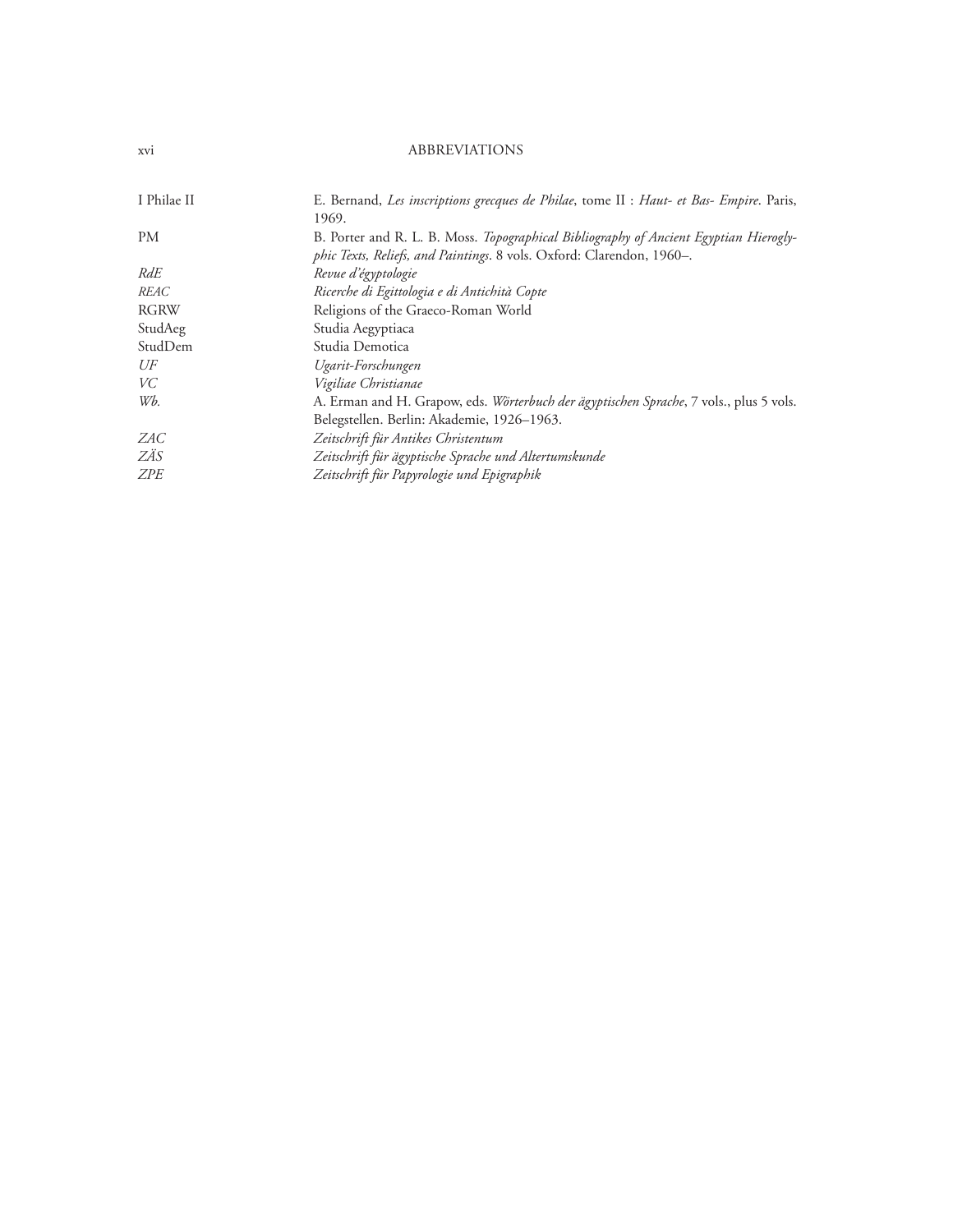#### **1. Personal Names**

| Egyptian                  | Name                       | <b>Text</b> | Egyptian                | Name                    | <b>Text</b> |
|---------------------------|----------------------------|-------------|-------------------------|-------------------------|-------------|
| 3                         |                            |             | Wrš-n-t3-wgš            | s. $P3-ti-[]$           | 16,1        |
| 3ble                      |                            | 55,3        | $W\text{sir-wn-nfr}(?)$ |                         | 757,1       |
| [3sgly]pyt                | $s.$ $B$ -ti- $p$ 3- $hwt$ | 922,1       |                         |                         |             |
|                           |                            |             | $\boldsymbol{B}$        |                         |             |
| $\tau$                    |                            |             | Bik                     | $f. P3-ti-Hr(?)$        | 688,1       |
| $Ty$ - $m$ - $htp$        | s. Pa-Hnm                  | 543,1       | Bik                     | f. P3-ti-iry-hms-nfr    | 77,1        |
| Try-hms-nfr               | f. Pa-Hnm                  | 363,1       | Bik                     | s. Pa-Hnm               | 66,2        |
| $7st$ -wr $3w.t$          | $m.$ Ns- $mty$             | 159,4       | Bik                     | s. Pa-Hnm               | 930,1       |
| $7st-wB$                  | $m.$ $B$ -ti- $Mr3$        | 368,4       | Bik                     | s. $Pa-Hnm(?)$          | 999,2       |
| $\mathit{Ist-wlt}$        | $m. P3-ti-[]$              | $872,2-3$   | Bik                     | $s.$ $B$ - $sn$ - $snw$ | 928,1       |
|                           |                            |             | Bik                     | s. P3-ti-iry-hms-nfr    | 14,2        |
| $\epsilon$                |                            |             | Bik                     | $s. P3-ti-Mr3(?)$       | 878,1       |
| $3-{\text{phty}}(?)$      | $f. P3-ti-.$               | 545,2       | Bik                     | f. Twtw                 | 158,3       |
|                           |                            |             | Bik                     | f. Twtw                 | 518,1       |
| W                         |                            |             | Bik                     | f. Twtw                 | 698,3       |
| Wygyte(?)                 | $s.$ Mntwe $(?)$           | 983,1       | Bik                     | $s.$ Twtw               | 134,2       |
| $[W]$ ygyt                |                            | 743,2       | Bik                     | s. Twtw                 | 192,1       |
| $W$ n-nfr                 | $f. P3-ti-Wsir$            | 639,1       | Bik                     | s. Twtwte               | 815,1       |
| $W$ n-nfr                 | $f. Pa-H[nm]$              | 877,1       | Bik(?)                  | $f.$ Pa- $[Hn]$ me      | 865,2       |
| $W$ n-nfr                 | f. Pa-Hnm                  | 228,1       | Bik(?)                  | s. Hwn                  | 580,1       |
| $W$ n-nfr                 | s. $Hr(?)$                 | 530,3       | Bik(?)                  | s. P <sub>5</sub> []    | 1020,2      |
| $W$ n-nfr                 | $s.$ Hr- $p3$ - $hm$       | 530,1       | Bik(?)                  |                         | 1005,1      |
| $Wn-nfr(?)$               | $f. Pa-H[nm]$              | 630,1       | Bik(?)                  |                         | 1019,1      |
| $Wn-hr$                   | $f. P3-ti-Wsir$            | 35,1        | $Bik-sB.t-r3(?)$        | s. P3-ti-Hr-sm3-t3.     | 646,1       |
| Wrše                      | $f.$                       | 1015,2      |                         | wy(?)                   |             |
| Wrše                      | $f.$ Hr                    | 827,2       | $Bn-3w-Hnm$             | $s.$ $B$ -ti- $I$ st    | 565,1       |
| Wrše                      | $f. P3-ti-p3-hwt$          | 519,1       | Bne(?)                  |                         | 942,1       |
| $Wr\check{\mathbf{s}}(?)$ |                            | 603,1       | Bne(?)                  |                         | 996,1       |
| $Wr\check{\mathbf{s}}(?)$ |                            | 677,3       | B <sub>S</sub>          | f. P3-ti-Ist-h3t-p3-qh  | 507,2       |
| Wrš-nfr                   |                            | 994,1       | <b>Bse</b>              | f. Pa-Hnm               | 200,2       |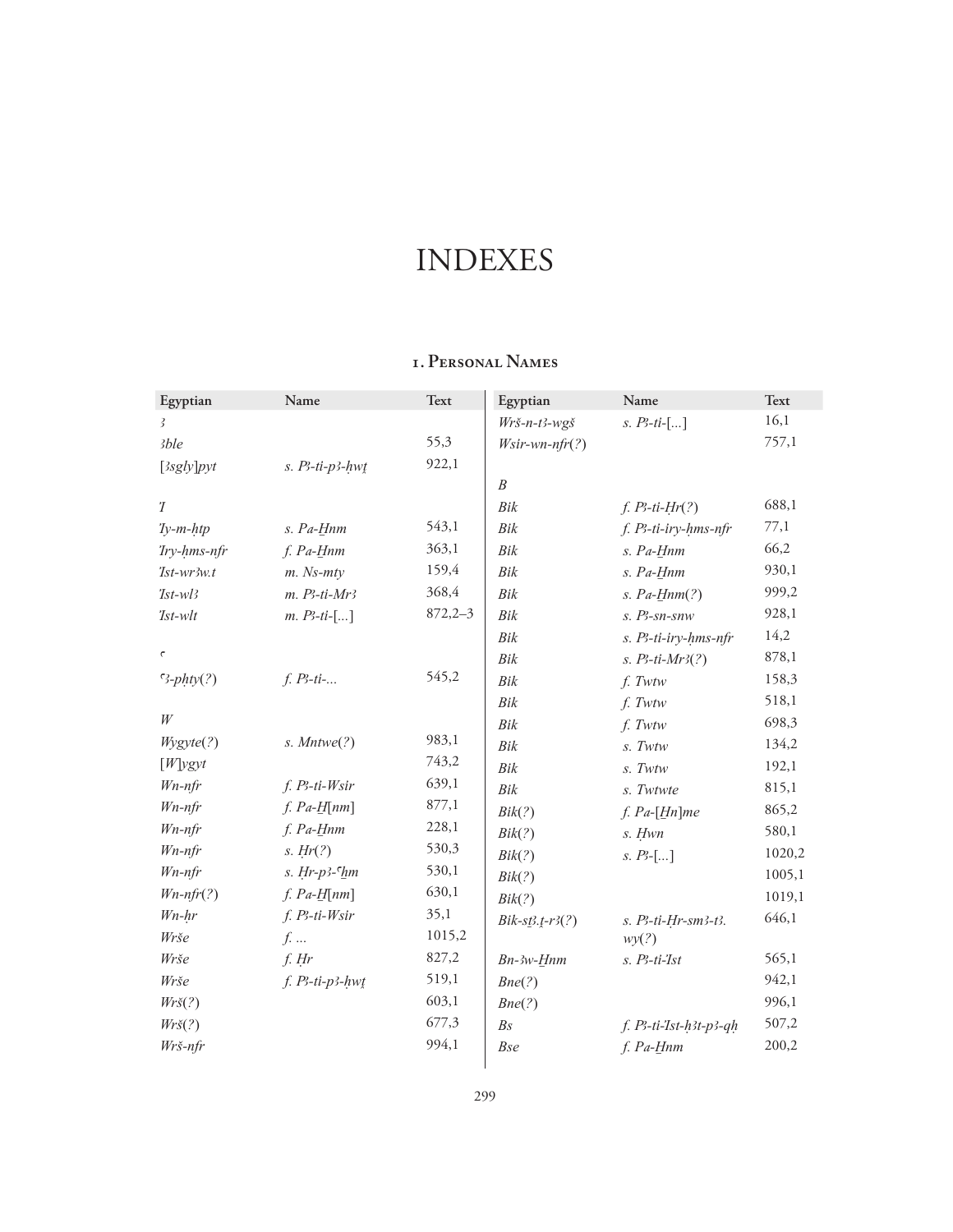| Egyptian                   | Name                         | Text          | Egyptian                                 | Name                                              | Text        |
|----------------------------|------------------------------|---------------|------------------------------------------|---------------------------------------------------|-------------|
|                            |                              |               | $P^2$ - $^{\mathsf{c}}$ <i>hm</i>        |                                                   | 688,2       |
| $\overline{P}$             |                              |               | $P3$ - $c$ <i>hm</i>                     |                                                   | 716,1       |
| $P3$ -Tšwr $(?)$           |                              | 545,4         | $P3$ - $hm$                              |                                                   | 759,1       |
| $P\text{-}i[g]\check{s}$   |                              | 25,6          | $P3$ - $hm$                              |                                                   | 856,3       |
| $P3-3(?)-t3-5rt-$          | $s. Hr-s3-Ist$               | 748,2         | $[B]$ - $^{\mathsf{c}}$ <i>hm</i>        |                                                   | 891,1       |
| $P$ - $^{\mathsf{c}}$ hm   | $f. P5r-1st(?)$              | 600,5         | $P3$ - $hm$                              |                                                   | 943,1       |
| $P^2$ - $h$ m              | $f. P3-ti-[]$                | 597,1         | $P3$ - $hm$                              |                                                   | 952,1       |
| $P^3$ - $^{\mathsf{c}}$ hm | f. Ps-ti-iry-hms-nfr         | 157,2         | $P3$ - $hm$                              | $f. P3-yr-p3-m3y3$                                | 13,2        |
| $P$ - $^{\mathsf{c}}$ hm   | f. P3-ti-iry-hms-nfr         | 528,3         | $P3$ - $hm$                              | f. Pa-Hnm                                         | 856,2       |
| $P^2$ - $h$ m              | f. P3-ti-Ist-nfr             | 101,1         | $P3$ - $\frac{h}{m(?)}$                  | s. P3-ti-Hr-sm3-t3.wy                             | 661,2       |
| $P^3$ - $^{\mathsf{c}}$ hm | f. P3-ti-Ist-nfr             | 34,1          | $P3$ - $\frac{h}{m}$ (?)                 | f. Pa-Hnm                                         | 782,2       |
| $P^3$ - $^{\mathsf{c}}$ hm | f. P3-ti-Ist-nfr             | $667,3-4$     | $P^2$ - $\frac{h}{m}$ (?)                |                                                   | 642,3       |
| $P^2$ - $h$ m              | f. Pa-Hnm                    | 161,2         | $P3$ - $\frac{h}{m}$ (?)                 |                                                   | 956,2       |
| $P^3$ - $^{\mathsf{c}}$ hm | f. Pa-Hnm                    | 607,1         | $P3$ - $7$ <sub>hm-<math>-3</math></sub> | $s.$ Ns- $mty$                                    | 956,1       |
| $P^2$ - $h$ m              | $f. Pa-Hnm$                  | $940,2 - 3$   | P3-chme                                  | $f.$ Ns- $mty$                                    | 194,1       |
| $P^2$ - $h$ m              | $f.$ Ns- $mty$               | 966,1         | $P3$ - $^{\circ}$ hme                    | s. Pa-Hnme                                        | 201,1       |
| $P^3$ - $^{\mathsf{c}}$ hm | f. Hr                        | 523,1         | $P3-wn(?)-nfr(?)$                        | s. Pa-Hnm                                         | $638,1 - 2$ |
| $P^2$ - $h$ m              | $f. \ldots$                  | 744,1         | $P - wr$                                 |                                                   | 728,1       |
| $P^2$ - $h$ m              | $s. Pa-n3-ht.w$              | 114,1         | $P\text{-}wr(?)$                         |                                                   | 731,1       |
| $P^3$ - $^{\mathsf{c}}$ hm | $s. P3-$ šr- $p3-$ m $3y$    | 938,1         | $P3-bik(?)$                              | $f. P3-ti-Ist$                                    | 839,2       |
| $P^2$ - $h$ m              | $s. Pa-H$ [nm]               | $427a, 1 - 2$ | $P5-br(?)$                               |                                                   | 532,1       |
| $P^2$ - $h$ m              | s. Pa-Hnm                    | 427,1         | $P3-bw < i r > -r h.f$                   |                                                   | 879,1       |
| $P^2$ - $h$ m              | s. Pa-Hnm                    | 95,1          | $B\text{-}prs(?)$                        |                                                   | 962,1       |
| $P^2$ - $h$ m              | s. Pa-Hnm                    | 988,1         | $P3$ -lhe                                | s. P <sup>3</sup> -ti-Wsir                        | 419,1       |
| $P^2$ - $h$ m              | s. $Pa - Hnm - 3(?)$         | 685,1         | $P$ -sn- $\lceil snw \rceil$             | $s.$ $P$ <sup>2</sup> -[ $\delta$ r- $\delta$ st] | 770,1       |
| $P^2$ - $h$ m              | s. P3-ti-iry-h[ms]-nfr       | 600,1         | $P$ -sn-[snw]                            | $f. Pa-n3-ht.w$                                   | 992,2       |
| $P^2$ - $h$ m              | s. P3-ti-Wsir                | 568,1         | $P$ -sn-snw                              | $s.$ $B$ - $\check{s}$ r- $\check{l}st$           | 123,1       |
| $P^2$ - $h$ m              | s. P3-ti-Wsir                | 71,1          | $P$ -sn-snw                              |                                                   | 769,1       |
| $P^2$ - $h$ m              | $s.$ $P3-ti-Hr$              | 160,2         | $P$ -sn-snw                              | $f_{\cdot}$                                       | 753,2       |
| $P^2$ - $h$ m              | s. P3-ti-Hr-sm3-t3.          | 689,1         | $P$ -sn-snw                              | f. Bik                                            | 928,1       |
|                            | wy(?)                        |               | $P$ -sn-snw                              | $f.$ Hr                                           | 924,1       |
| $P^2$ - $\mathcal{L}$ m    | $s. P3-.$                    | 686,2         | $P$ -sn-snw                              | f. Hr-pa-Ist                                      | 863,1       |
| $P^2$ - $hm$               | s. $P_2$ []                  | 978,1         | $P$ -sn-snw                              | $f.$ Ns- $mty$                                    | 929,3       |
| $P$ - $^{\mathsf{c}}$ hm   | s. Ns-mty                    | 106,2         | $P$ -sn-snw                              | $f. P3-ti-1st$                                    | 26,2        |
| $P^2$ - $hm$               | $s.$ [N]s- $mty$             | 684,1         | $P$ -sn-snw                              | $f. P3-ti-1st$                                    | 190,1       |
| $P$ - $^{\mathsf{c}}$ hm   | s. $Ns$ - $mty$ - $\sqrt{3}$ | 253,3         | $P$ -sn-snw                              | $s.$ $B$ - $\check{s}$ r- $\check{s}$ t           | 929,3       |
| $P^2$ - $hm$               | s. Twtw                      | 758,1         | $P$ -sn-snw                              | $s.$ $B$ -ti- $Mr3$                               | 21,1        |
| $P3$ - $c$ <i>hm</i>       |                              | 55,16         | $P$ -sn-snw                              | $s.$ $B$ -ti- $Mr3$                               | 586,1       |
| $P3$ - $hm$                |                              | 555,1         | $P$ -sn-snw                              | $s.$ $P3-ti-p3-hwt$                               | 579,1       |
|                            |                              |               |                                          |                                                   |             |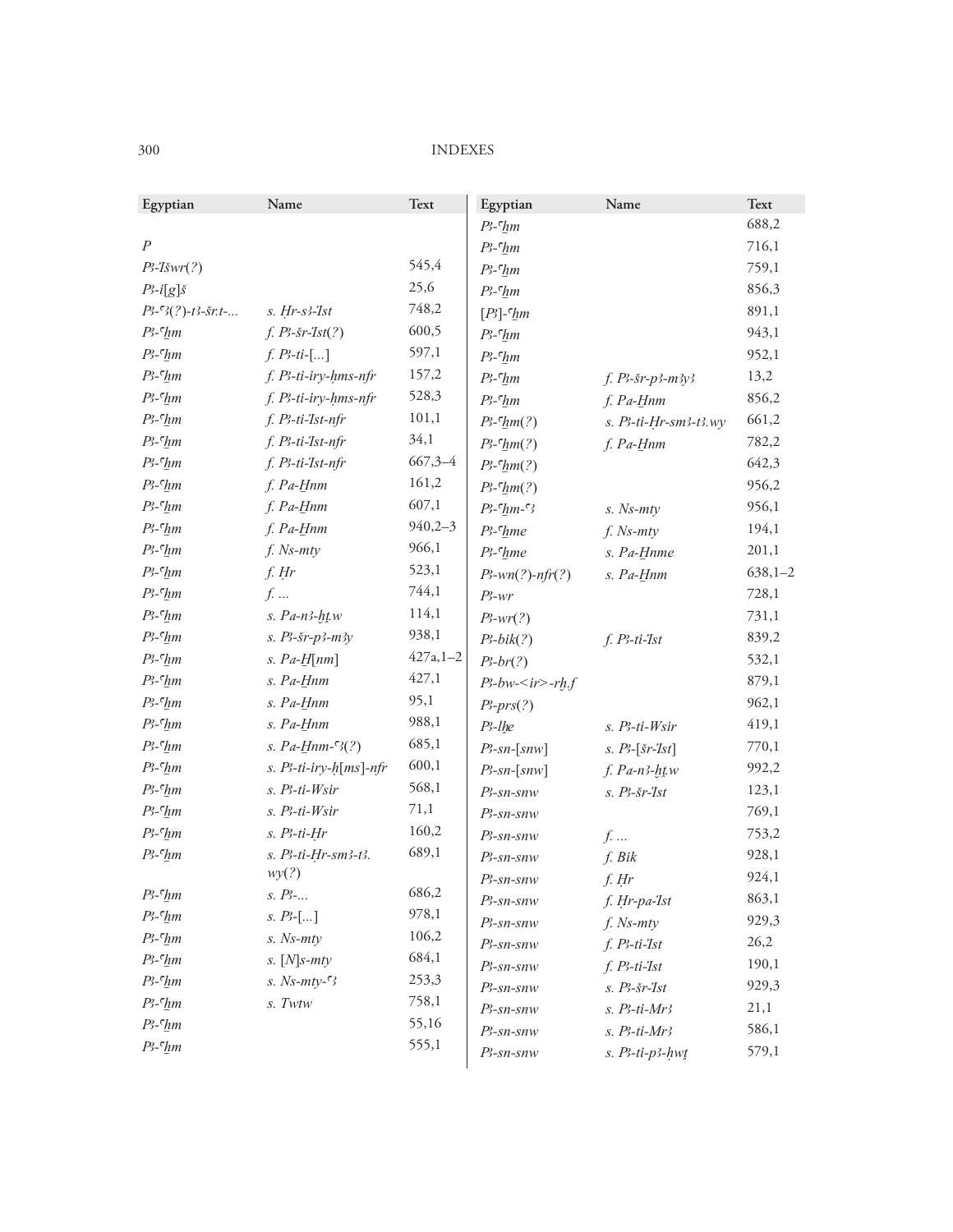#### PERSONAL NAMES 301

| Egyptian                                    | Name                          | Text         | Egyptian                    | Name                     | Text         |
|---------------------------------------------|-------------------------------|--------------|-----------------------------|--------------------------|--------------|
| $P$ -sn-snw                                 | s. P3-ti-Wsir                 | 566,4        | $P-ti$                      |                          | 1022,1       |
| $B\text{-}sn\text{-}snw(?)$                 |                               | 578,2        | $P3-ti$                     |                          | 818,1        |
| $P-Sn-Snw(?)$                               |                               | 999,1        | $P3-ti$                     |                          | 515,1        |
| $[P3-]sn - sn.w$                            |                               | 730,1        | $P$ -ti-iry                 |                          | 882,1        |
| $[P\text{-}s]$ n-sn.w                       |                               | 771,1        | $P$ <sup>3</sup> -ti-iry(?) | s. Pa-Hnm                | 710,1        |
| $P3$ -šr- $I$ mn                            |                               | 991,1        | $P3-ti-iry(?)$              |                          | 745,1        |
| $P$ 3r- $I$ st                              | $f.$ Ns- $mty$                | 929,4        | P3-ti-iry-nfr               | $f.$ Hr                  | 968,1        |
| $P$ 3- $\zeta$ r- $\zeta$                   | $f.$ $P$ -sn-snw              | 123,2        | P3-ti-iry-nfr               | $s.$ Hr- $nd$ -it. $f$   | 563,1        |
| $P$ 3- $r$ - $I$ st                         | f. P3-šr-n3-ntrw              | 16,3         | P3-ti-iry-[hms-nfr]         |                          | 538,1        |
| $P$ 3- $\zeta$ r- $\zeta$                   |                               | 811,1        | P3-ti-iry-[hms-nfr]         |                          | 602,1        |
| $P$ 3- $\zeta$ r-n- $\zeta$                 | s. Ns-mty                     | 929,1        | P3-ti-iry-h[ms]-nfr         | f. $P^3$ - $hm$          | $600, 1 - 2$ |
| $P$ 3r- $7st(?)$                            | $s. P2$ - $2$ $2$ $2$ $2$ $3$ | 600,4        | P3-ti-Iry-h[ms-nfr]         | $f. Hr$ -nd-it. $f$      | 872,2        |
| $P3$ -šr- $7st(?)$                          |                               | 862,1        | P3-ti-iry-hm[s-nfr]         |                          | 895,1        |
| $P$ <sup>2</sup> -[ $\check{s}$ r-'[ $st$ ] | $f. P3-sn-[sn.w]$             | 770,2        | $P3$ -ti-iry-hms-nfr(?)     | $f_{\cdot}$ $\dots$      | 961,2        |
| $P$ 3-šr- $T[st]$                           | $s.$ $D-Hr$                   | 544,1        | P3-ti-iry-hms-nfr           | f. Bik                   | $14,3 - 4$   |
| $P$ 3-šr- $\zeta$ 33-ihy(?)                 |                               | 642,1        | P3-ti-iry-hms-nfr           | $f. P3-ti-Ist(?)$        | 589,1        |
| $P3$ -šr- $W$ sir                           | $f. Pa-t3-st-3t$              | 324,1        | P3-ti-iry-hms-nfr           | f. Pa-Hnm                | 636,2        |
| P3-šr-Wsir                                  | s. $Gp-h(3)$ . f-Hnsw         | 46,1         | P3-ti-[iry]-hms-nfr         | $f.$ Ns- $mty$ -hm $(?)$ | 237,2        |
| $P3 - \frac{5r}{P3} - \frac{Hr(?)}{P}$      | $s.$ $B$ -ti- $hwt(?)$        | 906,1        | P3-ti-iry-hms-nfr           | s. Bik                   | 77,1         |
| $P3$ -šr-p3- $hwt$                          |                               | 55,3         | P3-ti-iry-hms-nfr           | s. $P3-ti-[p3-hwt?]$     | 598,1        |
| $P3$ -šr-p3-m3y                             | f. $P^3$ - $hm$               | 938,1        | P3-ti-iry-hms-nfr           | $s. P5$ []- $htp$        | 500,1        |
| $P$ 3-šr-p3-m3y                             | s. P-mr-ih                    | 38,1         | P3-ti-iry-hms-nfr           | $s.$ $P3$ - $h$ m        | 528,2        |
| $P3$ -šr-p3-m3y3                            | $s.$ $B$ - $h$ m              | 13,1         | P3-ti-iry-hms-nfr           | $s.$ $B$ - $h$ m         | 157,1        |
| $P3$ -šr-n-p3-sn-sn.w                       | s. St3-irt-bin                | $151,1-2$    | P3-ti-iry-hms-nfr           | $s.$ $P3-ti-Ist(?)$      | 874,1        |
| P3-šr-n3-ntrw                               | $s.$ $P3$ - $5r$ - $7st$      | 16,3         | P3-ti-iry-hms-nfr           | s. Pa-wsy                | $37,3 - 4$   |
| $P3$ -šr-ns-                                |                               | 639,6        | P3-ti-iry-hms-nfr           | s. sp-sn                 | $594,1 - 2$  |
| $P3$ -šr-Hr-pa-Ist $(?)$                    |                               | 622,4        | P3-ti-iry-hms-nfr           |                          | 601,1        |
| $P[3-5r-]t3-hf$                             | s. $P3-ti-p3-wr-$ 3           | 552,1        | P3-ti-iry-hms-nfr           | $s.$ Hr- $nd$ -it. $f$   | $12,1-2$     |
| P3-šr-Twtw                                  | $s.$ Hr                       | 712,1        | P3-ti-iry-hms-nfr-53        | s. Hr-nd-it.f            | 154,1        |
| $P\rightarrow$ $\check{S}r$ -               | $f. P3-ti-Mr3$                | $621, 1 - 2$ | $P3-ti-Ist$                 | $f$                      | 632,1        |
| $P3$ -šr-                                   | $f. Hr$ -pa- $Ist(?)$         | 843,2        | $P3-ti-Ist$                 | $f.$                     | 708,2        |
| $[P]$ 3-šr-[]                               | $s. Pa-Hn[m]$                 | 880,1        | P3-ti-Ist                   | $f.$                     | 970,1        |
| $P3-t3-rmwt$                                | s. Pa-Hnm                     | 193,1        | $P3-ti-Ist$                 | $f\! \ldots]$            | 503,1        |
| $P3-ti$                                     | f. P3-ti-rmte                 | 162,2        | $P3-ti-Ist$                 | $f.$ []                  | 515,1        |
| $P-ti$                                      | $s.$ Hr-stm $(?)$             | 153,1        | $P3-ti-Ist$                 | $f.$ $[]$                | 634,1        |
| $P3-ti$                                     | s. Ps-sn-snw                  | 190,1        | $P3-ti-Ist$                 | $f.$ Bn- $3w$ -Hnm       | 565,2        |
| $P3-ti$                                     | $s. P3 - \check{s}r - $       | 621,1        | $P3-ti-Ist$                 | f. Hr                    | 1032,1       |
| $P3-ti$                                     | s. $P3-ti-[]$                 | 1027,2       | $P3-ti-Ist$                 | $f. Hr-s3-Ist$           | 749,1        |
| $P3-ti$                                     | s. Pa-Hnm                     | 718,2        | $P3-ti-Ist$                 | $f. P3-ti-Hr$            | 504,1        |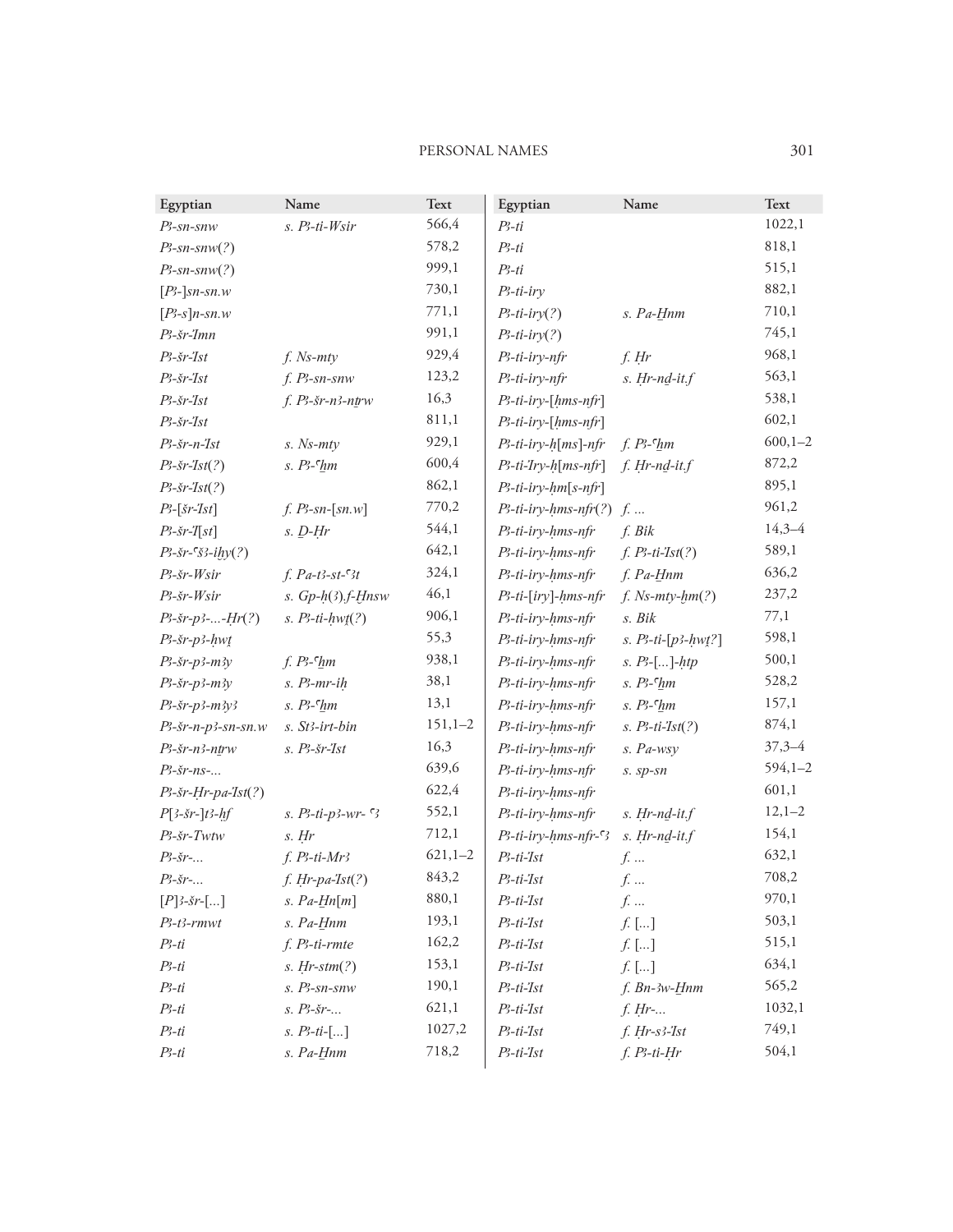| Egyptian           | Name                           | Text   | Egyptian                | Name                     | Text   |
|--------------------|--------------------------------|--------|-------------------------|--------------------------|--------|
| $P$ 3-ti- $I$ st   | $f. P3-ti-Hr(?)$               | 765,1  | $P3-ti-Ist$             |                          | 808,1  |
| $P$ 3-ti- $I$ st   | $f. P3-ti-Hr(?)$               | 809,2  | $P3-ti-Ist$             |                          | 876,1  |
| $P$ 3-ti- $I$ st   | $f.$ $P3-ti-Ist$               | 780,1  | $P3-ti-Ist$             |                          | 911,2  |
| $P$ 3-ti- $I$ st   | $f.$ $B$ -ti- $p$ 3-ti- $h$ wt | 102,2  | $P3-ti-Ist$             |                          | 925,1  |
| $P$ 3-ti- $Ist(?)$ | $s.$ $P3-ti-bik(?)$            | 772,1  | $P-ti-Ist$              |                          | 949,1  |
| $P$ 3-ti- $I$ st   | $f. P5 - ti-Wsir(?)$           | 679,2  | $P3-ti-Ist$             |                          | 951,1  |
| $P$ 3-ti- $I$ st   | $S.$                           | 526,1  | $P3-ti-Ist(?)$          | $f. P3-ti$ -             | 596,1  |
| $P-ti-Ist$         | $S.$                           | 610,1  | $P3-ti-Ist(?)$          | f. P3-ti-iry-hms-nfr     | 874,1  |
| $P$ 3-ti- $I$ st   | $S.$                           | 815,3  | $P3-ti-Ist(?)$          |                          | 641,1  |
| $P$ 3-ti- $I$ st   | $S.$                           | 986,1  | $P3-ti-Ist(?)$          |                          | 798,1  |
| $P$ 3-ti- $I$ st   | $s.$ [] $in$                   | 533,1  | $P$ 3-ti- $I$ st-w $ls$ | $s. P-.$                 | 711,2  |
| $P-ti-Ist$         | $s.$ [ $B$ ]-ti- $H$ nm        | 838,2  | $P$ 3-ti-Ist-nf[r]      | $f. P3-ti-Hr$            | 238,1  |
| $P$ 3-ti- $I$ st   | $s.$ $B$ -                     | 972,1  | P3-ti-Ist-nfr           | f. Ns-mty-hm             | 242,2  |
| $P-ti-Ist$         | $s. P3$ --[]                   | 513,1  | P3-ti-Ist-nfr           | $f. P3-ti-Hr-sm3-t3. wy$ | 92,1   |
| $P$ 3-ti-Ist       | $s.$ $P3-bik(?)$               | 839,1  | P3-ti-Ist-nfr           | $f. P3-ti-Ist$           | 724,2  |
| $P$ 3-ti- $I$ st   | s. Ps-sn-snw                   | 26,1   | P3-ti-Ist-nfr           | $s. [Hr-nd-it].f(?)$     | 674,1  |
| $P$ 3-ti- $I$ st   | s. P3-ti-iry-hms-nfr           | 589,1  | P3-ti-Ist-nfr           | $s.$ Hr- $nd$ -it. $f$   | 659,1  |
| $P$ 3-ti-Ist       | s. P <sub>3</sub> -ti-Ist      | 1031,1 | P3-ti-Ist-nfr           | $s.$ Ns- $mty$           | 221,1  |
| $P$ 3-ti- $I$ st   | $s.$ $B$ -ti- $I$ st           | 780,1  | P3-ti-Ist-nfr           | $s.$ $P3$ - $h$ m        | 101,1  |
| $P$ 3-ti- $I$ st   | s. P3-ti-Ist                   | 934,1  | P3-ti-Ist-nfr           | $s.$ $P2$ - $h$ m        | 34,1   |
| $P$ 3-ti-Ist       | s. P3-ti-Ist-nfr               | 724,1  | P3-ti-Ist-nfr           | $s.$ $P^2$ - $hm$        | 667,2  |
| $P$ 3-ti- $I$ st   | s. P3-ti-Wsir                  | 584,1  | P3-ti-Ist-nfr           | $s.$ $B$ -ti-            | 740,1  |
| $P-ti-Ist$         | s. P3-ti-Wsir                  | 939,1  | $P3-ti-1st-nfr(?)$      | $f. P3-ti-[Hr]$          | 791,2  |
| $P$ 3-ti-Ist       | $s.$ $P3-ti-Wsir(?)$           | 557,2  | $P3-ti-Ist-nfr(?)$      | $S.$                     | 1026,1 |
| $P$ 3-ti- $I$ st   | s. P3-ti-Wsir-ns-mty           | 263,1  | $P$ 3-ti-Ist-nfr(?)     | s. Hr-mr-Ist             | 927,1  |
| $P-ti-Ist$         | s. $Pa - H$ [nm]               | 1016,1 | P3-ti-Ist-h3t-p3-qh     | s. Bse                   | 200,4  |
| $P$ 3-ti-Ist       | s. Pa-Hnm                      | 973,1  | P3-ti-Ist-h3t-p3-qh     | s. [Bs]                  | 507,1  |
| $P$ 3-ti- $I$ st   | s. sp-sn                       | 905,1  | P3-ti-Ist-h3t-p3-qhe    | $f. Pa-n3-ht$ , tt.w     | 204,3  |
| $P-ti-Ist$         |                                | 1000,1 | $P< -ti$ -Ist>-h3t-     |                          | 438,1  |
| $P3-ti-Ist$        |                                | 1001,1 | $p$ 3-q $h$             |                          |        |
| $P$ 3-ti- $I$ st   |                                | 1012,1 | $P< -ti$ -Ist>-h3t-     |                          | 998,1  |
| $P-ti-Ist$         |                                | 1028,1 | $p$ 3- $q$ $h$          |                          |        |
| $P$ 3-ti-Ist       |                                | 1028,1 | P3-ti-Ist-swn           | $f.$ Twtw                | 373,1  |
| $P3-ti-Ist$        |                                | 526,2  | $P3-ti(?)-Ist(?)-$      | $S.$                     | 574,1  |
| $P-ti-Ist$         |                                | 546,3  | $P-ti-Wsir$             | $f.$ Hr                  | 378,1  |
| $P-ti-Ist$         |                                | 637,1  | $P-ti-Wsir$             | $f. P3$ - $hm$           | 568,1  |
| $P3-ti-Ist$        |                                | 653,1  | $P$ 3-ti- $W$ sir       | $f.$ $P3$ -lhe           | 419,1  |
| $P-ti-Ist$         |                                | 683,2  | $P-ti-Wsir$             | $f.$ $P$ 3-sn-snw        | 566,4  |
| $P3-ti-Ist$        |                                | 776,1  | $P-ti-Wsir$             | $f. P3-ti-Hr-sm3-t3. wy$ | 647,2  |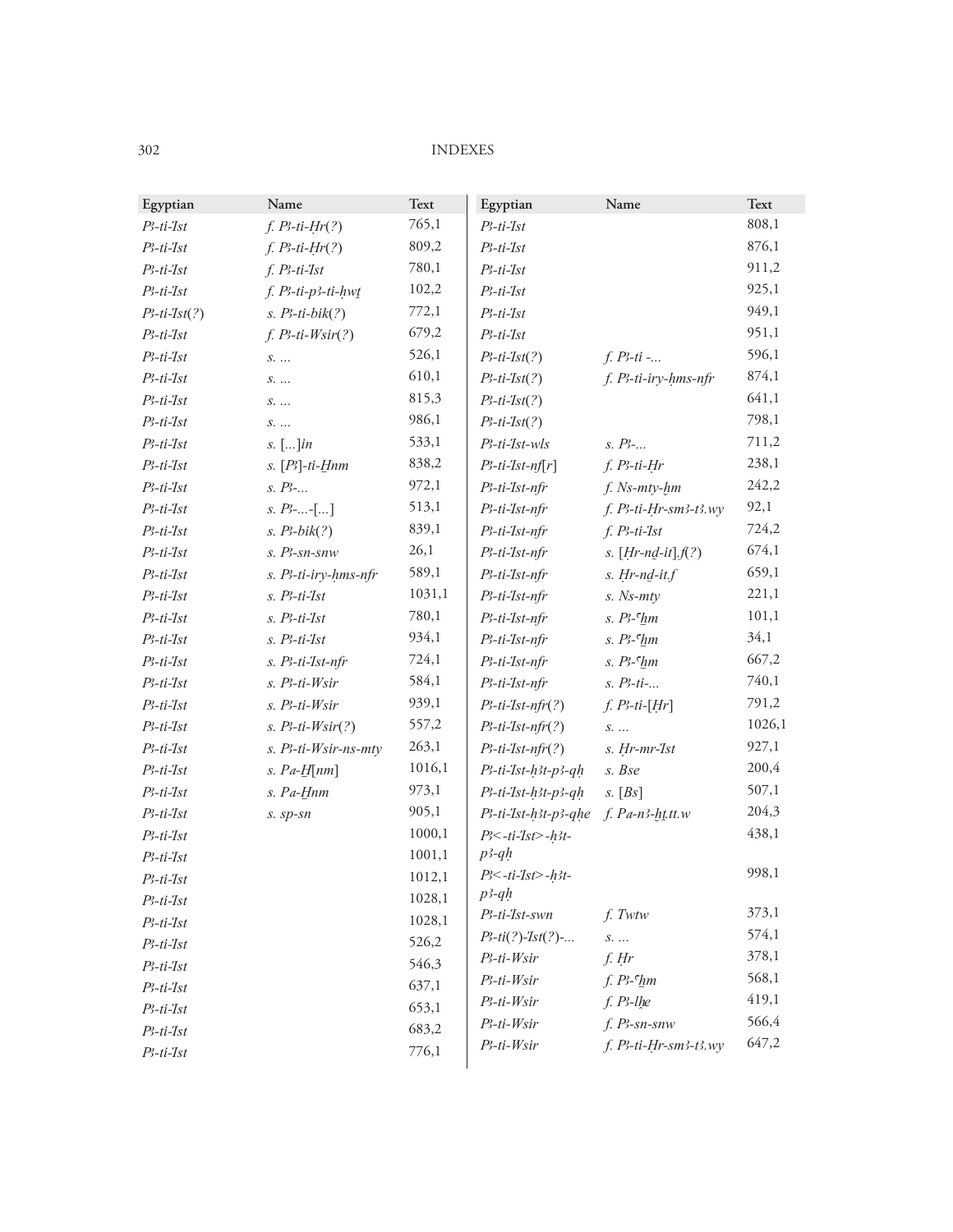#### PERSONAL NAMES 303

| Egyptian                        | Name                  | <b>Text</b> | Egyptian            | Name                         | Text         |
|---------------------------------|-----------------------|-------------|---------------------|------------------------------|--------------|
| $P-ti-Wsir$                     | $f. P3-ti-Ist$        | 584,1       | $P3-ti-p3-hw$       | $f.$ []                      | 1008,2       |
| $P-ti-Wsir$                     | $f. P3-ti-p3-wr$      | 542,1       | $P3-ti-p3-hw$       | $f.$ []                      | 548,1        |
| $P-ti-Wsir$                     | s. Pa-Hnm             | 909,1       | $P3-ti-p3-hw$       | $f.$ [3sgly] $pyt$           | 922,1        |
| $P-ti-Wsir$                     | s. Pa-Hnm             | 599,1       | $P$ 3-ti-p3-hwt     | $f.$ $P$ -sn-snw             | 579,1        |
| $P-ti-Wsir$                     | s. Wn-hr              | 35,1        | $P3-ti-p3-hw$       | $f. P3-ti-Mr3$               | 33,1         |
| $P-ti-Wsir$                     | $s.$ Wn-nfr           | 639,1       | $P$ 3-ti-p3-hwt     | s. Wrše                      | 519,1        |
| $P-ti-Wsir$                     |                       | 530,2       | $P$ 3-ti-p3-hwt     |                              | 656,1        |
| $P-ti-Wsir$                     |                       | 55,16       | $P3-ti-p3-hw(t?)$   | $S.$                         | 830,1        |
| $P-ti-Wsir$                     |                       | 559,1       | $P3-ti-[p3-hwt!]$   | P3-ti-iry-hms-nfr            | 598,1        |
| $P-ti-Wsir(?)$                  | $f.$ [ $B$ ]-ti-Hr    | 965,1       | $[P3-ti-p]3-hw(t?)$ | $f. P3-ti-Mr3$               | 614,1        |
| $P-ti-Wsir(?)$                  | $f. Hr$ -pa- $Ist(?)$ | 754,2       | $[P3-ti-p3-h]$ wt   | s. P3-ti-Wsir                | 419,1        |
| $P-ti-Wsir(?)$                  | $f. Nht-nb.f$         | 830,2       | P3-ti-p3-ti-hwt     | $f. P3-ti-Mr3$               | 102,1        |
| $P-ti-Wsir(?)$                  | $f. P3-ti-Ist$        | 939,2       | $P3-ti-p3$ -        |                              | $750,2-3$    |
| $P-ti-Wsir(?)$                  | $f. P3-ti-Ist$        | 557,2       | $P3-ti-p3-$ []      |                              | 558,1        |
| $P-ti-Wsir(?)$                  | f. Pa-Hnm             | 979,2       | $P3-ti-Ml3$         | f. Hmty3                     | 833,1        |
| $P-ti-Wsir(?)$                  | $S.$                  | 742,1       | $P3-ti-Mr(?)$       | f. Bik                       | 878,2        |
| $P-ti-Wsir(?)$                  | s. P3-ti-Ist          | 679,1       | $P3-ti-Mr3$         | f. Hr-pa-Ist                 | 517,2        |
| $P-ti-Wsir(?)$                  |                       | 537,1       | $P3-ti-Mr3$         | $f.$ $P$ -sn-snw             | $21,1-2$     |
| $P-ti-Wsir(?)$                  |                       | 787,1       | $P3-ti-Mr3$         | $f.$ $P$ -sn-snw             | $586,1-2$    |
| $P-ti-Wsir(?)$                  |                       | 815,4       | $P3-ti-Mr3$         | $f. P3-ti-Mr3$               | 912,3        |
| $P-ti-Wsir(?)$                  |                       | 869,1       | $P3-ti-Mr3$         | s. Hr-pa-Ist                 | 20,1         |
| $P$ 3-ti- $W$ sir(?)-wn-        | $f. Pa-Hnm$           | $32,1-2$    | $P3-ti-Mr3$         | s. $[P3-ti-p]3-hwt(?)$       | 614,1        |
| nfr                             |                       |             | $P3-ti-Mr3$         | $s.$ $B$ -ti- $Hr$           | 368,1        |
| P3-ti-[Ws]ir-wn-nfr f. Pa-Hnm   |                       | 560,1       | $P3-ti-Mr3$         | $s.$ $B$ -ti- $Mr3$          | 912,2        |
| P3-ti-Wsir-wn-                  |                       | 637,4       | $P3-ti-Mr3$         | $s.$ $B$ -ti- $p$ 3- $[hwt]$ | 33,1         |
| nfr(?)                          |                       |             | $P3-ti-Mr3$         | $s.$ $P3-ti-p3-hwt$          | 102,1        |
| P3-ti-Wsir-ns-mty               | $f. P3-ti-1st$        | 263,1       | $P3-ti-Mr3$         |                              | 561,1        |
| P3-ti-Wsir-ns-mty               | s. Ns-mty             | 931,1       | $P3-ti-Mr3$         |                              | 588,3        |
| $P-ti-bik(??)$                  | $f. P3-ti-1st$        | 772,1       | $P3$ -[ti-Mr]3      | $s. P3-ti-Hw.t-Hr$           | 566,5        |
| $P3-ti-p3-wr$                   | f. P3-ti-Hr-p3-hrt    | 11,4        | P3-ti-Mrw           | $f.$ Ns- $mty$               | 424,1        |
| $P$ -ti-p3-wr                   | s. P3-ti-Hr-p3-hrt    | 501,1       | P3-ti-Mrw           |                              | 70,1         |
| $P3-ti-p3-wr$                   | s. P3-ti-Wsir         | 542,1       | $P-ti-ns-mty(?)$    | $s.$ Ns- $p3$ -hrt           | $666, 1 - 2$ |
| $P3-ti-p3-wr$                   |                       | 611,1       | P3-ti-rmte          | $s.$ $B$ -ti                 | $162, 1 - 2$ |
| $P$ -ti-p3-wr                   |                       | 664,2       | P3-ti-hwț           |                              | 955,1        |
| $P$ -ti-p3-wr                   |                       | 766,1       | $P3-ti-hwt(?)$      | $f. P5r-p3-Hr$               | 906,2        |
| $P(?)$ -ti(?)-p3-wr             |                       | 671,2       | $P3-ti-[hw.t.]Hr$   | $f. P3-[ti-Mr]3$             | $566,5 - 6$  |
| $P3-ti-p3-[wr]$                 | f. P3-ti-Hr-p3-hrt    | 511,3       | $P3-ti-Hr$          | $f.$ Ns- $mty$               | 219,1        |
| $P3-ti-p3-wr-5$                 | $f. P[3-8r-]t3-hf$    | 552,1       | $P3-ti-Hr$          | $f. P3$ - $h$ m              | 160,3        |
| $P$ 3-ti-p3-wr- $\mathcal{F}$ 3 | s. Swre               | 105,2       | $P3-ti-Hr$          | $f. Pa-Ist(?)$               | 932,1        |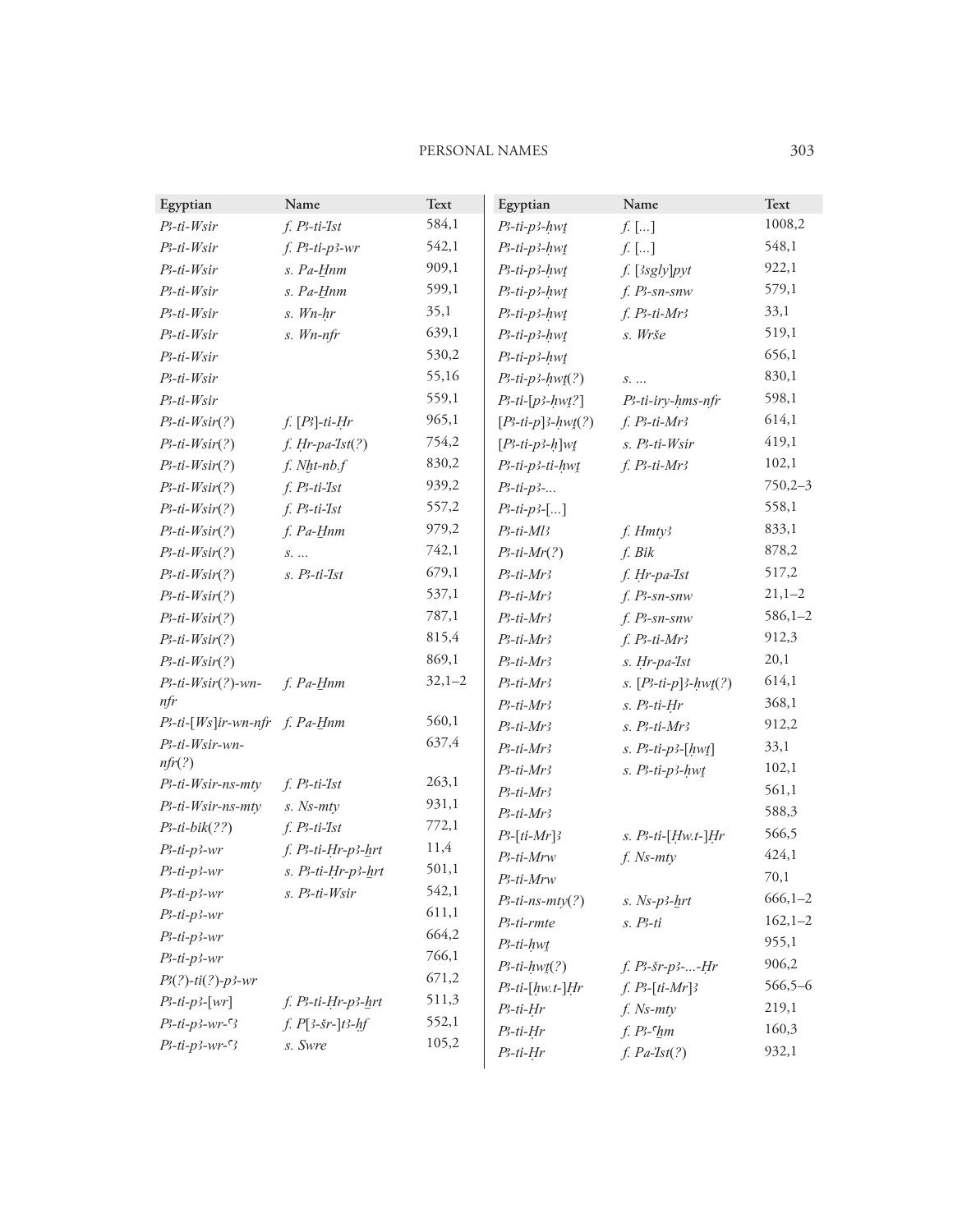| Egyptian          | Name                     | Text   | Egyptian                        | Name                   | Text         |
|-------------------|--------------------------|--------|---------------------------------|------------------------|--------------|
| $P3-ti-Hr$        | $f. P3-ti-Mr3$           | 368,1  | P3-ti-Hr-p3-hrt                 | f. Pa-Hnm              | 399,1        |
| $P$ 3-ti-Hr       | f. Pa-Hnm                | 582,1  | P3-ti-Hr-p3-hrt                 | $s.$ $P3-ti-Hr-$       | 980,1        |
| $P$ 3-ti-Hr       | f. Pa-Hnm                | 583,1  | P3-ti-Hr-p3-hrt                 | s. $P-1i-p-1\ wr$      | 511,2        |
| $P$ 3-ti-Hr       | f. Pa-Hnm                | 973,2  | P3-ti-Hr-p3-hrt                 | $s.$ $P3-ti-p3-wr$     | 11,3         |
| $P$ 3-ti-Hr       | $f. Pa-Hnm-S$            | 117,2  | P3-ti-Hr-sm3-t3.wy              | s. Ps-ti-Wsir          | 647,1        |
| $P$ 3-ti-Hr       | s. Bik                   | 189,1  | P3-ti-Hr-sm3-t3.                | $f. Bik-sB.t-r3(?)$    | 646,1        |
| $P3-ti-Hr$        | $s. Hr-p3-[Tst]$         | 821,1  | wy(?)                           |                        |              |
| $P3-ti-Hr$        | $s.$ Ns-t3.wy            | 156,1  | P3-ti-Hr-sm3-t3.                |                        | 652,1        |
| $P$ 3-ti-Hr       | s. $P_2$ (?)             | 637,2  | wy(?)                           |                        |              |
| $P$ 3-ti-Hr       | $s. P3$ -[]              | 1028,1 | P3-ti-Hr-sm3-t3wy               | $f. P3$ - $hm$         | $661,3-4$    |
| $P$ 3-ti-Hr       | $s. P3-ti-Hr(?)$         | 902,1  | P3-ti-Hr-sm3-                   | $f. P3$ - $hm$         | 689,1        |
| $P$ 3-ti-Hr       | s. P <sup>3-ti-Tst</sup> | 765,1  | t3wy(?)                         |                        | 642,2        |
| $P$ 3-ti-Hr       | s. P3-ti-Ist             | 809,1  | $P3-ti-Hnm(?)$<br>$[P]$ -ti-Hnm | $f. P3-ti-Ist$         | 838,3        |
| $P3-ti-Hr$        | $s.$ $P3-ti-Ist-nf[r]$   | 238,1  | $P3-ti-slw3$                    |                        | 969,1        |
| $P$ 3-ti-Hr       | s. P3-ti-Ist-nfr         | 92,1   | P3-ti-stm-M3ce                  | f. Pa-Hnm              | 413,2        |
| $P$ 3-ti-Hr       | s. Pa-Hnm                | 640,1  | $P$                             | $s.$ $B$ -ti-          | 577,2        |
| $P$ 3-ti-Hr       | s. Pa-Hnm                | 979,1  | $P$                             | $f. Hr-n[d-i]t.f$      | 606,1        |
| $P$ 3-ti-Hr       | s. Pa-Hnm                | 982,1  | $P$ -                           | $f. P3$ - $h$ m        | 686,2        |
| $P$ 3-ti-Hr       | $s.$ Ns- $mty$           | 147,2  | $P$ -                           | $f. P3-ti-Ist$         | 972,1        |
| $P$ 3-ti-Hr       |                          | 55,16  | $P$ -                           | $f.$ $P3-ti-Ist-wls$   | 711,3        |
| $P$ 3-ti-Hr       |                          | 56,1   | $P$                             | S.                     | 788,1        |
| $P3-ti-Hr$        |                          | 649,1  | $P$ -                           |                        | 680,1        |
| $P$ 3-ti-Hr       |                          | 896,1  | $P_2$                           |                        | 686,3        |
| $P$ 3-ti-Hr       | s. P <sup>3-ti-Tst</sup> | 504,1  | P <sub>5</sub>                  |                        | 693,1        |
| $P-ti-[Hr]$       | $s.$ $P3-ti-Ist-nfr(?)$  | 791,2  | $P$ -                           |                        | 778,1        |
| $P-ti-Hr(?)$      | $f. Hr-mr-Ist(?)$        | 734,2  | $P$ -                           |                        | 786,1        |
| $P-ti-Hr(?)$      | $f. P3-ti-Hr$            | 902,1  | $P$                             |                        | 831,1        |
| $P-ti-Hr(?)$      | s. Bik                   | 688,1  | $P$ -                           |                        | 957,1        |
| $P-ti-Hr(?)$      | s. $P3-ti-[]$            | 881,1  | $P$ -                           |                        | 960,1        |
| $P-ti-Hr(?)$      |                          | 1027,1 | $P$ --[]                        | f. P3-ti-Ist-h3t-p3-qh | 513,1        |
| $P-ti-Hr(?)$      |                          | 588,1  | $P^2$ -[]                       | f. Bik(?)              | 1020,2       |
| $P-ti-Hr(?)$      |                          | 723,1  | $P[-.]$                         | $f.$ Hr                | 736,1        |
| $[P3]-ti-Hr$      | s. P3-ti-Wsir            | 965,1  | $P[-.]$                         | $f. Pa-Hnm$            | 796,1        |
| $[P3-ti-]Hr$      | $f.$ []                  | 550,1  | $P^2$ -[]                       | $P3$ - $hm$            | 978,1        |
| $P3-ti-Hr-$       | f. P3-ti-Hr-p3-hrt       | 980,1  | $P^2$ []                        | $s.$ []- $p3$ - $hrt$  | 672,2        |
| $P3-ti-Hr-[]$     | f. Hr-nd-it.f            | 870,1  | $P^2$ -[]                       |                        | 822,2        |
| $P$ 3-ti-Hr-p3-wr | $f. Hr-p3-wr$            | 927,1  | $P$ <sup>2</sup> -[] $htp$      | f. P3-ti-iry-hms-nfr   | $500, 1 - 2$ |
| P3-ti-Hr-p3-hrt   | $f.$ - $Hr$              | 572,1  | $P-1-i$                         | $f. P^2$               | 577,3        |
| P3-ti-Hr-p3-hrt   | $f. P3-ti-p3-wr$         | 501,2  |                                 |                        |              |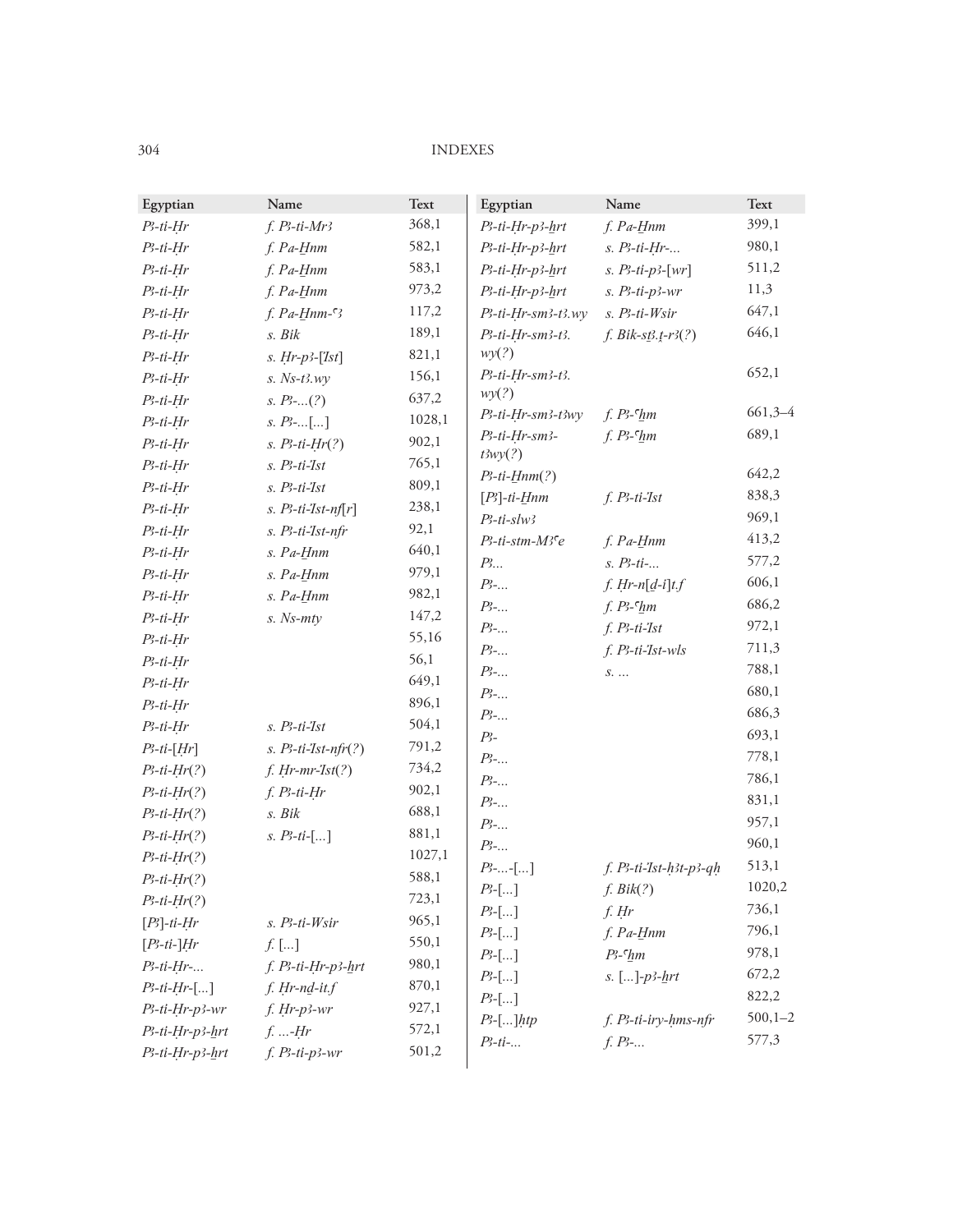| Egyptian        | Name                            | Text   | Egyptian             | Name                    | Text        |
|-----------------|---------------------------------|--------|----------------------|-------------------------|-------------|
| $P3-ti$ -       | f. P3-ti-Ist-nfr                | 740,2  | $Pa$ -wn             |                         | 897,1       |
| $P3-ti$ -       | s. Pa-Hnm                       | 696,1  | $Pa$ -wsy            | f. P3-ti-iry-hms-nfr    | 37,4        |
| $P3-ti$ -       | $S.$                            | 779,1  | $Pa-b$               |                         | 917,2       |
| $P3-ti$ -       | $s.$ Hr- $s3$ - $\frac{7}{5}st$ | 588,2  | Pa-phlymn            |                         | 670,3       |
| $P3-ti$ -       | s. $3-{\text{phy}}(?)$          | 545,2  | $Pa-mn(?)$           |                         | 587,6       |
| $P3-ti$ -       | s. Qbh-h3t-n-Ist                | 933,1  | Pa-mr-hsy            |                         | $660,2 - 4$ |
| $P3-ti$ -       | s. $Pa$ -[]                     | 768,1  | $Pa$ - $mr$ -ih      | $f. P3-5r-p3-m3y$       | 38,1        |
| $P3-ti$ -       | $s.$ $P3-ti-Ist(?)$             | 596,1  | Pa-mr-ih             |                         | 521,1       |
| $P3-ti$ -       | s. Pa-Hnm                       | 570,2  | $Pa$ -n3- $ht$ . $w$ | s. P3-ti-Ist-h3t-p3-qhe | 204,2       |
| $P3-ti$ -       |                                 | 1030,1 | $Pa-n3-ht.w$         | $f. P3$ - $f$ m         | 114,2       |
| $P3-ti$ -       |                                 | 14,1   | $Pa-n3-ht.w$         | $s. P[a]-Hnm$           | 940,1       |
| $P3-ti$ -       |                                 | 531,1  | $Pa-n3-ht.w$         | $s.$ $P - sn - [snw]$   | 992,1       |
| $P3-ti$ -       |                                 | 767,1  | $Pa-n3-ht.w$         | s. Pa-Hnm               | 113,1       |
| $P3-ti$ -       |                                 | 824,2  | $Pa-n3-ht.w$         | s. Pa-Hnm               | 648,1       |
| $P3-ti$ -       |                                 | 920,3  | $Pa-n3-ht.w$         |                         | 890,1       |
| $P3-ti(?)-$     |                                 | 1014,1 | $Pa-n3-ht.w$         | $f. Pa-Hnm-S$           | 975,1       |
| $P3-ti-[]$      | f. Hr-pa-Ist                    | 915,2  | $Pa-n3-ht.w$         |                         | 985,2       |
| $P3-ti$ -[]     | $f. P3-ti$                      | 1027,2 | $Pa-n3-ht w(?)$      | s. $Pa-Hnm(?)$          | 676,1       |
| $P3-ti$ -[]     | $f. P3-ti-Hr(?)$                | 881,2  | $Pa-n3-ht.w(?)$      |                         | 678,1       |
| $P3-ti$ -[]     | f. Pa-Hnm                       | 1007,1 | $Pa-n3-htw-3$        | $f. Pa-Hnm-S$           | 217,2       |
| $P3-ti$ -[]     | f. Wrš-n-t3-wgš                 | 16,2   | Pa-nfr               | $s.$ Hr                 | 793,1       |
| $P3-ti$ -[]     | $s.$ Hr- $nd$ -it. $f$          | 872,1  | Pa-Hnm               |                         | 790,1       |
| $P3-ti-[]$      | $s.$ $P3$ - $h$ m               | 597,1  | Pa-Hnm               | f. Bik                  | 66,2        |
| $P3-ti$ -[]     |                                 | 1027,4 | Pa-Hnm               | f. Bik                  | $930,1 - 2$ |
| $P3-ti$ -[]     |                                 | 509,1  | Pa-Hnm               | f. Hr-pa-Ist            | 935,1       |
| $P3-ti$ -[]     |                                 | 571,1  | Pa-Hnm               | $f.$ Ty- $m$ -htp       | 543,1       |
| $P3-ti$ -[]     |                                 | 658,1  | Pa-Hnm               | $f.$ Ns- $mty$          | 645,4       |
| $P3-ti$ -[]     |                                 | 672,4  | Pa-Hnm               | $f.$ Ns- $mty$          | 755,1       |
| $P3-ti-[]$      |                                 | 704,2  | Pa-Hnm               | $f.$ Ns- $mty$          | 963,1       |
| $P3-ti$ -[]     |                                 | 752,1  | $Pa- Hnm$            | $f.$ Ns- $mty(?)$       | 690,1       |
| $P3-ti$ -[]     |                                 | 944,2  | Pa-Hnm               | $f. P3$ - $f$ $dm$      | 427,2       |
| $P3-ti$ -[]     |                                 | 965,2  | Pa-Hnm               | $f. P3$ - $M$           | 427a,2      |
| $P3-ti$ -[]     |                                 | 967,1  | Pa-Hnm               | $f. P3$ - $f$ $hm$      | 988,1       |
| $P3-ti$ -[]     |                                 | 987,2  | Pa-Hnm               | $f.$ Pa- $n3$ - $htw$   | 113,1       |
| $P3-ti$ -[]-nfr |                                 | 551,1  | Pa-Hnm               | $f. Pa-n3-ht.w$         | 648,2       |
| $Pa$ -Ist       |                                 | 781,2  | Pa-Hnm               | $f. Pa-t3-rmwt$         | 193,1       |
| $Pa$ -Ist       |                                 | 936,1  | Pa-Hnm               | f. P <sub>5</sub> t     | 718,2       |
| $Pa$ - $Ist(?)$ | $s.$ $B$ -ti- $Hr$              | 932,1  | Pa-Hnm               | $f. P3-ti-.$            | 570,2       |
| $Pa-3-phi(?)$   |                                 | 506,1  | Pa-Hnm               | $f. P3-ti-Hr$           | 979,2       |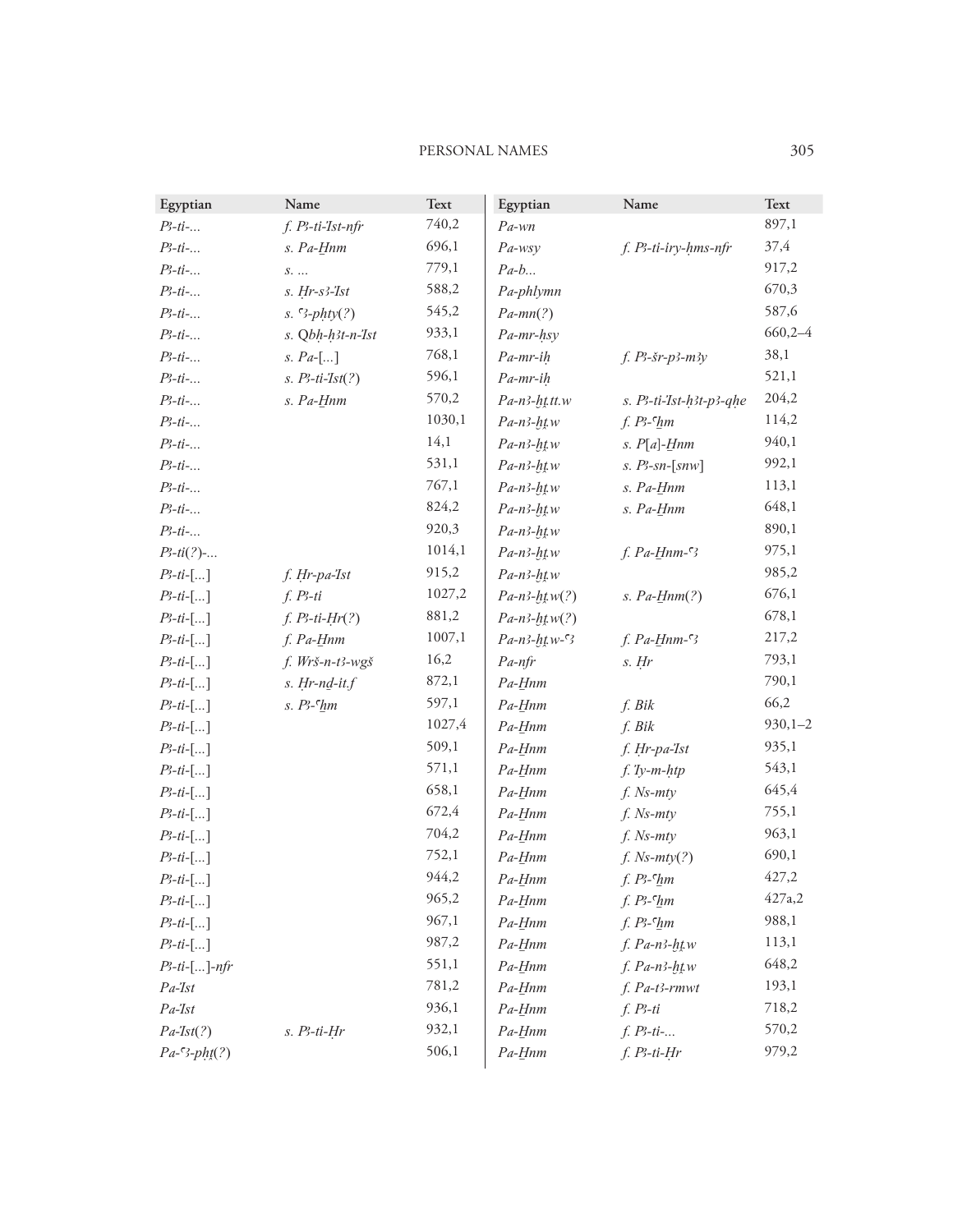| Egyptian  | Name                               | Text        | Egyptian                               | Name                       | Text        |
|-----------|------------------------------------|-------------|----------------------------------------|----------------------------|-------------|
| $Pa-Hnm$  | $f.$ $B$ -ti- $Hr$                 | 982,1       | Pa-Hnm                                 |                            | 1018,1      |
| $Pa- Hnm$ | f. P3-ti-Hr-p3-hrt                 | 640,1       | Pa-Hnm                                 |                            | 1024,1      |
| $Pa- Hnm$ | $f.$ $P5$ -ti-iry $(?)$            | 710,1       | Pa-Hnm                                 |                            | 177,1       |
| Pa-Hnm    | $f.$ $B$ -ti- $I$ st               | 973,1       | Pa-Hnm                                 |                            | 25,5        |
| $Pa- Hnm$ | f. Ps-ti-Wsir                      | 599,1       | Pa-Hnm                                 |                            | 528,3       |
| $Pa- Hnm$ | $f. B-wn(?)$ -nfre $(?)$           | $638,2-3$   | Pa-Hnm                                 |                            | 662,1       |
| Pa-Hnm    | f. Pa-Hnm                          | 692,1       | Pa-Hnm                                 |                            | 665,2       |
| $Pa- Hnm$ | $s \underline{H}$ nm- $iw(?)$      | 612,1       | Pa-Hnm                                 |                            | 705,1       |
| $Pa- Hnm$ | s. $Stm-n.y-Hnm(?)$                | 557,1       | Pa-Hnm                                 |                            | 738,1       |
| Pa-Hnm    | $s.$ [Ns]- $mty$                   | 969,1       | Pa-Hnm                                 |                            | 773,3       |
| $Pa- Hnm$ | $S.$ $\left[ \dots \right]$        | $668,1 - 2$ | Pa-Hnm                                 |                            | 777,1       |
| $Pa- Hnm$ | $s. [B-]ti-Hr(?)$                  | $650,2-3$   | Pa-Hnm                                 |                            | 836,1       |
| Pa-Hnm    | s. Bse                             | 200,2       | Pa-Hnm                                 |                            | 842,1       |
| $Pa- Hnm$ | $s.$ Hr- $nd$ -it. $f$             | 107,1       | Pa-Hnm                                 |                            | 855,1       |
| $Pa- Hnm$ | s. Try-hms-nfr                     | 363,1       | Pa-Hnm                                 |                            | 945,1       |
| Pa-Hnm    | s. Ns-Hr $S[by]n(?)$               | 39,1        | Pa-Hnm                                 |                            | 959,1       |
| $Pa- Hnm$ | s. Ns-mty                          | 904,2       | Pa-Hnm                                 |                            | 965,1       |
| $Pa- Hnm$ | $s.$ Ns- $mty$ - $\sqrt{3}$        | $253,1-2$   | Pa-Hnm                                 |                            | 983,1       |
| Pa-Hnm    | s. Pa-Hr                           | 670,1       | Pa-Hnm                                 | $f. P3$ - $h$ m            | 95,2        |
| $Pa- Hnm$ | s. $Pa$ -[]                        | 1025,1      | Pa-Hnme                                | $f.$ $P3$ - $^{\circ}$ hme | 201,2       |
| $Pa- Hnm$ | $s.$ $P3$ - $h$ m                  | 161,1       | $P[a]$ -Hnm                            | $f. Pa-n3-ht$ w            | 940,2       |
| $Pa- Hnm$ | $s.$ $P3$ - $h$ m                  | 607,1       | $P[a]$ -Hnm                            | $s.$ $P3$ - $h$ m          | 940,2       |
| Pa-Hnm    | $s.$ $P3$ - $h$ m                  | 856,2       | $Pa$ -[Hn]me                           | s. Bik(?)                  | 865,1       |
| $Pa- Hnm$ | s. $P3$ - $\frac{\epsilon}{hm(?)}$ | 782,2       | $Pa - H \ceil nm$                      | $f. P3-ti-1st$             | 1016,1      |
| $Pa- Hnm$ | $s.$ $B$ -ti-                      | 696,1       | $Pa - H[nm]$                           | $s.$ Wn-nfr                | 877,1       |
| $Pa- Hnm$ | $s.$ $P3-ti-Hr$                    | 582,1       | $Pa - H[nm]$                           | $s.$ Wn-nfr $(?)$          | 630,1       |
| $Pa- Hnm$ | $s.$ $P3-ti-Hr$                    | 583,1       | $Pa-Hn[m]$                             | $f. [P]$ 3-šr-[]           | 880,1       |
| $Pa- Hnm$ | $s.$ $B$ -ti- $Hr$                 | 973,1       | $Pa-Hn[m]$                             |                            | 854,1       |
| Pa-Hnm    | s. P3-ti-Hr-p3-hrt                 | 399,1       | $Pa-Hn[m]$                             |                            | 889,1       |
| $Pa- Hnm$ | $s. P3-ti$ []                      | 1007,1      | $Pa- Hn[m]$                            |                            | 947,1       |
| $Pa- Hnm$ | s. $P3-ti-[Ws]ir-wn-nfr$           | 560,1       | $Pa - Hn[m]$                           |                            | 999,5       |
| Pa-Hnm    | s. P3-ti-iry-hms-nfr               | 636,1       | $Pa- Hnm(?)$                           | f. Bik                     | 999,2       |
| $Pa- Hnm$ | s. P3-ti-stm-M3ce                  | 413,2       | $Pa-Hnm(?)$                            | $f. Hr-s3-Ist$             | 687,1       |
| Pa-Hnm    | s. $P3-ti-Wsir(?)$ -wn-nfr         | 32,1        | $Pa- Hnm(?)$                           | $f. Pa-n3-ht.w(?)$         | $676,1 - 2$ |
| $Pa-Hnm$  | s. Pa-Hnm                          | 692,1       | $Pa- Hnm(?)$                           |                            | 1017,1      |
| Pa-Hnm    | s. sp-sn                           | 1010,1      | $Pa- Hnm(?)$                           |                            | 773,2       |
| $Pa-Hnm$  | $s.$ $sp$ - $sn$                   | 894,1       | $[Pa- H]$ nm                           |                            | 888,1       |
| $Pa- Hnm$ | $s.$ Wn-nfr                        | 228,1       | $P[a]-Hnm-c$                           |                            | 746,1       |
| $Pa- Hnm$ | $s. P1$ ]                          | 796,1       | $Pa- Hnm-$ <sup><math>c</math></sup> 3 | $f. Pa-n3-ht$ w            | 975,2       |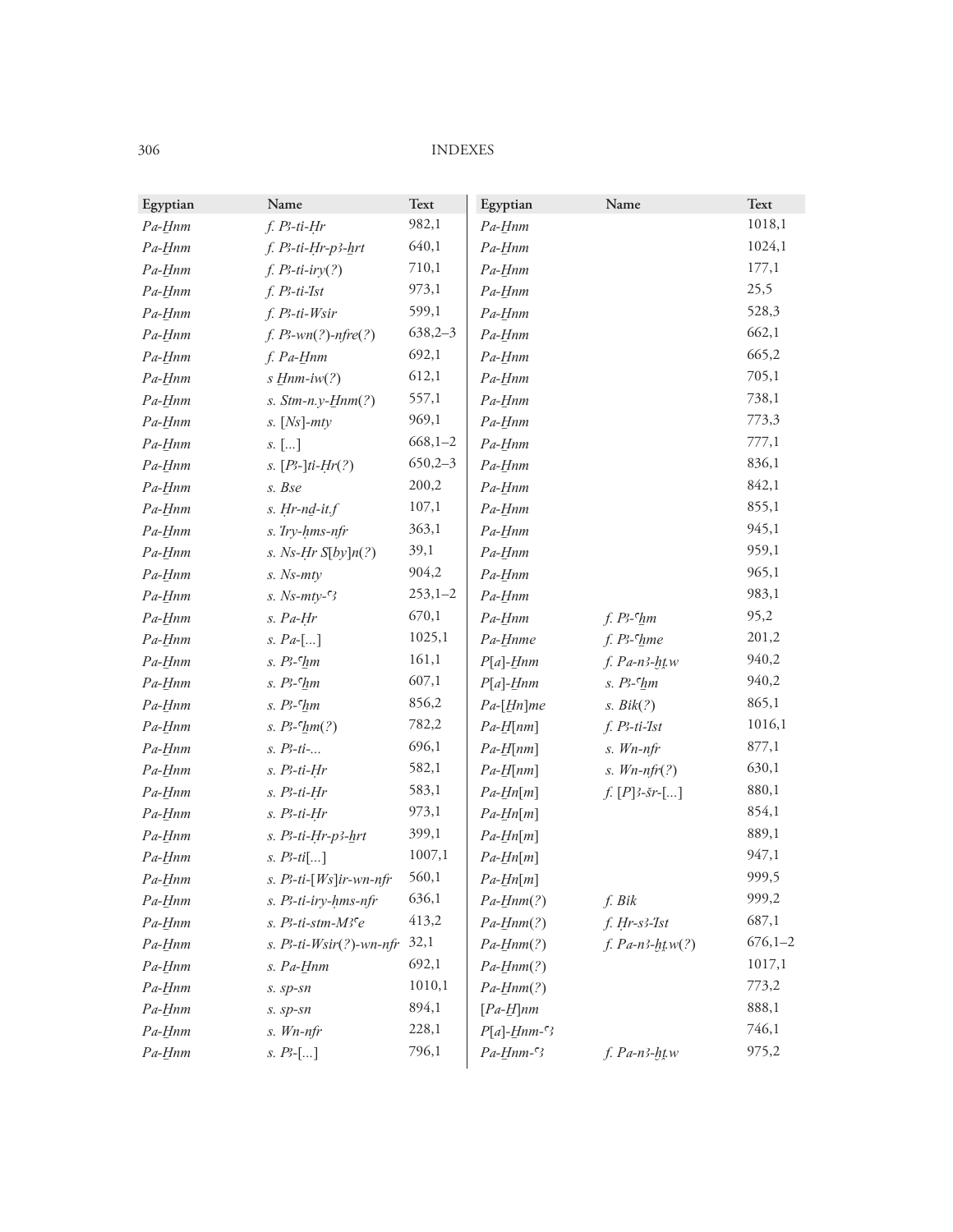#### PERSONAL NAMES 307

| Egyptian          | Name                       | Text      | Egyptian       | Name                    | Text  |
|-------------------|----------------------------|-----------|----------------|-------------------------|-------|
| $Pa-Hnm-$ 3       | s. Ns-mty- <sup>c</sup> hm | 91,1      | Nht.f(?)       |                         | 595,3 |
| $Pa-Hnm-$ 3       | s. $Pa - n3-ht w - 3$      | $217,1-2$ | $Nht.f-r-w$    |                         | 534,2 |
| $Pa-Hnm-$ 3       | $s.$ $B$ -ti- $Hr$         | 117,1     | $Nht$ - $nb.f$ | s. Ps-ti-Wsir           | 830,2 |
| $Pa-Hnm-$ 3       |                            | 884,2     | $Nht-Hr$       |                         | 534,2 |
| $Pa- Hnm-$        |                            | 90,1      | $Ns-p3-mty(?)$ | f. Hr(?)                | 633,1 |
| $Pa- Hnm-c3(?)$   | $P^2$ - $hm$               | 685,1     | $Ns-p3-hrt$    | $f.$ $B$ -ti-ns-mty(?)  | 666,3 |
| $Pa-t3-st-3t$     | s. P3-šr-Wsir              | 324,1     | $Ns-mty$       | f. Hr-mr-Ist            | 927,1 |
| $Pa$ -            | $s.$ []-ns-mty(?)          | 697,1     | $Ns-mty$       | f. Hr-mr-Ist            | 147,1 |
| $Pa$ -            |                            | 1023,1    | $Ns-mty$       | $f. Hr(?)$ -mr- $Is[t]$ | 916,2 |
| $Pa$ -            |                            | 529,1     | $Ns-mty$       | $f. Hr$ -[]             | 220,1 |
| $Pa$ -            |                            | 587,1     | $Ns-mty$       | f. Hr-mr-Ist            | 435,2 |
| $Pa$ -            |                            | 637,3     | $Ns-mty$       | f. Hr-mr-Ist            | 857,1 |
| $Pa$ -            |                            | 672,2     | $Ns-mty$       | $f.$ Ns- $mty$          | 159,2 |
| $Pa$ -            |                            | 707,1     | $Ns-mty$       | $f.$ Ns- $mty$          | 899,1 |
| $Pa$ -            |                            | 709,2     | $Ns-mty$       | $f. P3$ - $M-3$         | 956,1 |
| $Pa$ -            |                            | 751,1     | $Ns-mty$       | $f. P3-5r-n-1st$        | 929,2 |
| $Pa$ -(?)         | $f. P3-ti-Hr$              | 637,2     | $Ns-mty$       | f. P3-ti-Ist-nfr        | 221,1 |
| $Pa$ -(?)         |                            | 806,1     | $Ns-mty$       | f. P3-ti-Wsir-ns-mty    | 931,1 |
| $Pa$ - $[]$       | $f. P3-ti-Hr$              | 1028,1    | $Ns-mty$       | f. Pa-Hnm               | 904,2 |
| $Pa-[]$           | $f. P3-ti-$ []             | 768,2     | $Ns-mty$       | s. Hr-stm               | 165,1 |
| $Pa-[]$           | f. Pa-Hnm                  | 1025,1    | $Ns-mty$       | s. Hr-stm               | 191,1 |
| $Pa-[]$           |                            | 1002,1    | $Ns-mty$       | s. Hr                   | 805,1 |
| $Pa-[]$           |                            | 682,1     | $Ns-mty$       | s. Hr                   | 819,1 |
| $Pa-[]$           |                            | 795,1     | $Ns-mty$       | $s.$ Hr- $p3$ -wr       | 927,1 |
| $Pa-[]$           |                            | 817,2     | $Ns-mty$       | s. Hr-stm               | 153,2 |
| $By(?)$ - $w(?)$  |                            | 885,1     | $Ns-mty$       | s. Hr-wr                | 883,1 |
|                   |                            |           | $Ns-mty$       | $s.$ Ns- $mty$          | 159,2 |
| $\boldsymbol{F}$  |                            |           | $Ns-mty$       | s. Ns-mty               | 899,1 |
|                   |                            |           | $Ns-mty$       | $s.$ $P3$ - $h$ m       | 966,1 |
| M                 |                            |           | $Ns-mty$       | s. P3-chme              | 194,1 |
| Mntwe(?)          | $f.$ Wygyte $(?)$          | 983,2     | $Ns- mty$      | s. Ps-sn-snw            | 929,2 |
| Mr3               | $s.$ Hr- $[wd3]$           | 69,1      | $Ns-mty$       | s. Ps-ti-Hr             | 219,1 |
|                   |                            |           | $Ns-mty$       | s. P3-ti-Mrw            | 424,1 |
| N                 |                            |           | $Ns-mty$       | s. Pa-Hnm               | 210,1 |
| $N3.w-k3[w](?)$   |                            | 414,2     | $Ns-mty$       | s. Pa-Hnm               | 645,2 |
| N3-nfr-ky-Skr     | $s.$ Hr- $s3$ -Ist         | 516,1     | $Ns-mty$       | s. Pa-Hnm               | 755,1 |
| $N3$ -nht. $f(?)$ | $f$ . -                    | 534,1     | $Ns-mty$       | s. Pa-Hnm               | 963,1 |
| $N3$ -nht-nb[.f]  |                            | 937,1     | $Ns-mty$       | s. sp-sn                | 112,1 |
| $Nht(?)$ -        |                            | 524,1     | $Ns-mty$       |                         | 722,1 |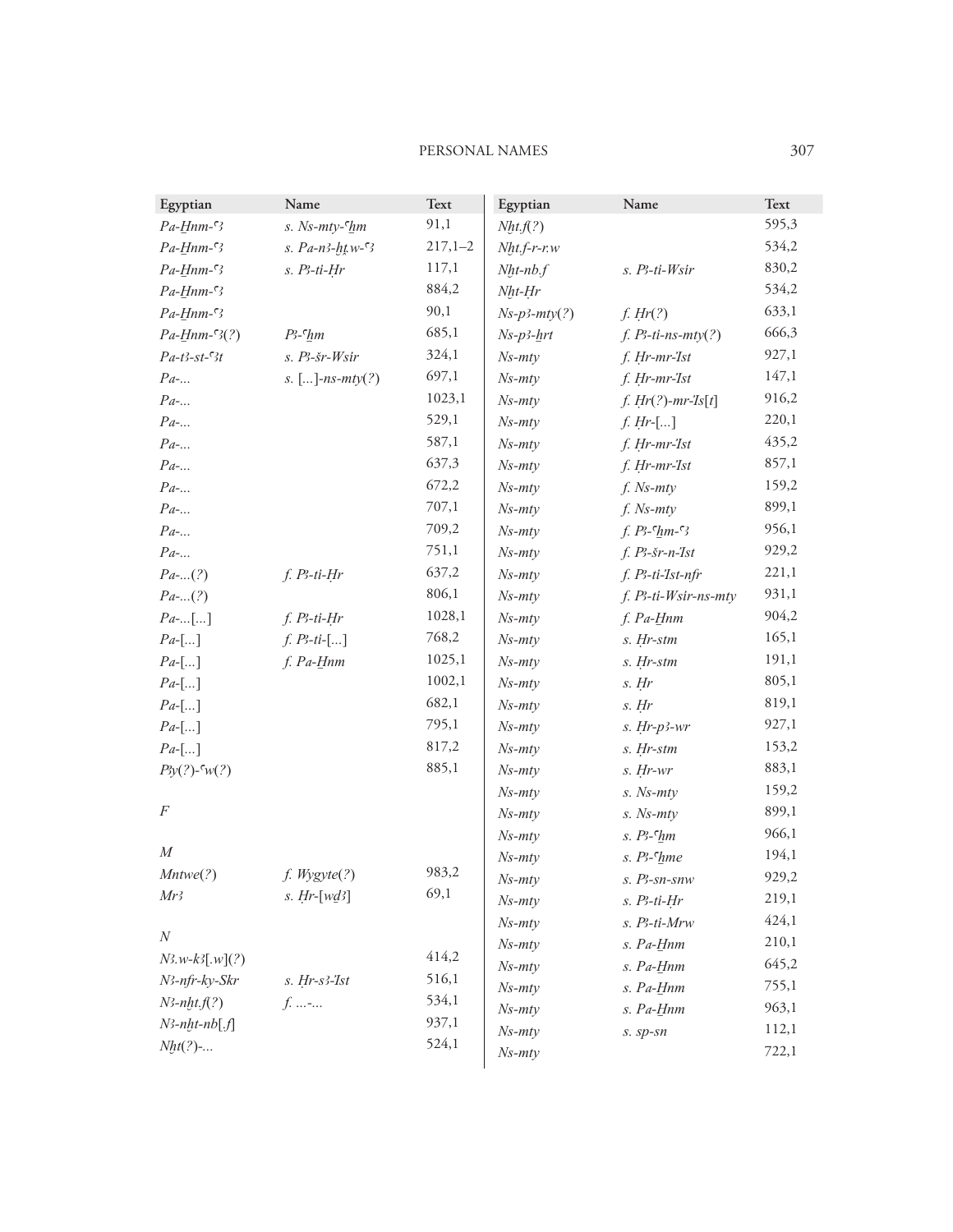| Egyptian                                      | Name                   | Text        | Egyptian        | Name                  | Text      |
|-----------------------------------------------|------------------------|-------------|-----------------|-----------------------|-----------|
| $Ns-mty$                                      |                        | 835,1       | Hr              | $f.$ []               | 892,1     |
| $Ns-mty$                                      |                        | 959,2       | Hr              | f. Hr-pa-Ist          | 926,1     |
| $Ns-mty(?)$                                   | $f.$ Ns- $mty(?)$      | 717,2       | Hr              | $f.$ Ns- $mty$        | 220,1     |
| $Ns-mty(?)$                                   | $f. P3$ - $f$ $hm$     | 106,3       | Hr              | $f.$ Ns- $mty$        | 221,1     |
| $Ns-mty(?)$                                   | s. Hr-pa-Ist           | 815,2       | Hr              | $f.$ Ns- $mty$        | 805,1     |
| $Ns-mty(?)$                                   | s. $Ns-mty(?)$         | 717,1       | Hr              | f. Ns-mty             | 819,1     |
| $Ns-mty(?)$                                   | s. Pa-Hnm              | 690,1       | Hr              | f. Pa-nfr             | 793,1     |
| $Ns-mty(?)$                                   |                        | 545,2       | Hr              | f. P3-šr-Twtw         | 712,1     |
| $Ns-mty(?)$                                   |                        | 657,1       | Hr              | $f. Pa-Hnm$           | 107,1     |
| $Ns-mty(?)$                                   |                        | 673,1       | Hr              | $S.$                  | 523,2     |
| $Ns-mty(?)$                                   |                        | 989,1       | Hr              | $s.$ []- $7st$        | 866,1     |
| $Ns-mty-$                                     | f. Hr-pa-Ist           | 300,1       | Hr              | s. Hr-pa-Ist          | 150,1     |
| $[Ns]$ - $mty$                                | f. Pa-Hnm              | 969,1       | Hr              | $s. P5$ ]htp          | 736,1     |
| $[Ns]$ - $mty$                                | $f. P3$ - $h$ m        | 684,1       | Hr              | $s.$ $B$ - $h$ m      | 523,1     |
| $Ns-mty-[S?]$                                 | $f.$ []                | 626,2       | Hr              | s. Ps-sn-snw          | 924,1     |
| $Ns-mty-$ <sup><math>-</math></sup> 3         | $f. Hr-mr-Ist(?)$      | 96,2        | Hr              | s. Ps-ti-iry-nfr      | 968,1     |
| $Ns-mty-$ <sup><math>-</math></sup> 3         | f. Hr-pa-Ist           | 886,1       | Hr              | s. P3-ti-Wsir         | 378,1     |
| $Ns-mty-5$                                    | f. Pa-Hnm              | $253,2-3$   | Hr              | $s. sp-sn$            | 719,1     |
| $Ns-mty-$ <sup><math>-</math></sup> 3         | s. sp-sn               | 218,1       | Hr              | s. Wrše               | 827,1     |
| $Ns-mty$ <sup>-<math>\epsilon</math></sup> hm | f. Pa-Hnm              | 91,2        | Hr              |                       | 547,1     |
| $Ns-mty-hm$                                   | s. P3-ti-Ist-nfr       | 242,1       | Hr              |                       | 581,1     |
| $Ns-mty-hm$                                   |                        | 887,1       | Hr              |                       | 714,1     |
| $Ns-mty-hm(?)$                                | s. P3-ti-[iry]-hms-nfr | 237,1       | Hr              |                       | 756,1     |
| $Ns-Hr(?)$                                    |                        | 747,1       | $H\!r$          |                       | 801,1     |
| Ns-Hr [Sby]ne                                 | $f.$ []                | $527,1 - 2$ | Hr(?)           | $f.$ .[]              | 633,1     |
| $Ns-Hr-Sbyn(?)$                               | f. Pa-Hnm              | 39,1        | Hr(?)           | f. Wn-nfr             | 530,3     |
| $Ns$ -t3.wy                                   | $f. P3-ti-Hr(?)$       | 156,2       | Hr(?)           | $s.$ Hr- $mr(?)$ -Ist | 639,5     |
| $Ns-t3.wy$                                    |                        | 687,2       | $Hr(?) - $      | $f.$                  | 800,1     |
| $Ns$ -[]                                      |                        | 1021,1      | $Hr$ -wr        | $f.$ Ns- $mty$        | $883,2-3$ |
|                                               |                        |             | $Hr$ -w $d$ 3   |                       | 115,1     |
| $\cal R$                                      |                        |             | Hr-wd3          |                       | 617,1     |
| Rqy                                           | f. Qrny3               | 225,3       | $Hr$ -[wd3]     | $f.$ Mr3              | 69,1      |
|                                               |                        |             | $Hr-p3$ - $6hm$ | $f.$ Wn-nfr           | 530,1     |
| $\cal H$                                      |                        |             | Hr-pa-Ist       | $s.$ Ns- $mty$ -      | 300,1     |
| Hmty3                                         | $s.$ $P3-ti-Ml3$       | 833,1       | Hr-pa-ist       | s. Pa-Hnm             | 935,1     |
| Hmty3                                         | $s.$ $P3-ti-Mr3$       | 592,1       | Hr-pa-Ist       | $f.$ Hr               | 150,1     |
|                                               |                        |             | Hr-pa-Ist       | $f.$ Hr- $[pa$ -Ist]  | 626,1     |
| Ħ                                             |                        |             | Hr-pa-Ist       | $f.$ Ns- $mty(?)$     | 815,2     |
| Hwn                                           | f. Bik(?)              | 580,1       | Hr-pa-Ist       | $f. P3-ti-Mr3$        | 20,1      |
| <b>H<sub>r</sub></b>                          | $f$                    | 920,2       |                 |                       |           |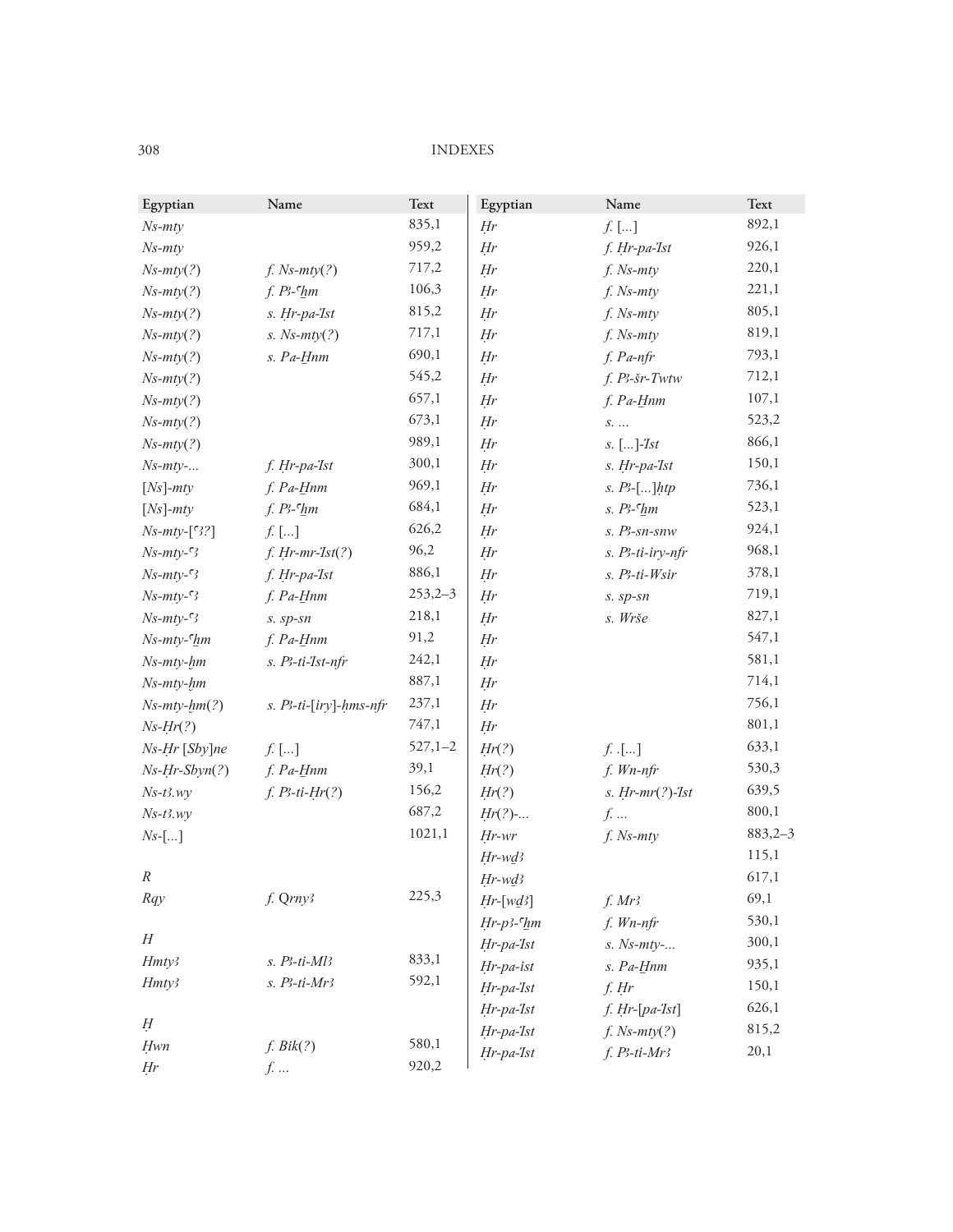#### PERSONAL NAMES 309

| Egyptian             | Name                         | Text        | Egyptian             | Name                                     | <b>Text</b> |
|----------------------|------------------------------|-------------|----------------------|------------------------------------------|-------------|
| Hr-pa-Ist            | $S.$ $\left[ \dots \right]$  | 984,1       | $Hr$ -n $d$ -it.f    | $f.$ $B$ -ti-iry-hms-nfr- $\overline{3}$ | 154,2       |
| Hr-pa-Ist            | s. Hr-mr-Ist                 | 654,1       | $Hr$ -n $d$ -it.f    | f. P3-ti-iry-nfr                         | 563,2       |
| $Hr$ -pa- $7st$      | s. $Ns$ - $mty$ - $\sqrt{3}$ | 886,1       | $Hr$ -n $d$ -it.f    | f. P3-ti-Ist-nfr                         | 659,2       |
| $Hr$ -pa- $7st$      | s. Ps-sn-snw                 | 863,1       | $Hr$ -n $d$ -it.f    | $s.$ $P3-ti-Hr$ -[]                      | 870,1       |
| Hr-pa-Ist            | $s. P3-ti-[]$                | 915,1       | $Hr$ -n $d$ -it. $f$ |                                          | 300,3       |
| Hr-pa-Ist            | $s.$ $P3-ti-Mr3$             | 517,1       | $Hr$ -n $d$ -it.f    |                                          | 549,1       |
| Hr-pa-Ist            | s.Hr                         | 926,1       | $Hr$ -n $d$ -it.f    |                                          | 908,1       |
| Hr-pa-Ist            |                              | 300,2       | $Hr$ -nd-it.f        |                                          | 921,1       |
| Hr-pa-Ist            |                              | 642,5       | $Hr$ -nd-it.f        |                                          | 993,1       |
| $Hr$ -pa- $Ist(?)$   | f. Hr-mr-Ist                 | $858,1 - 2$ | $Hr$ -nd-it. $f(?)$  |                                          | 826,2       |
| $Hr$ -pa- $Ist(?)$   | $s. P3-5r-$                  | $843,1 - 2$ | $[Hr-nd-it].f(?)$    | P3-ti-Ist-nfr                            | 674,2       |
| $Hr$ -pa- $Ist(?)$   | $s. P-ti-Wsir(?)$            | 754,1       | $Hr$ -s3- $Ist$      | $f. B-3(?)-t3-5rt-$                      | 748,3       |
| $Hr$ -pa-[Is]t       |                              | 1009,1      | $Hr$ -s3- $7st$      | $f. P3-ti-.$                             | 588,2       |
| $Hr$ -pa-[ $7st$ ]   | $f. P3-ti-Hr$                | 821,2       | $Hr$ -s3- $7st$      | $s.$ $P3$ - $h$ m                        | 686,1       |
| $Hr$ -[pa- $7st$ ]   | s. Hr-pa-Ist                 | 626,1       | $Hr$ -s3- $7st$      | s. Ps-ti-ist                             | 749,1       |
| $Hr-p3-wr$           | $f.$ Ns- $mty$               | 927,1       | $Hr$ -s3- $7st$      | $s. Pa-Hnm(?)$                           | 687,1       |
| $Hr-p3-wr$           | s. P3-ti-Hr-p3-wr            | 927,1       | $Hr$ -s3- $7st$      |                                          | 1027,3      |
| $Hr-p3-hrt(?)$       |                              | 757,3       | $Hr$ -s3- $7st$      | f. N3-nfr-ky-Skr                         | 516,1       |
| $Hr$ -m- $ddw$ -it.f |                              | 229,1       | $Hr$ -sm3(?)-t3.wy   | $S.$ $\left[ \dots \right]$              | 974,1       |
| $Hr-mr(?)-Ist$       | f. Hr(?)                     | 639,5       | Hr-stm               | $f.$ Ns- $mty$                           | 191,1       |
| Hr-mr-Ist            | $f.$ $P3-ti-Ist-nfr(?)$      | 927,1       | Hr-stm               | $f.$ Ns- $mty$                           | 153,2       |
| Hr-mr-Ist            | $S.$ $\left[ \dots \right]$  | 695,1       | Hr-stm               | $f.$ Ns- $mty$                           | 165,1       |
| Hr-mr-Ist            | $s.$ Hr-pa-Ist $(?)$         | 858,1       | $Hr\text{-}stm(?)$   | $f.$ $B$ -ti- $I$ st                     | 153,1       |
| Hr-mr-Ist            | s. Ns-mty                    | 147,1       | $Hr$ -sß.t-r3(?)     |                                          | 646,2       |
| Hr-mr-Ist            | s. Ns-mty                    | 435,1       | $Hr$ -               | s. Ps-ti-Ist                             | 1032,1      |
| Hr-mr-Ist            | s. Ns-mty                    | 857,1       | $Hr$ -[]             | $s.$ Ns- $mty$                           | 220,1       |
| Hr-mr-Ist            | s. Ns-mty                    | 927,1       |                      |                                          |             |
| $Hr-mr-1st$          | $s.$ Ns- $mty$               | 958,1       | H                    |                                          |             |
| Hr-mr-Ist            | s. Pa-Hnm                    | 427,3       | $Hnm-iw(?)$          | f. Pa-Hnm                                | 612,2       |
| Hr-mr-'Ist           | s. Pa-Hnm                    | 95,5        |                      |                                          |             |
| Hr-mr-Ist            | s. Pa-Hnme                   | 201,3       | $\boldsymbol{S}$     |                                          |             |
| Hr-mr-Ist            |                              | 300,2       | Swre                 | $f. P3-ti-p3-wr-S$                       | 105,3       |
| $Hr-mr-Ist(?)$       | s. $Ns$ - $mty$ - $\sqrt{3}$ | 96,1        | <b>Snws</b>          | $s.$ $D$ - $Hr$                          | 502,1       |
| $Hr-mr-Ist(?)$       | $s.$ $P3-ti-Hr(?)$           | 734,1       | Ssn                  | s. Hr-nht-it.f                           | 223,1       |
| $Hr(?)$ -mr- $Is[t]$ | s. Ns-mty                    | 916,1       | Ssn                  |                                          | 976,1       |
| Hr-nht-it.f          | f. Ssn                       | 223,2       | St3-irt-bin          | $f.$ $B$ -šr-n-p3-sn-snw                 | 151,3       |
| $Hr-n[d-i]t.f$       | $s. P-.$                     | 606,1       | St3-irt-bne          |                                          | 195,1       |
| $Hr$ -n $d$ -it.f    | $f. P3-ti-$ []               | 872,1       | $Stm-n.y-Hnm(?)$     | $f. Pa-Hnm$                              | 557,1       |
| Hr-nd-it.f           | f. P3-ti-iry-hms-nfr         | 12,3        |                      |                                          |             |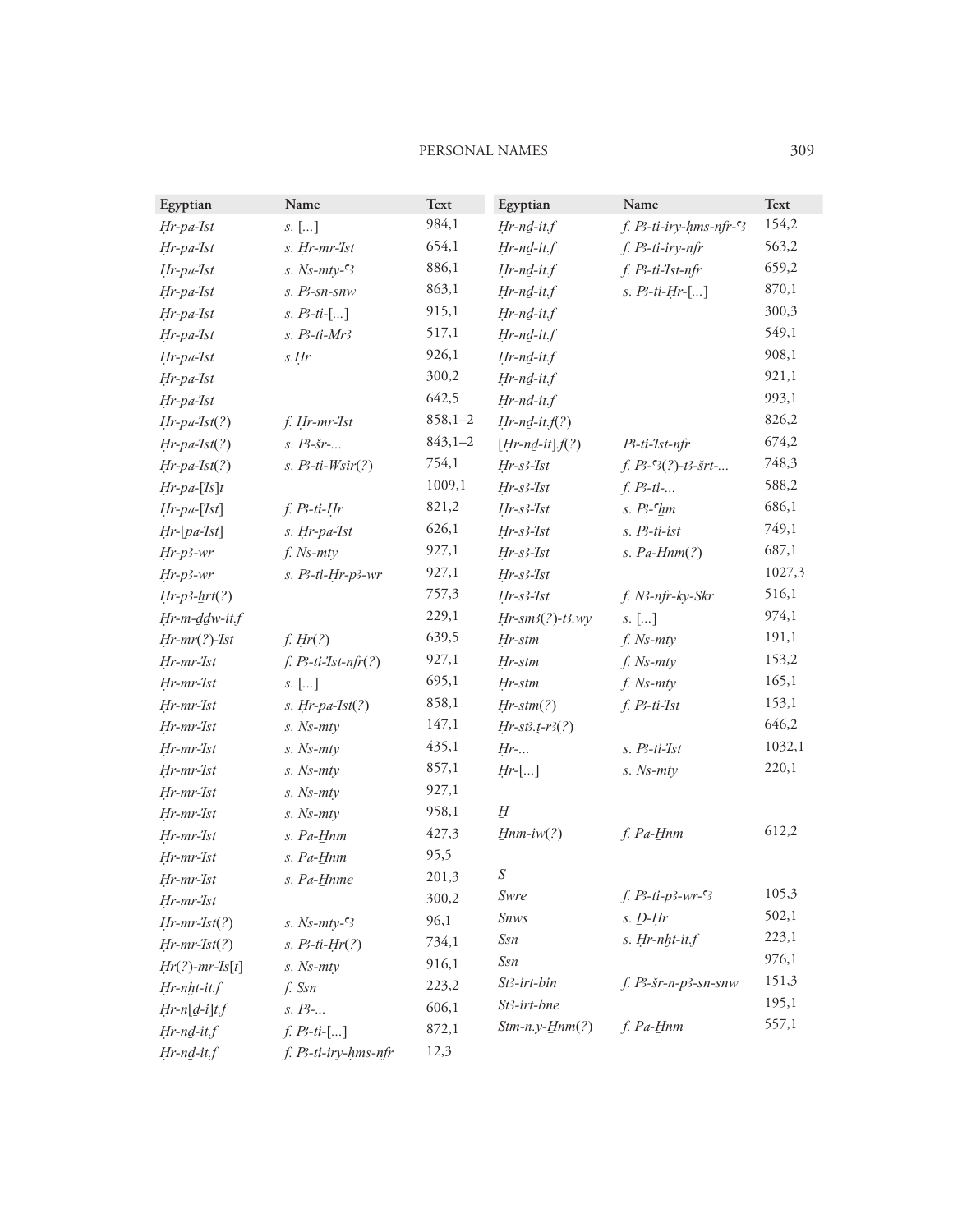| Egyptian                     | Name                        | Text        | Egyptian         | Name                                   | Text   |
|------------------------------|-----------------------------|-------------|------------------|----------------------------------------|--------|
| sp-sn (Ps-ti-iry-            | f. P3-ti-iry-hms-nfr        | 594,2       | Twtw             | f. Bik                                 | 192,1  |
| $hms-nfr)$                   |                             |             | Twtw             | s. Bik                                 | 158,2  |
| $sp$ -sn $(P - t i - I st)$  | s. P3-ti-Ist                | 905,1       | Twtw             | s. P3-ti-Ist-swn                       | 373,1  |
| $sp$ -sn (Pa-Hnm)            | f. Pa-Hnm                   | 894,1       | Twtw             | f. Gl-hb                               | 94,2   |
| $sp$ -sn $(Pa$ -Hnm)         | f. Pa-Hnm                   | 1010,1      | Twtw             | $f. P3$ - $h$ m                        | 758,1  |
| sp-sn (Ns-mty)               | $f.$ Ns- $mty$              | 112,1       | Twtw             | s. Bik                                 | 518,1  |
| $sp-sn(Ns-mty-3)$            | $f.$ Ns- $mty$ - $\sqrt{3}$ | 218,1       | Twtw             | s. Bik                                 | 698,2  |
| $sp$ -sn $(Hr)$              | $f.$ Hr                     | 719,1       | Twtwte           | f. Bik                                 | 815,1  |
| Q                            |                             |             | $\cal I$         |                                        |        |
| $Qbh-h3t-n-1st$              | $f. P3-ti-.$                | 933,1       |                  |                                        |        |
| $Q$ <i>rny</i> $3$           | $s.$ $Rqy$                  | $225,1 - 2$ | $\boldsymbol{D}$ |                                        |        |
|                              |                             |             | $Dd$ -wn $(?)$   |                                        | 590,1  |
| K                            |                             |             |                  |                                        |        |
| G                            |                             |             | D                |                                        |        |
|                              |                             | 46,1        | $D-Hr$           | f. P <sub>5</sub> r <sup>2</sup> T[st] | 544,2  |
| $Gp-h(3)$ .f-Hnsw            | $f. P5r-Wsir$               | 435,2       | $D-hr$           | f. Snws                                | 502,2  |
| Gp-h3.f-Hnsw                 | $f.$ Ns- $mty$              | 94,1        | $D-hr$           | s. Sns                                 | 576,1  |
| $Gl-hb$                      | s. Twtw                     |             | $D-Hr$           |                                        | 528,3  |
| T                            |                             |             | <b>Broken</b>    |                                        |        |
| $T3$ -w $lt$                 | m. P3-ti-iry-hms-nfr        | 157,5       | $\cdots$         | $f.$ Hr                                | 523,2  |
| $T3$ -šr.t-wr $(?)$          |                             | 654,2       | $\cdots$         | $f. P3$ -                              | 788,1  |
| $T3$ -šrt-p3- $9$ m          | m. Bik                      | 192,1       | $\cdots$         | $f. P3-ti-Ist$                         | 526,1  |
| $T3$ -šrt-p3- $9$ m          | $m.$ Ns- $mty$              | 191,1       | $\cdots$         | $f. P3-ti(?)-Ist(?)-$                  | 574,2  |
| $T3$ -šr:t-n- $Wygy$         | $m.$ Hr                     | $827,2-3$   | $\cdots$         | $f. P3-ti-.$                           | 779,2  |
| T3-šrt-n-Twtw                | m. Twtw                     | 158,4-5     | $\cdots$         | $f. P3-ti-Ist$                         | 815,3  |
| T3-šrt-n-Twtw                |                             | 698,4       | $\cdots$         | $f. P3-ti-Ist$                         | 986,1  |
| $T3$ -šrt-ns-mty- $\sqrt{3}$ | $m.$ Ns- $mty$              | 899,2       | $\cdots$         | $f. P3-ti-Ist(?)$                      | 610,1  |
| $T3$ -šrt $(?)$ -Hr-pa-Ist   |                             | 507,2       | $\ldots$         | $f.$ $P3-ti-Ist-nfr(?)$                | 1026,2 |
| T3-šr.t-Twtw                 |                             | 14,5        | $\cdots$         | $f. P3-ti-Wsir(?)$                     | 742,1  |
| $T3 - \frac{5}{5}r t - $     |                             | 642,4       | $\cdots$         | $f. P3-ti-p3-hw(t?)$                   | 830,2  |
| Ta-Ist                       |                             | 505,2       |                  | $s P^{-}hm$                            | 744,1  |
| $Ta$ -                       |                             | 519,2       | .                | $s.$ Hr                                | 920,1  |
| $T3-w3(?)$                   | m. Bik                      | 930,3       | .                | s. $Hr(?)$ -                           | 800,1  |
| $T3y-.$                      |                             | 639,3       |                  | s. Ps-sn-snw                           | 753,1  |
| Tytsym <sup>c</sup> w        |                             | 999,4       | .                | $s.$ $P$ -ti-iry-hms-nfr(?)            | 961,1  |
| $Tytsy$ []                   |                             | 999,6       | $\cdots$         | s. Ps-ti-ist                           | 970,1  |
| $Twtw$                       | f. Bik                      | 134,2       | $\cdots$         | s. Ps-ti-Ist                           | 632,1  |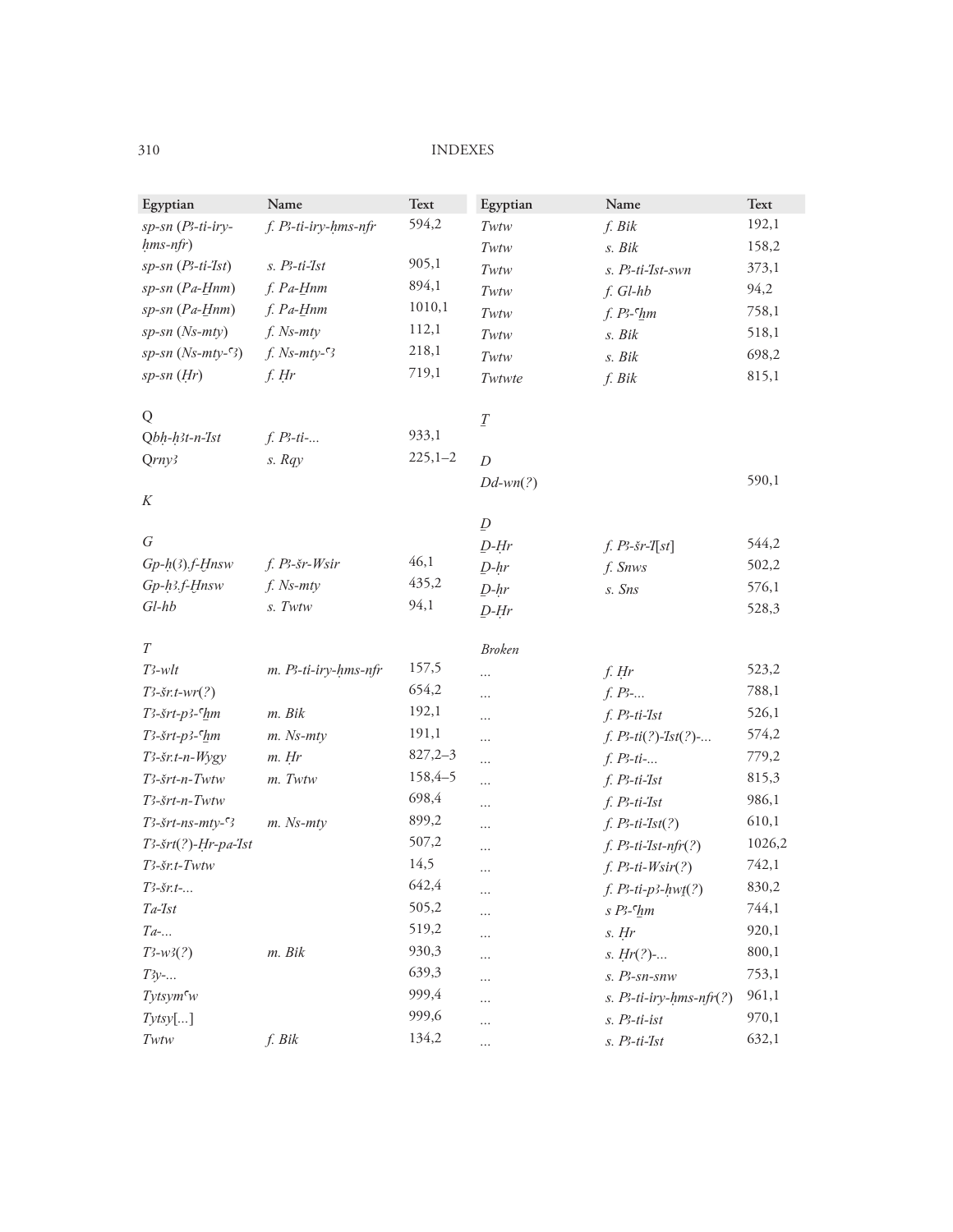#### ROYAL NAMES, DEITIES

| Egyptian              | Name                                        | Text   | Egyptian                                    | Name                       | Text  |
|-----------------------|---------------------------------------------|--------|---------------------------------------------|----------------------------|-------|
|                       |                                             |        |                                             |                            |       |
| $\cdots$              | $s.$ $B$ -ti-Ist                            | 708,2  | […]                                         | $s.$ $B$ -ti-Ist           | 634,1 |
| $\cdots$              | s. Wrše                                     | 1015,1 | $\left[\dots\right]$                        | $s.$ $B$ -ti- $p$ 3- $hwt$ | 548,1 |
| $ - $                 | s. N-nht. $f(?)$                            | 534,1  | $\lceil  \rceil$                            | $f. Hr$ -sm $3$ -t $3. wy$ | 974,1 |
| $\lceil \dots \rceil$ | f. Hr-mr-Ist                                | 695,1  | $\lceil  \rceil$                            | s. Hr                      | 892,1 |
| $[\dots]$             | f. Pa-Hnm                                   | 668,2  | $\lceil \dots \rceil$ in                    | f. $P$ 3-ti- $I$ st        | 533,1 |
| $\lceil \dots \rceil$ | $s.$ [ <i>P<sub>3</sub>-ti-</i> ] <i>Hr</i> | 550,1  | $\left[\ldots\right]$ - <i>Ist</i>          | f. Hr                      | 866,2 |
| $\lceil \dots \rceil$ | s. $Hr(?)$                                  | 633,1  | $\left[  \right]$ - <i>p</i> 3- <u>h</u> rt | $f. P3$ -[]                | 672,2 |
| $\lceil \dots \rceil$ | s. Ns-Hr [Sby]ne                            | 527,1  | $\lceil  \rceil$ -wr                        |                            | 541,1 |
| $\left[\right]$       | s. Ns- $mty$ -[3?]                          | 626,2  | $\lceil  \rceil$ -ns-mty                    | f. $Pa$ -                  | 697,2 |
| $\lceil \dots \rceil$ | $s.$ $B$ -ti-Ist                            | 503,1  | $$ -Hr                                      | $s.$ $B$ -ti- $Hr$         | 572,1 |
| []                    | $s.$ $B$ -ti-Ist                            | 515,1  |                                             |                            |       |

#### 2. ROYAL NAMES

| $[3tw]$ grtr $3$ p $3$ ntr                         | Autocrator the god (early Roman) | $25.2 - 4$ |
|----------------------------------------------------|----------------------------------|------------|
| Swrs 3wskrs 3tsybynyne Hrmyny Mrgs 3wlry3 3ntwnyny | Septimius Severus                | $585,2-4$  |
| W3lryn                                             | Valerian                         | 300,6      |
| Thres Glwts Gysrs Shst Grmngs 3wtgr3 p3 ntr        | Claudius                         | $55,1-2$   |
| Swry                                               | Severus                          | 585,9      |
| Tybrs Gysrs p3 ntr                                 | Tiberius                         | $24.2 - 3$ |
| Tybrys Gesry p3 ntr                                | Tiberius                         | 37,1       |
| Tkrrmnw(?)                                         | Taqerideamani(?)                 | 977,1      |
|                                                    |                                  |            |

#### 3. DEITIES

| $Iv-m-htp$                        | Imhotep                       | 1013,1                                                                                                                                                                                                                         |
|-----------------------------------|-------------------------------|--------------------------------------------------------------------------------------------------------------------------------------------------------------------------------------------------------------------------------|
| $\gamma$ -m-htp s3 Pth            | Imhotep, son of Ptah          | 73,1                                                                                                                                                                                                                           |
| $\gamma$ -m-htp wr sy Pth         | Imhotep the great son of Ptah | 1003,1; 1015,2-3; 1020,3                                                                                                                                                                                                       |
| $Irrv-hms-nfr$                    | Arsenuphis                    | $24,8; 25,7-8; 40,1$                                                                                                                                                                                                           |
| [Try-hms-nfr] $p3$ ntr $\sqrt{3}$ | Arsenuphis the great god      | $528, 1-2$ ; 566,3                                                                                                                                                                                                             |
| 'Ist                              | Isis                          | 34, 2, 4; 55, 4, 5; 512, 2; 520, 1;<br>546.1: 564.1: 589.1: 590.1:<br>595, 1: 605, 1: 618, 1: 621, 4:<br>638,1;680,2;757,4;775,1;<br>791, 2; 793, 2; 797, 3; 826, 3;<br>892, 2; 893, 2; 906, 2; 911, 1;<br>912,1; 920,4; 950,1 |
| 'Ist wr                           | Isis the great                | 608.1                                                                                                                                                                                                                          |

*Ist* wr

Isis the great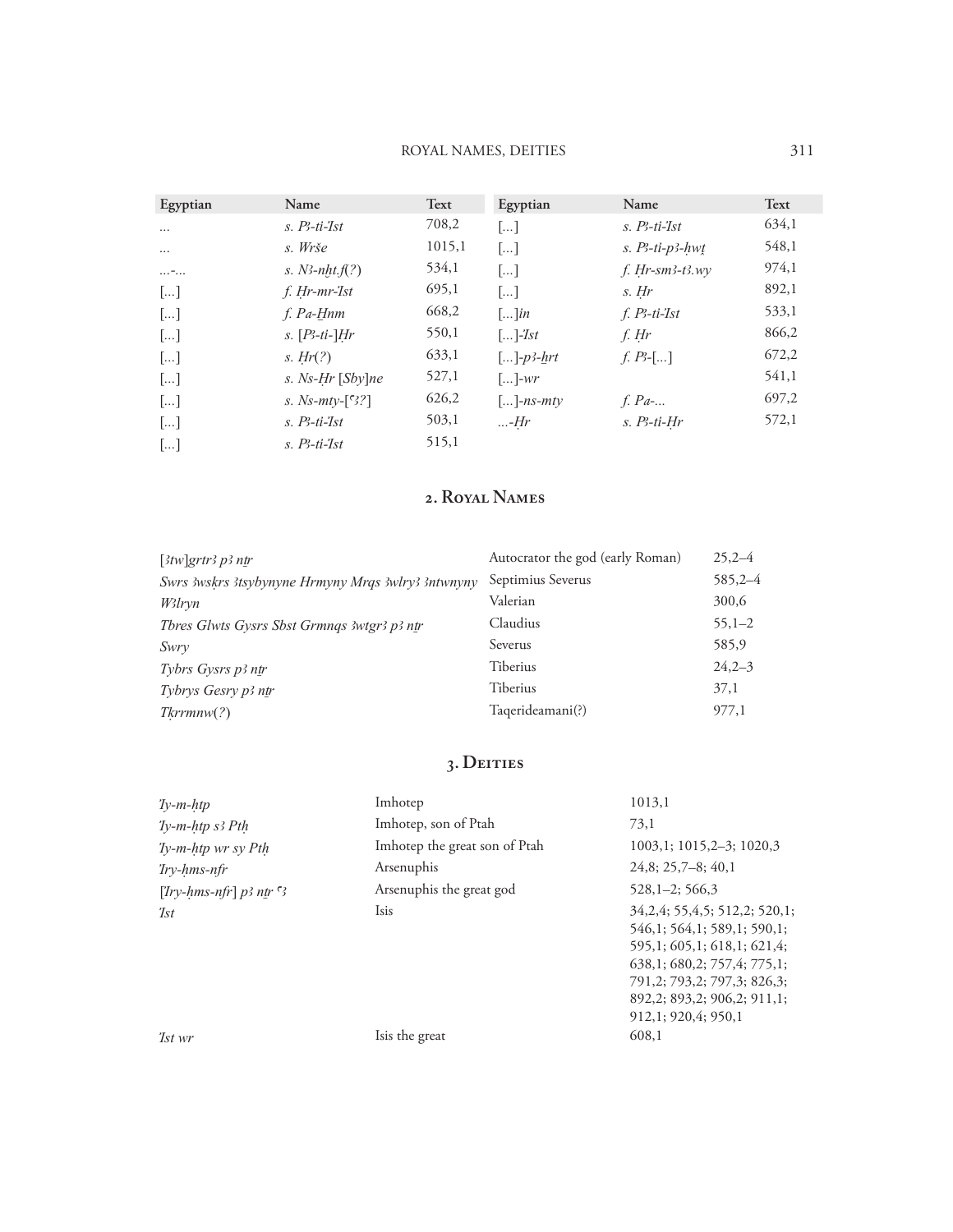| <i>Ist pr-iy-w<sup>c</sup>b</i>                                | Isis of the Abaton                        | 510,1                                  |
|----------------------------------------------------------------|-------------------------------------------|----------------------------------------|
| 'Ist pr-iy-w <sup>c</sup> b pr-iy-lq                           | Isis of the Abaton and Philae             | $954,1-2$                              |
| 'Ist n pr-iy-w'b pr-iy-lq                                      | Isis of the Abaton and Philae             | $677, 1-2; 731, 1-2$                   |
| $\textit{Ist}$ n pr-iy-w <sup>e</sup> b n pr-iy-lq             | Isis of the Abaton and Philae             | 35,1; 573,1; 578,1                     |
| $\int$ Ist pr-iy-lq                                            | Isis of Philae                            | 25,11                                  |
| $\int$ Ist $[pr-iy-l]q$                                        | Isis of Philae                            | 625,1                                  |
| 'Ist pr-iy-lq pr-iy-w <sup>c</sup> b                           | Isis of Philae and the Abaton             | $702,1-2$                              |
| $\mathit{Ts.t}$ nbt pr-iw-lq                                   | Isis lady of Philae                       | 898,1                                  |
| $\int$ Ist $[h^3]$ t p $\int$ gh $(?)$                         | Isis chief of the area(?)                 | 979,6                                  |
| $'Ist$ $B$ ntrt $Gt$                                           | Isis the great goddess                    | 218,5; 363,2; 750,2; 896,2-3;<br>946,1 |
| $\mathcal{I}$ st t $\mathcal{I}$ ntrt $\mathcal{I}$ t pr-iy-lq | Isis the great goddess of Philae          | 904,1                                  |
| $'$ Ist t3 ntrt pr-iy-w $'b$ pr-iy-lg                          | Isis the goddess of the Abaton and Philae | $615,1-2$                              |
| Wsir                                                           | Osiris                                    | 1006,1                                 |
| $P3-hwt-n-p3-nbs$                                              | The Male of the Nebes tree (= Thoth)      | $11,2; 511,1-2$                        |
| $P\ddot{s}$ y                                                  | The divinity                              | 66,4; 709,1                            |
| P3-šy-p3-qbhe-°3-n-'Ist                                        | The divinity of great temple of Isis      | 253, 6-9; 910, 1                       |
| Mrw                                                            | Mandulis                                  | 900,1                                  |
| Nb.t-hw.t n pr-iy-l[q p]r-iy-w $b$                             | Nephthys of Philae and the Abaton         | 69,1                                   |
| $Hw.t-Hr$                                                      | Hathor                                    | $66,3-5$ ; 151,5; 152,1; 698,5         |
| Hw.t-Hr wre nb pr-ms                                           | Hathor the great lady of the Mammisi      | $158,6 - 7$                            |
| $Hw$ t-Hr n pr-ms(?)                                           | Hathor of the Mammisi                     | 220,1                                  |
| Hw.t-Hr nb pr- <ms></ms>                                       | Hathor lady of the Mammisi                | 860,1                                  |
| Hw.t-Hr nb pr-ms                                               | Hathor lady of the Mammisi                | $147, 4-5; 190, 1; 192, 1$             |
| $Hw.t-Hr$ $B$ ntrt $St$                                        | Hathor the great goddess                  | 191,1                                  |
| $Hr-bht(?)$                                                    | Horus the Behdite                         | 981,1                                  |
| $Hr$ -nd-it.f                                                  | Harendotes                                | 37,2                                   |
| Šy3 pr-ms                                                      | The divinity of the Mammisi               | 159,6                                  |

#### 4. TITLES

| $\zeta_{mr}$ n'Ist pr-iy-lq pr-iy-w $\zeta_{b}$     | baker of Isis of Philae and the Abaton | $368,2-3$                                  |
|-----------------------------------------------------|----------------------------------------|--------------------------------------------|
| $\epsilon$ mre n'Ist pr-iy-w $\epsilon$ b pr-iy-lq  | baker of Isis of the Abaton and Philae | $324.10 - 3$                               |
| $\zeta$ mre n'Ist pr-iy-lq pr-w $\zeta$ b           | baker of Isis of Philae and the Abaton | $157,2-3$                                  |
| $\lceil mr(?) \, n \, \text{Ist} \, pr-[lq] \rceil$ | baker of Isis of Philae                | 859.1                                      |
| mr n'Ist n pr-lg                                    | baker of Isis of Philae                | $162.3 - 4$                                |
| wЪ                                                  | priest                                 | $157.2: 368.2: 427.2 - 3: 518.3:$<br>799.1 |
| $w^{\mathsf{c}} b$ <i>Ist</i> $(?)$                 | priest of Isis                         | 778.3                                      |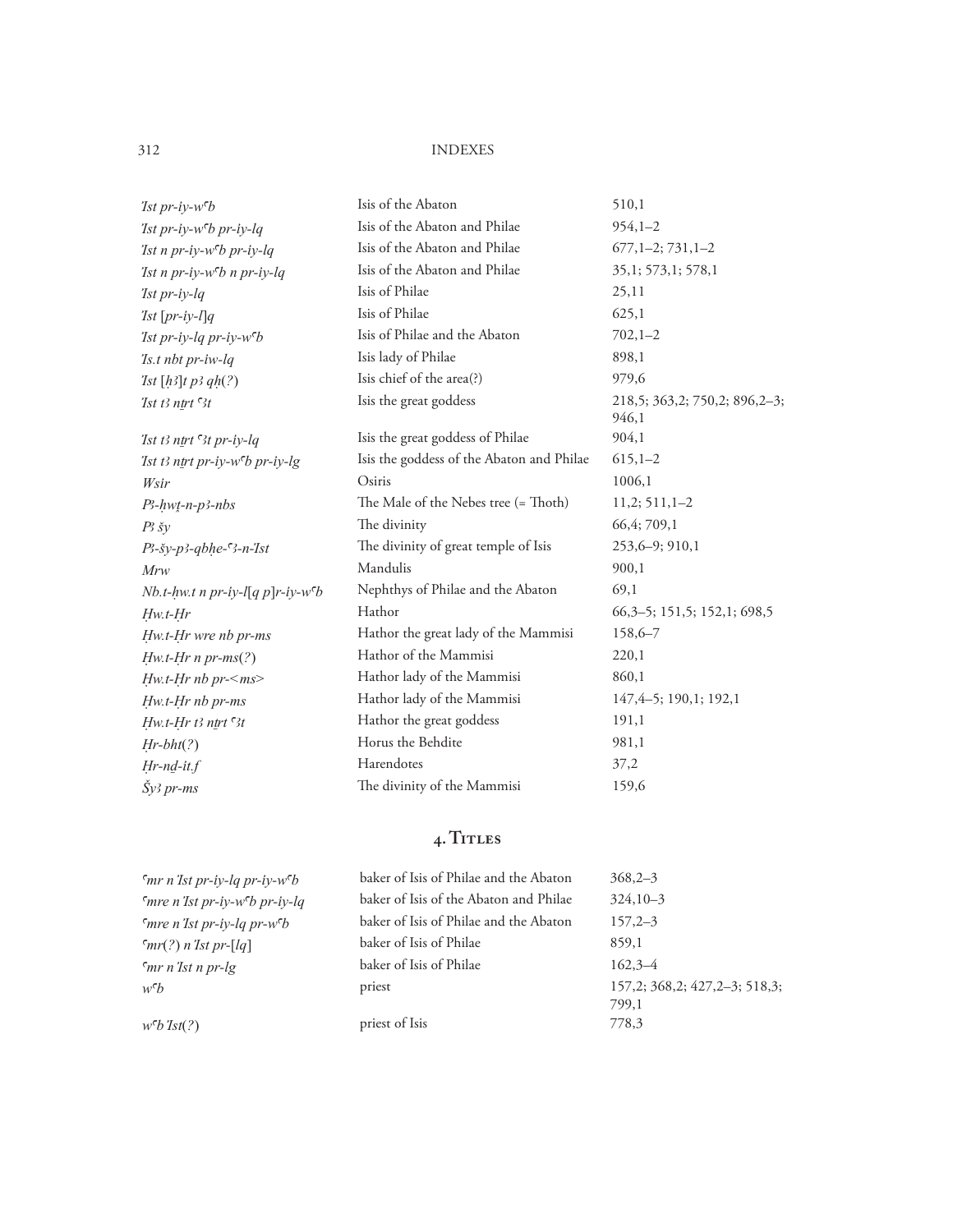#### **TITLES**

| $w^{\mathsf{c}} b$ <i>Ist</i>                                                   | priest of Isis                                                                      | 96,2; 607,1; 645,3; 711,4;<br>779,3; 782,3; 958,1; 975,2                                                                                                                                                                                                                            |
|---------------------------------------------------------------------------------|-------------------------------------------------------------------------------------|-------------------------------------------------------------------------------------------------------------------------------------------------------------------------------------------------------------------------------------------------------------------------------------|
| $wcb$ Ist pr-iy-w $cb$ pr-iy-lq p3 tše n<br>'Ist p3 qhe                         | priest of Isis of the Abaton, Philae, of the<br>district of Isis and the land areas | $95,2-4$                                                                                                                                                                                                                                                                            |
| $w^{\epsilon}b$ [Ist] pr-iy-lq                                                  | priest of Isis of Philae                                                            | 689,1                                                                                                                                                                                                                                                                               |
| $wcb$ <i>Ist pr-iy-lq pr-w</i> $b$                                              | priest of Isis of Philae and the Abaton                                             | $654,1-2$                                                                                                                                                                                                                                                                           |
| $w^{\mathsf{c}} b$ <i>Ist</i> $t$ 3 ntr:t <sup><math>\mathsf{c}_3</math>t</sup> | priest of Isis the great goddess                                                    | $650,3-5$                                                                                                                                                                                                                                                                           |
| $w^c b$ n'Ist                                                                   | priest of Isis                                                                      | 94,2; 106,3-4; 107,2; 698,4;<br>114,2; 755,1; 117,2; 153,1;<br>147, 2; 161, 2; 158, 5-6; 191, 1;<br>192,1; 200,3; 201,2-3; 204,4;<br>221,1; 413,3; 724,4; 734,3;<br>740,2; 748,3; 817,1; 819,2;<br>821, 2; 856, 3-4; 857, 2; 870, 1;<br>876,1; 892,1; 903,1;<br>904,2; 944,2; 988,1 |
| $w^{\mathsf{c}}b[n]$ <i>Ist</i>                                                 | priest of Isis                                                                      | 710,2                                                                                                                                                                                                                                                                               |
| $w^{\mathsf{c}}b.w$ n'Ist                                                       | priests of Isis                                                                     | 37,5                                                                                                                                                                                                                                                                                |
| $wcb$ n'Ist pr-iy-w $b$                                                         | priest of Isis of the Abaton                                                        | $580,1-2$                                                                                                                                                                                                                                                                           |
| $wcb$ n'Ist pr-iy-w $cb$ pr-iy-lq                                               | priest of Isis of the Abaton and Philae                                             | 39,1; 150, 1-2; 979, 3-4                                                                                                                                                                                                                                                            |
| $wcb$ n'Ist pr-iy-w $cb$ pr-iy-lq t3 ntrt<br>$\Im t$                            | priest of Isis of the Abaton and Philae the<br>great goddess                        | 435, 3-4; 999, 3                                                                                                                                                                                                                                                                    |
| $wcb$ n'Ist pr-iy-lg                                                            | priest of Isis of Philae                                                            | $640,2-3$                                                                                                                                                                                                                                                                           |
| $wcb$ n'Ist pr-iy-lq pr-iy-w $b$ t3 ntr.t<br>$\mathcal{B}_{\cdot}$              | priest of Isis of Philae and the Abaton the<br>great goddess                        | $159,4-6; 217,3-4; 218,1-3;$<br>986,2                                                                                                                                                                                                                                               |
| $wcb$ n'Ist n pr-iy-lq iy-w $cb$                                                | priest of Isis of Philae and the Abaton                                             | 134,2                                                                                                                                                                                                                                                                               |
| $wcb$ n'Ist t3 ntrt $3t(?)$                                                     | priest of Isis the great goddess                                                    | 718,3                                                                                                                                                                                                                                                                               |
| $w^{\mathsf{c}}b$ Hr                                                            | priest of Horus                                                                     | 219,1                                                                                                                                                                                                                                                                               |
| $w^{\mathsf{c}}b$ []                                                            | priest []                                                                           | 906,2                                                                                                                                                                                                                                                                               |
| $wn.w$ Ist                                                                      | shrine openers of Isis                                                              | $37,5 - 6,7$                                                                                                                                                                                                                                                                        |
| $wn(w)$ n'Ist pr-iy- $\lt w$ > b pr-iy-lq                                       | shrine openers of Isis of the Abaton and<br>Philae                                  | 37,8                                                                                                                                                                                                                                                                                |
| $wr$ i3 $bt$                                                                    | great of the east                                                                   | 857,2                                                                                                                                                                                                                                                                               |
| wts n $R^c$ <sup>c</sup> q h3ty n < $R^c$ m $\gamma$ wy<br>qbhe                 | carrier of Re, trusted one of <re> in the<br/>hall of the temple</re>               | 134,1                                                                                                                                                                                                                                                                               |
| $mr$ $m\check{s}$ <sup><math>\epsilon</math></sup>                              | president of the cult association                                                   | 55, 3, 6, 7, 17                                                                                                                                                                                                                                                                     |
| mr hsy                                                                          | overseer of singers                                                                 | 220,1                                                                                                                                                                                                                                                                               |
| mr hs n'Ist Nn                                                                  | overseer of singers of Isis of the flood                                            | $105,3-5$                                                                                                                                                                                                                                                                           |
| $mr$ -šn                                                                        | lesonis                                                                             | 223,2; 905,1                                                                                                                                                                                                                                                                        |
| mr šn n hsbt 11.t                                                               | lesonis of year 11                                                                  | 223,1                                                                                                                                                                                                                                                                               |
| $nbt$ $w\emph{^c}b$                                                             | lady of the Abaton                                                                  | 605,1                                                                                                                                                                                                                                                                               |
| $nf$ - $i$ $i$ $j$ $(n)$ $Hr$ - $bht(t)$                                        | transport skipper of Horus of Edfu                                                  | 647,3                                                                                                                                                                                                                                                                               |
| nfe                                                                             | sailor                                                                              | 55,7                                                                                                                                                                                                                                                                                |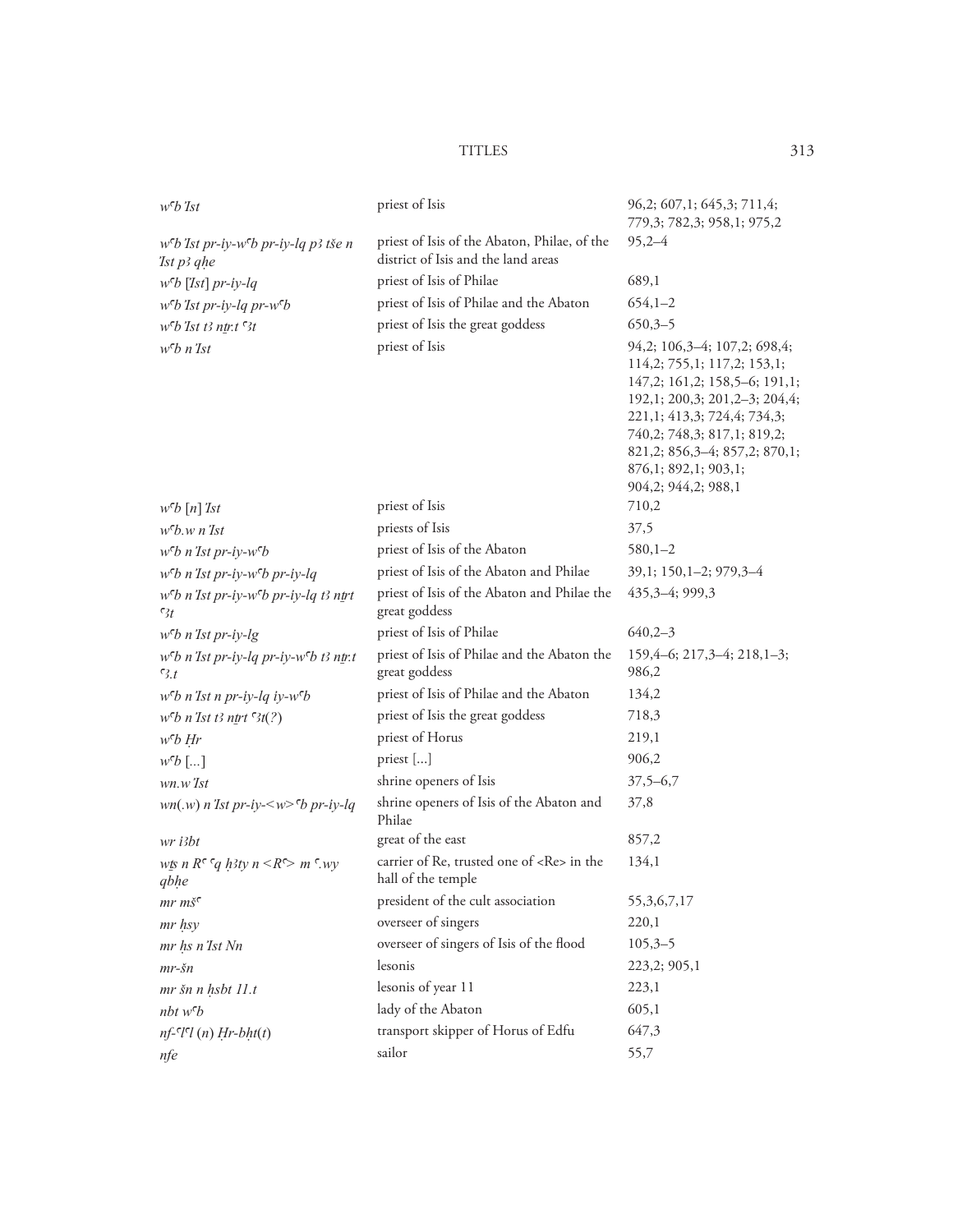| nf n Ist                                                              | sailor of Isis                                                     | 856,4                                                    |
|-----------------------------------------------------------------------|--------------------------------------------------------------------|----------------------------------------------------------|
| rmt swnt                                                              | man of the cult association                                        | 857,2                                                    |
| rs n'Ist                                                              | watchman of Isis                                                   | 934,1                                                    |
| rt                                                                    | agent                                                              | 55,7,19                                                  |
| rt(?)                                                                 | agent                                                              | 153,3                                                    |
| rt n'Ist                                                              | agent of Isis                                                      | 55,3; 753,3                                              |
| hm nbw                                                                | goldsmith                                                          | 39,1; 263,2; 300,3                                       |
| hm-ntr'Ist                                                            | prophet of Isis                                                    | 601,1; 815,3                                             |
| hm ntr'Ist n pr[iy-w <sup>c</sup> b] pr-iy-lq                         | prophet of Isis of the Abaton and Philae                           | $69,1-2$                                                 |
| hm-ntr Ist Hw.t-Hr                                                    | prophet of Isis and Hathor                                         | $71,1-2$                                                 |
| hm-ntr n'Ist                                                          | prophet of Isis                                                    | 210,1; 237,2; 253,4; 424,1-2;<br>628,2; 712,1; 893,1     |
| $hm$ -ntr [] Ist pr-iy-lq pr-iy-w $\epsilon$ b                        | prophet [] of Isis of Philae and the<br>Abaton                     | $871,1-2$                                                |
| hm-ntr tpy n'Ist                                                      | 1st prophet of Isis                                                | 399,1; 758,2                                             |
| hm-ntr 2-nw n'Ist                                                     | 2nd prophet of Isis                                                | $242,2-3$                                                |
| hm-ntr 2-nw n'Ist pr-iy-lq pr-iy-w <sup>c</sup> b<br>$B$ ntr.t $B$ .t | 2nd prophet of Isis of Philae and the<br>Abaton, the great goddess | $159,2-3$                                                |
| hry n'Ist                                                             | $= hry hry n'Ist$                                                  | 938,1                                                    |
| hry n <sup>5</sup> y                                                  | chief of the landing place                                         | 592,1                                                    |
| $hry$ n <sup><math>e</math></sup> n $Ist$                             | chief of the landing place of Isis                                 | 833,2                                                    |
| hry hry.w n'Ist                                                       | chief of the chiefs of Isis                                        | $427,2-3$                                                |
| hry hs n'Ist                                                          | chief singer of Isis                                               | 956,1                                                    |
| hry gwt                                                               | chief porter                                                       | 685,2; 1008,1                                            |
| hry gwte n'Ist                                                        | chief porter of Isis                                               | 123,3; 770,3; 190,1; 863,1;<br>929, 4-5; 931, 2; 1027, 1 |
| $hry$ gwte $[n]$ <i>Ist</i>                                           | chief porter of Isis                                               | $563,2-3$                                                |
| hry gwte n'Ist pr-iy-w <sup>c</sup> b pr-iy-lq                        | chief porter of Isis of the Abaton and<br>Philae                   | $154,2-3;809,2$                                          |
| hry gwte [n 'Ist] pr-iy-lq pr-iy-w <sup>c</sup> b                     | chief porter of Ist of Philae and the<br>Abaton                    | $600,2-3$                                                |
| $hry gwt (n) H.t-Hr nb.t pr-iy-lq$                                    | chief porter of Hathor lady of Philae                              | $217,5-6$                                                |
| smst                                                                  | $=$ ssmt?                                                          | 55,7                                                     |
| $s\not p$ -pr- $\epsilon$ nh                                          | scribe of the house of life                                        | 37,4                                                     |
| $s[h] p[r-sh]$                                                        | scribe of the place of writing                                     | $674,2-3$                                                |
| $sh$ md-ntr(?)                                                        | petephorus                                                         | $113,1-2$                                                |
| shy3ne n'Ist                                                          | banker of Isis                                                     | 159,2                                                    |
| ssmst                                                                 | steward                                                            | 55, 4, 17 - 18; 612, 3                                   |
| inf                                                                   | dancer                                                             | 34,2                                                     |
| tnf n Ist                                                             | dancer of Isis                                                     | 667,4                                                    |
|                                                                       |                                                                    |                                                          |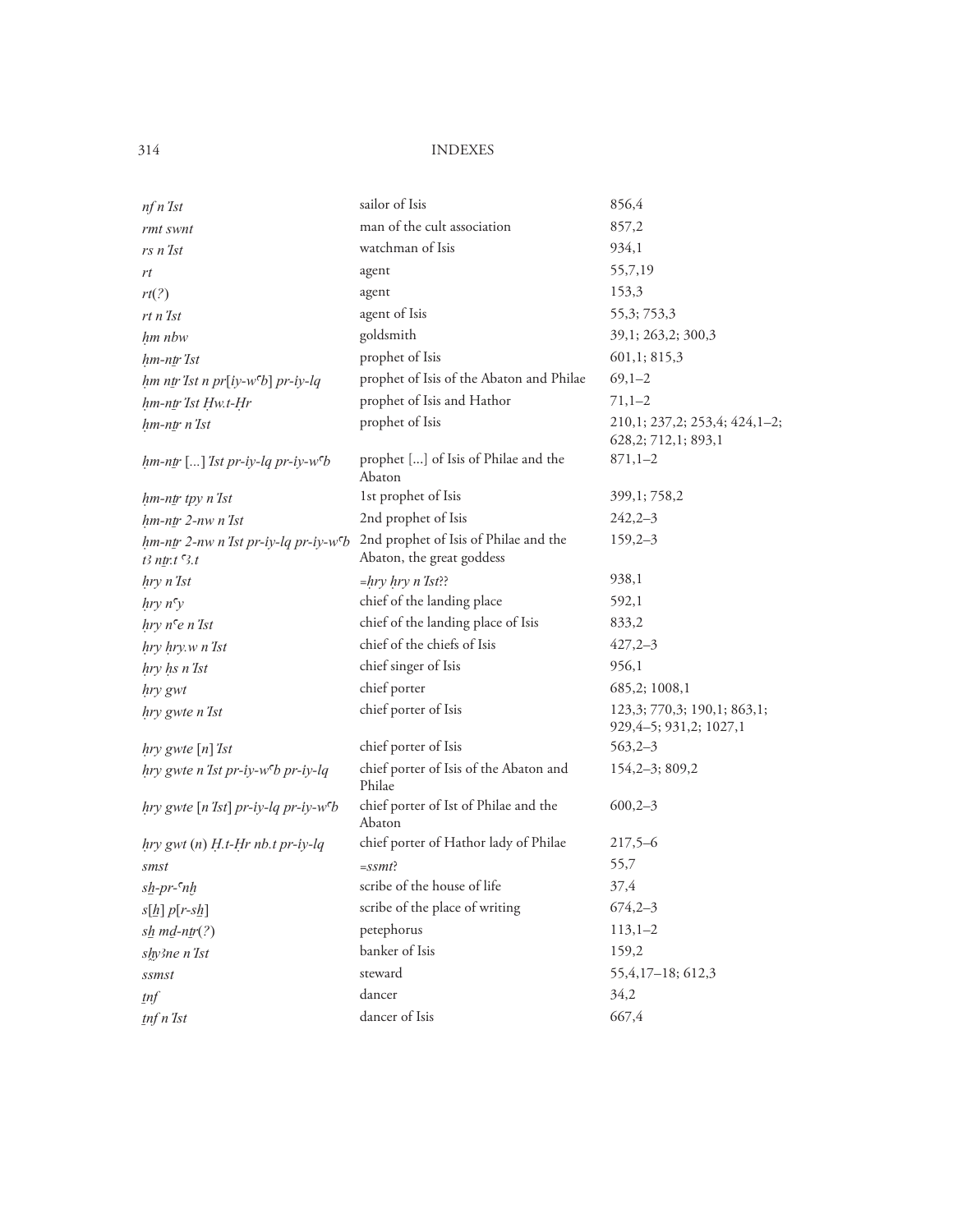#### WORDS

### 5. WORDS

| 3                                      |                        |                                                                       |
|----------------------------------------|------------------------|-----------------------------------------------------------------------|
| 3brt(?)                                | ?                      | 55,8                                                                  |
| $\boldsymbol{\eta}$                    |                        |                                                                       |
| $\boldsymbol{\eta}$                    | $\mathcal O$           | 218,4                                                                 |
| iy                                     | come                   | 24,6; 25,7; 37,12                                                     |
| $iw$                                   | come                   | 37,3                                                                  |
| im3y                                   | honored one            | 218,5                                                                 |
| in                                     | bring                  | 25,9; 37,6,7,10                                                       |
| ir                                     | $\rm do$               | 37,5; 556,1                                                           |
| iir                                    | which  made            | 25,5                                                                  |
| $r$ -iir                               | which  made            | 55,3                                                                  |
| irm                                    | with                   | 26,3; 55,3,4; 147,2; 95,5; 158,8; 200,3; 201,3; 600,4,6; 856,3; 979,8 |
| $\mathfrak{c}$                         |                        |                                                                       |
| $\epsilon_{.wy}$                       | place                  | 218,3                                                                 |
| $\mathbf{c}_3$                         | older                  | 147,2                                                                 |
| $n^2-3w$                               | to be great/happy      | 37,9                                                                  |
| $\epsilon_{nh}$                        | oath                   | 24,4                                                                  |
| $\epsilon_{nh}$                        | life                   | 520,1; 605,1                                                          |
| $\epsilon_{\gamma q y}$                | last day               | 159,10                                                                |
| $\mathbf{\tilde{S}}$                   | recite, read           | 159,7; 324,3                                                          |
| $n3-\tilde{s}$                         | recite                 | 218,4                                                                 |
| $\ensuremath{W}$                       |                        |                                                                       |
| $\mathcal W$                           | divine bark            | 37,2                                                                  |
| wynn                                   | Greeks                 | 585,7                                                                 |
| $w^{\mathsf{c}}$                       | one (portion)          | 55,5,6,7                                                              |
| $w^{\mathsf{c}}.t$                     | one                    | 56,1                                                                  |
| $w^{\mathsf{c}}.t$                     | a, an                  | 253,5                                                                 |
| $w^{\epsilon}$ sp-sn                   | bit by bit, one by one | 55,5                                                                  |
| w <sup>c</sup> b                       | priest                 | 37, 9, 10, 11; 500, 2                                                 |
| $w$ <sup><math>\tau</math></sup> $b.w$ | priests                | 37,6                                                                  |
| wp.t                                   | work                   | 55,12,13                                                              |
| wn.w                                   | shrine opener          | 37,10                                                                 |
| $\ensuremath{\mathit{wr}}$             | great                  | 608,1                                                                 |
| wrk                                    | treasurer              | 24 note                                                               |
| $\;$ wle                               | gold                   | 55,5                                                                  |
|                                        |                        |                                                                       |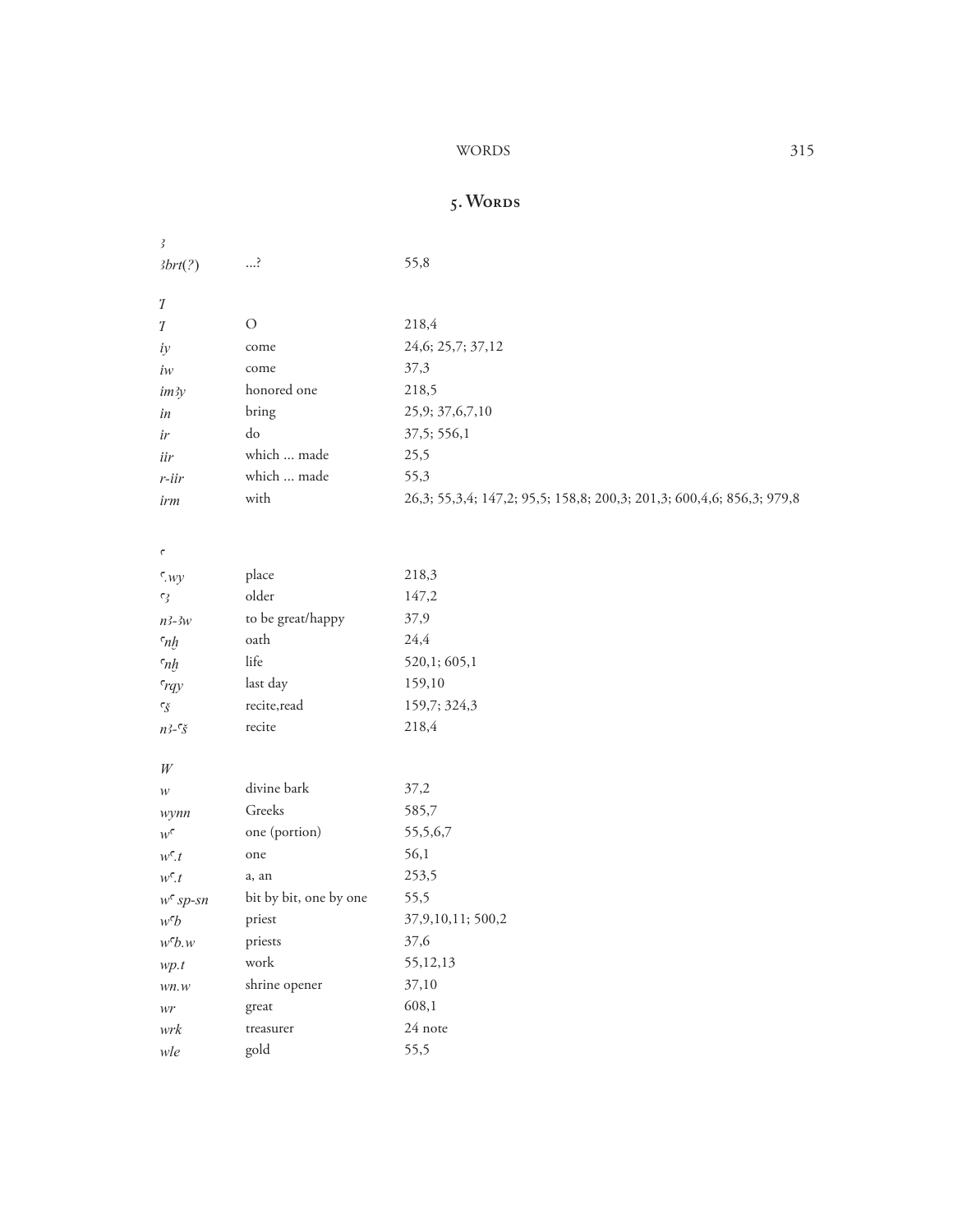| wsḫ                   | open court                     | 55,4                                                                                                                                                                                                                                                                                                                                                                                                                                                                                  |
|-----------------------|--------------------------------|---------------------------------------------------------------------------------------------------------------------------------------------------------------------------------------------------------------------------------------------------------------------------------------------------------------------------------------------------------------------------------------------------------------------------------------------------------------------------------------|
| wš                    | holiday                        | 24,6                                                                                                                                                                                                                                                                                                                                                                                                                                                                                  |
| wst                   | prayer                         | passim                                                                                                                                                                                                                                                                                                                                                                                                                                                                                |
| wšte                  | inscription                    | 97,1                                                                                                                                                                                                                                                                                                                                                                                                                                                                                  |
|                       |                                |                                                                                                                                                                                                                                                                                                                                                                                                                                                                                       |
| B                     |                                |                                                                                                                                                                                                                                                                                                                                                                                                                                                                                       |
| $m-b3h$               | before                         | 11,2; 32,4; 35,1; 40,1; 69,1; 73,1; 147,3; 151,4; 152,1; 158,6; 159,6;<br>190,1; 191,1; 192,1; 218,5; 220,1; 253,6; 510,1; 511,1; 512,2; 528,1;<br>545,1; 546,1; 564,1; 566,2; 570,1; 573,1; 578,1; 589,1; 590,1,2;<br>591,2; 595,1; 615,1; 618,2; 621,4; 625,1; 639,4; 677,1; 680,2; 698,5;<br>702,1; 731,1; 750,2; 775,1; 791,1; 793,2; 826,3; 860,1; 893,2; 898,1;<br>903,2; 904,1; 910,1; 911,1; 912,1; 927,1; 946,1; 948,1; 950,1; 954,1;<br>363,2; 368,4; 981,1; 1015,2; 1020,3 |
| bnr                   | negative                       | 37,13                                                                                                                                                                                                                                                                                                                                                                                                                                                                                 |
| bnr                   | out                            | 37,3                                                                                                                                                                                                                                                                                                                                                                                                                                                                                  |
| bl                    | agreement                      | 55,2                                                                                                                                                                                                                                                                                                                                                                                                                                                                                  |
| $\overline{P}$        |                                |                                                                                                                                                                                                                                                                                                                                                                                                                                                                                       |
| $p3 - y3 - y3$        | <b>GN</b>                      | 55, 4, 5, 19                                                                                                                                                                                                                                                                                                                                                                                                                                                                          |
| hy                    |                                |                                                                                                                                                                                                                                                                                                                                                                                                                                                                                       |
| p <sub>3y</sub>       | this                           | 77,1; 218,3                                                                                                                                                                                                                                                                                                                                                                                                                                                                           |
| p3y f                 | his                            | 427,4                                                                                                                                                                                                                                                                                                                                                                                                                                                                                 |
| $p_3y_1$              | our                            | 941,3                                                                                                                                                                                                                                                                                                                                                                                                                                                                                 |
| $pr$ - $\cdot$ 3.w    | pharaohs                       | 585,6,9                                                                                                                                                                                                                                                                                                                                                                                                                                                                               |
| $pr-iy-lq$            | Philae                         | 778,2                                                                                                                                                                                                                                                                                                                                                                                                                                                                                 |
| $pr-w^{\epsilon}b$    | Abaton                         | 300,5                                                                                                                                                                                                                                                                                                                                                                                                                                                                                 |
| prt hw.t              | going forth from the<br>palace | 508,1                                                                                                                                                                                                                                                                                                                                                                                                                                                                                 |
| pt.w                  | feet                           | 237,1; 242,1; 887,1; 890,1                                                                                                                                                                                                                                                                                                                                                                                                                                                            |
|                       |                                |                                                                                                                                                                                                                                                                                                                                                                                                                                                                                       |
| $\boldsymbol{F}$      |                                | 566,7; 595,2; 950,2                                                                                                                                                                                                                                                                                                                                                                                                                                                                   |
| fte                   | erase                          | 950,2                                                                                                                                                                                                                                                                                                                                                                                                                                                                                 |
| fte                   | erase<br>erase                 | 35,2                                                                                                                                                                                                                                                                                                                                                                                                                                                                                  |
| ft <sup>c</sup>       | erase                          | 556,2                                                                                                                                                                                                                                                                                                                                                                                                                                                                                 |
| fet                   | erase                          | 97,1                                                                                                                                                                                                                                                                                                                                                                                                                                                                                  |
| $n$ <sup>3y-fty</sup> | will erase                     | 159,8                                                                                                                                                                                                                                                                                                                                                                                                                                                                                 |
| $r$ -efte             |                                |                                                                                                                                                                                                                                                                                                                                                                                                                                                                                       |
| ${\cal M}$            |                                |                                                                                                                                                                                                                                                                                                                                                                                                                                                                                       |
| $m$ 3 $\epsilon$      | place                          | 37,12,13                                                                                                                                                                                                                                                                                                                                                                                                                                                                              |
| my                    | let                            | 159,7                                                                                                                                                                                                                                                                                                                                                                                                                                                                                 |
| mw(?)                 | water                          | 971,1                                                                                                                                                                                                                                                                                                                                                                                                                                                                                 |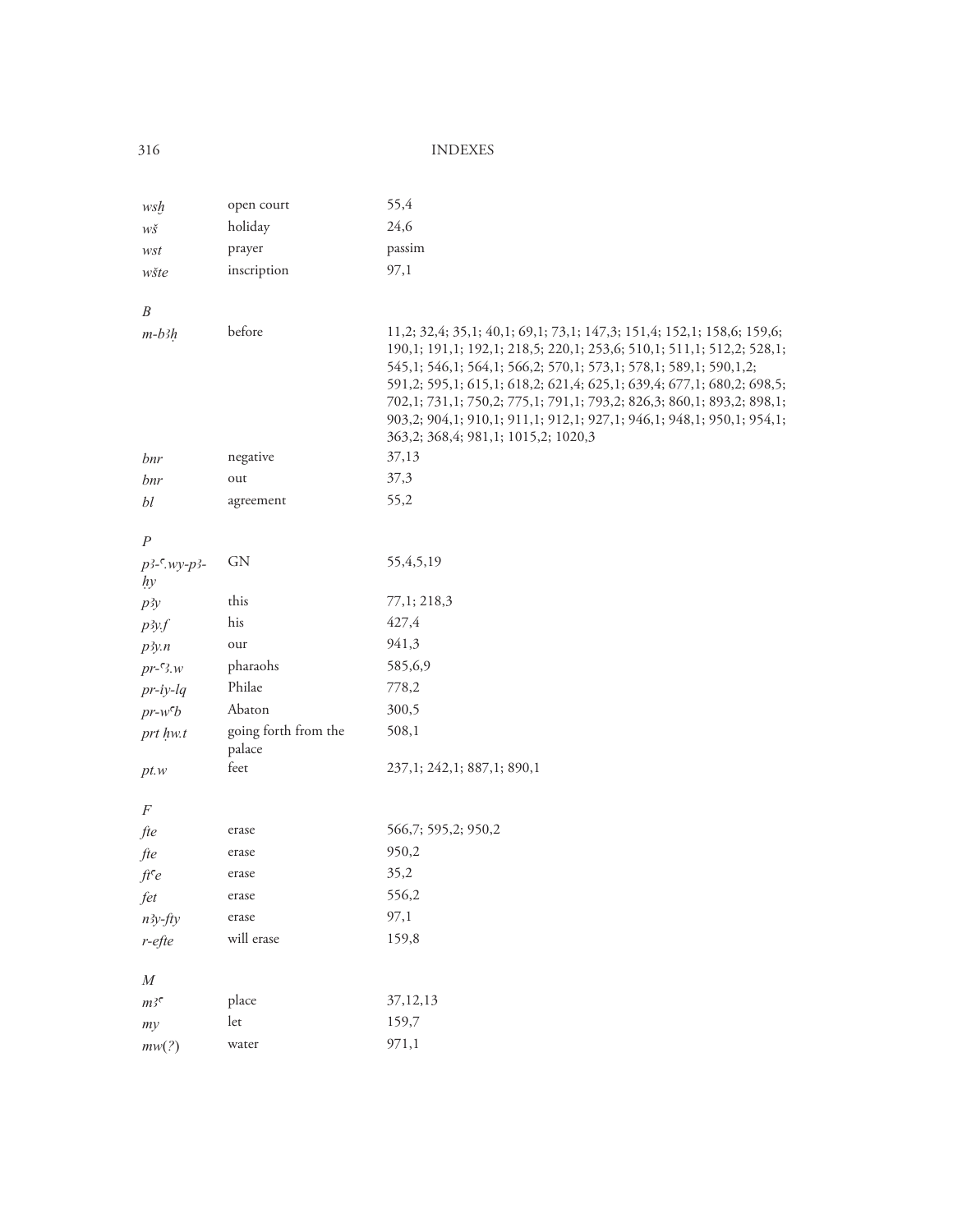#### **WORDS**

| mw.t             | mother                                     | $971,1$ (in glyphs)                                                                                                                                                                                                                                                                                                                                                                                                                                                    |
|------------------|--------------------------------------------|------------------------------------------------------------------------------------------------------------------------------------------------------------------------------------------------------------------------------------------------------------------------------------------------------------------------------------------------------------------------------------------------------------------------------------------------------------------------|
| mwt.f            | his mother                                 | 157,4; 158,3-4; 159,4; 191,1; 368,3; 505,2; 639,3; 698,3; 930,3                                                                                                                                                                                                                                                                                                                                                                                                        |
| mn               | remain                                     | 11,1; 32,3; 35,1; 40,1; 69,1(n-mn); 147,3; 152,1; 154,3; 159,1;<br>190,1; 191,1; 192,1; 220,1; 363,2; 505,1; 511,1; 512,1; 515,1; 535,1;<br>545,1,3; 546,1; 556,3; 566,2; 573,1; 575,1; 578,1; 589,1; 591,2;<br>615,1; 618,1; 619,1; 620,1; 621,3; 639,4; 677,1; 680,2; 702,1; 731,1;<br>732,1; 750,1; 762,1; 775,1; 791,1; 793,2; 826,3; 860,1; 892,2; 893,1;<br>898,1; 901,1; 904,1; 910,1; 911,1; 912,1; 920,6; 927,1; 946,1; 950,1;<br>954,1; 979,5; 981,1; 1026,5 |
| $m\check{s}^c$   | people                                     | 37,9                                                                                                                                                                                                                                                                                                                                                                                                                                                                   |
| mt.w             | words                                      | 37,4                                                                                                                                                                                                                                                                                                                                                                                                                                                                   |
| $m$ tw. $y$      | $\rm I$ will $\ldots$                      | $324,3 - 4$                                                                                                                                                                                                                                                                                                                                                                                                                                                            |
| $\boldsymbol{N}$ |                                            |                                                                                                                                                                                                                                                                                                                                                                                                                                                                        |
| n <sub>3y</sub>  | these                                      | 35,2; 159,8; 556,2                                                                                                                                                                                                                                                                                                                                                                                                                                                     |
| n3y.f            | his                                        | 26,3; 979,8                                                                                                                                                                                                                                                                                                                                                                                                                                                            |
| nb               | every                                      | 24,10                                                                                                                                                                                                                                                                                                                                                                                                                                                                  |
| $nb \, dm.w$     | lord of knives(?)                          | $971,1$ (in glyphs)                                                                                                                                                                                                                                                                                                                                                                                                                                                    |
|                  | property                                   | 25,9                                                                                                                                                                                                                                                                                                                                                                                                                                                                   |
| nkt(?)           |                                            |                                                                                                                                                                                                                                                                                                                                                                                                                                                                        |
| $\boldsymbol{R}$ |                                            |                                                                                                                                                                                                                                                                                                                                                                                                                                                                        |
| ryt              | gate                                       | 24,7                                                                                                                                                                                                                                                                                                                                                                                                                                                                   |
| rmt.w            | men                                        | 24,5; 25,8; 55,4,5                                                                                                                                                                                                                                                                                                                                                                                                                                                     |
| rn               | name                                       | $971,1$ (in glyphs)                                                                                                                                                                                                                                                                                                                                                                                                                                                    |
| $rn$ mwt.f       | name of mother                             | 899,1                                                                                                                                                                                                                                                                                                                                                                                                                                                                  |
| rn nfr           | good name                                  | 253,1; 539,1; 547,1; 589,1; 616,1; 621,1; 801,1; 916,1; 1020,1                                                                                                                                                                                                                                                                                                                                                                                                         |
| rnp.t            | year                                       | 24,10                                                                                                                                                                                                                                                                                                                                                                                                                                                                  |
| rhwe             | evening                                    | 24,9                                                                                                                                                                                                                                                                                                                                                                                                                                                                   |
| r <sub>l</sub>   | know                                       | 907,1                                                                                                                                                                                                                                                                                                                                                                                                                                                                  |
| L                |                                            |                                                                                                                                                                                                                                                                                                                                                                                                                                                                        |
| lgns             | flasks                                     | 37,7,10                                                                                                                                                                                                                                                                                                                                                                                                                                                                |
|                  |                                            |                                                                                                                                                                                                                                                                                                                                                                                                                                                                        |
| H                |                                            |                                                                                                                                                                                                                                                                                                                                                                                                                                                                        |
| hyn.w            | some                                       | 300,4                                                                                                                                                                                                                                                                                                                                                                                                                                                                  |
| hn.w             | agreements                                 | 25,5                                                                                                                                                                                                                                                                                                                                                                                                                                                                   |
| hrw              | day                                        | 24,5                                                                                                                                                                                                                                                                                                                                                                                                                                                                   |
| hrw 5 (n) hb     | 5 epagomenal days                          | 77,1                                                                                                                                                                                                                                                                                                                                                                                                                                                                   |
| hrw ms           | birthday                                   | 77,1                                                                                                                                                                                                                                                                                                                                                                                                                                                                   |
| hrw ms<br>(Wsir) | birthday of (Osiris), an<br>epagomenal day | 77,1                                                                                                                                                                                                                                                                                                                                                                                                                                                                   |
| hrw hs           | festival of singing                        | $941,1-2$                                                                                                                                                                                                                                                                                                                                                                                                                                                              |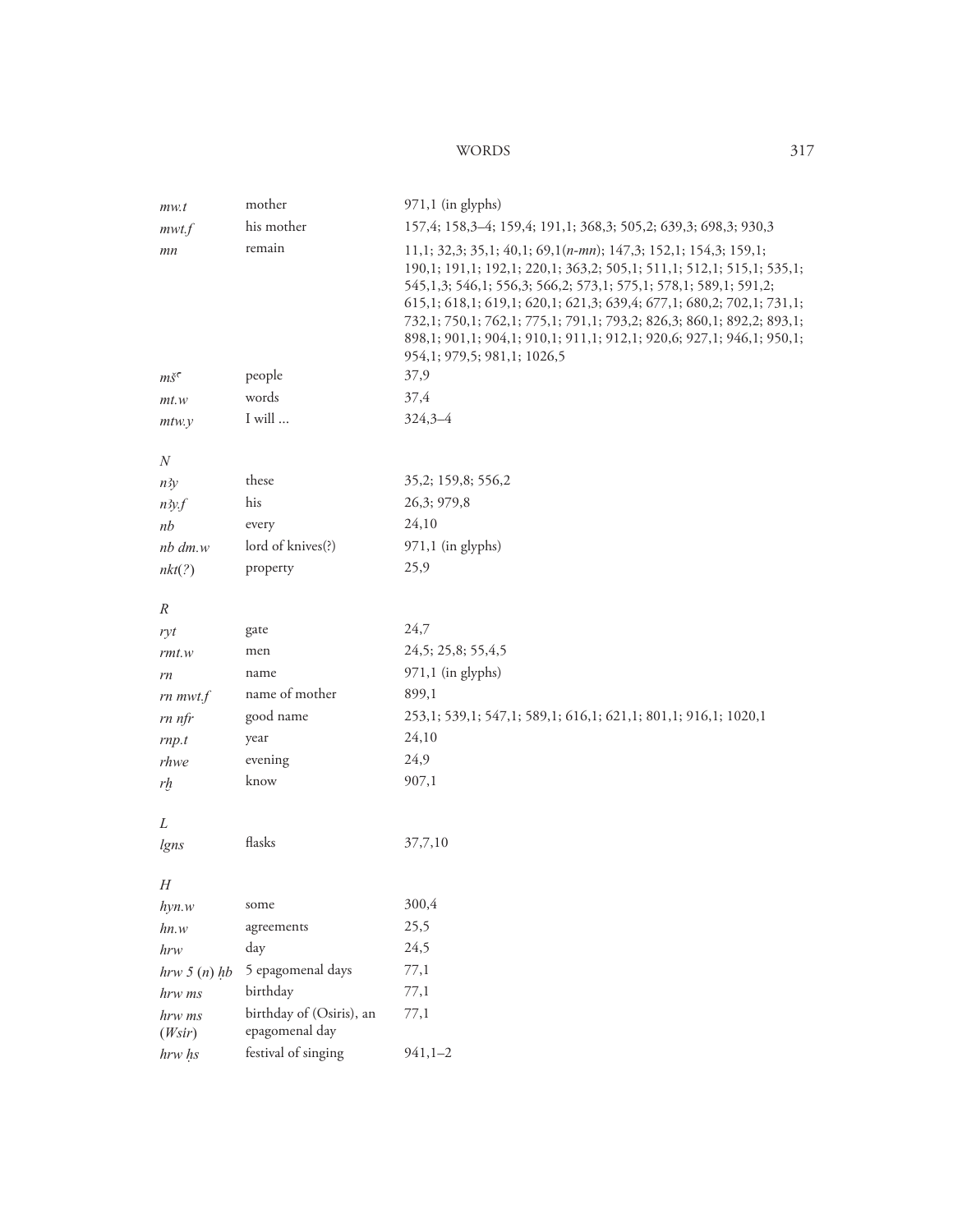| $n3$ hrw-4. $w$    | the fourth day                            | 25,6                                                                                |
|--------------------|-------------------------------------------|-------------------------------------------------------------------------------------|
| p3 hrw             | today                                     | 37,9; 159,9 (see note to wle)                                                       |
| p3y hrw            | today                                     | 77,1; 253,9                                                                         |
| Ĥ                  |                                           |                                                                                     |
| $h^{\epsilon}f$    | himself                                   | 37,11                                                                               |
| $h$ 3t             | heart                                     | 37,5                                                                                |
| hw.t               | temple                                    | 37,12; 520,1 (in note)                                                              |
| $hw.t-ntr$         | temple                                    | 55,12                                                                               |
| hb(?)              | festival                                  | 585,6                                                                               |
| $hb-w$             | festival of the divine bark               | 37,2                                                                                |
| $hb$ wn $b.t$      | feast of opening the shrine 37 (in note)  |                                                                                     |
| hb swn.t           | festival of the sixth day of<br>the month | 260,1                                                                               |
| hms                | dwell                                     | 218,3                                                                               |
| hmt                | wife                                      | 158,8                                                                               |
| hn <sup>c</sup>    | and                                       | 25, 6; 37, 5; 55, 17, 18; 153, 2; 545, 2                                            |
| hry                | above                                     | 24,9                                                                                |
| hh                 | inundation                                | 841,1                                                                               |
| hs                 | praise                                    | 324,4                                                                               |
| hs                 | please                                    | 37,5                                                                                |
| hsbt               | regnal year                               | 24,1; 37,1; 55,1; 159,10; 218,7; 300,6; 512,7; 585,1; 901,2; 912,1;<br>941,1; 979,9 |
| htp                | pacify                                    | 841,1                                                                               |
| ķ₫                 | silver                                    | 25,11; 37,10                                                                        |
| $\boldsymbol{h}$   |                                           |                                                                                     |
| hft-hr             | dromos                                    | $25,7,9 - 10$                                                                       |
| hpš                | shoulder                                  | 37,3                                                                                |
| hm                 | younger                                   | 95,5; 201,4                                                                         |
| br                 | from                                      | 56,2                                                                                |
| $hr$ - $mi$ - $di$ | within                                    | 520,1                                                                               |
| $\cal H$           |                                           |                                                                                     |
| h.t                | copy                                      | 24,4                                                                                |
| hn.w               | from within                               | 37,7                                                                                |
| $\n  hn.w\n$       | within                                    | 55,4                                                                                |
| hr                 | forever                                   | 24,10                                                                               |
| $hr$ tw            | children                                  | 26,3; 158,9                                                                         |
| $hl-$ 3            | elder                                     | 55,12,18                                                                            |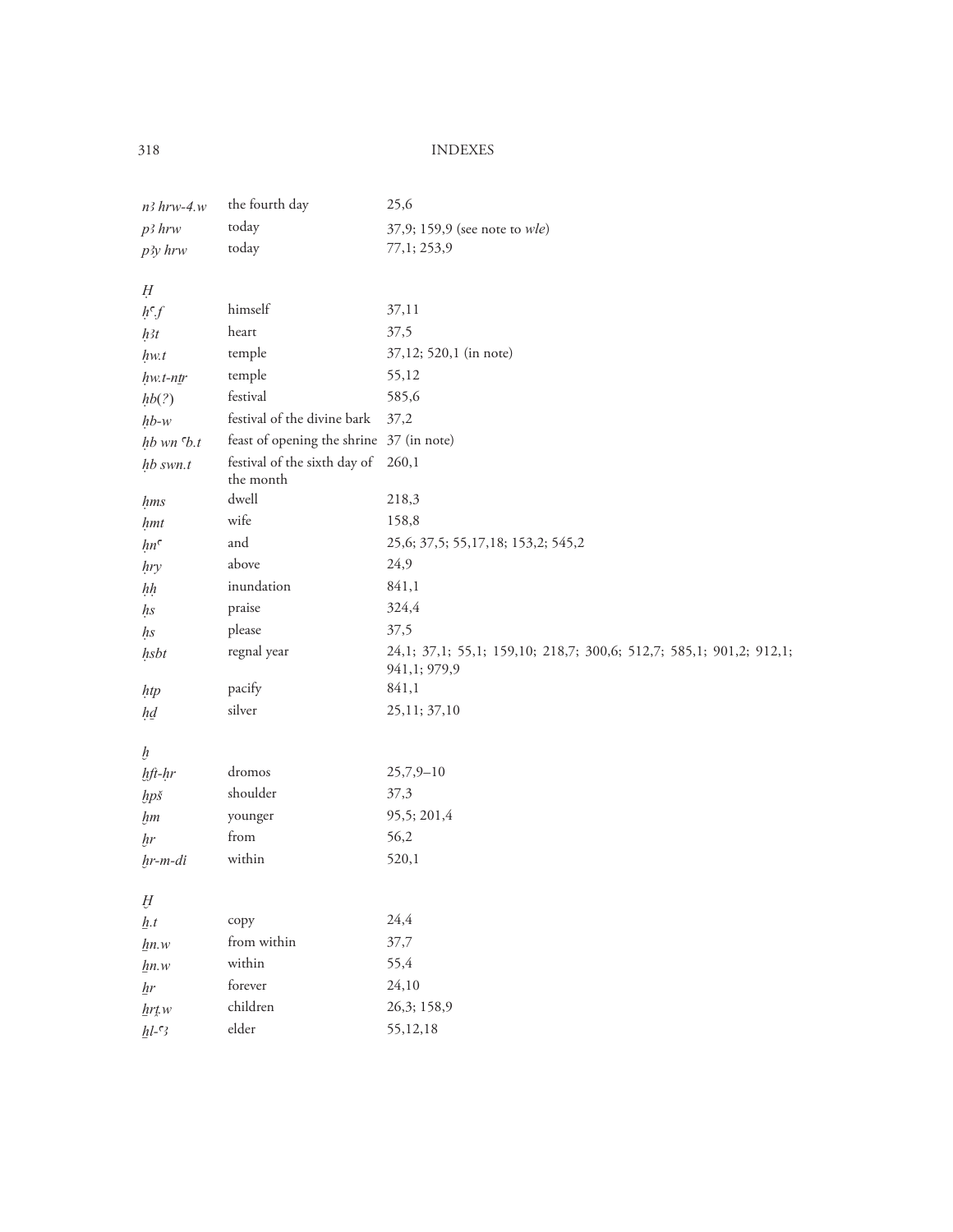#### WORDS 319

| ${\cal S}$                    |                  |                                                                                                                                              |
|-------------------------------|------------------|----------------------------------------------------------------------------------------------------------------------------------------------|
| $s^2 w$                       | phyles           | 37,6                                                                                                                                         |
| s3h(?)                        | $\cdots$         | 907,1                                                                                                                                        |
| $\it{SWY}$                    | drink            | 37,13                                                                                                                                        |
| $sp$ - $sn$                   | ditto, again     | 21,4; 147,5                                                                                                                                  |
| smn                           | endure           | 218,4,5                                                                                                                                      |
| sn                            | brother          | 95,5; 147,2; 200,5; 201,4; 427,4; 545,2                                                                                                      |
| $\mathcal{S}_{\underline{h}}$ | to write         | 24,9                                                                                                                                         |
| sh(?)                         | to write         | 907,6                                                                                                                                        |
| shy3                          | to write         | 253,5                                                                                                                                        |
| $s$ <i>h</i>                  | inscriptions     | 35,2                                                                                                                                         |
| $s$ <i>h</i> .w               | writings         | 324,3                                                                                                                                        |
| sh(w)                         | writings         | 556,2                                                                                                                                        |
| $s$ hy3                       | writings         | 159,7,8                                                                                                                                      |
|                               |                  |                                                                                                                                              |
| Š                             |                  |                                                                                                                                              |
| $\check{s}^c \, dt$           | forever          | 32,5; 66,5-6; 69,2; 95,6; 114,3; 153,2; 190,1; 191,1; 192,1; 218,6;<br>324,4; 505,3; 511,3; 589,1; 615,4; 670,2; 680,3; 782,3; 826,3; 863,1; |
|                               |                  | 896,3; 898,1; 920,6; 965,4                                                                                                                   |
| $\check{s}^c$ dt nhh          | forever and ever | 157,5                                                                                                                                        |
| $\check{s}^c$ nhh             | forever          | 159,1,9                                                                                                                                      |
| $\check{s}^c$ nhh dt          | forever and ever | 147,5; 154,4                                                                                                                                 |
| $\check{s}^{\mathsf{c}}t$     | distribute       | 55,5                                                                                                                                         |
| $\check{S}m$ w                | summer           | 656,3                                                                                                                                        |
| šr:t                          | daughter         | 159,4                                                                                                                                        |
| $\zeta l < k$                 | spike?           | 24,7                                                                                                                                         |
|                               |                  |                                                                                                                                              |
| Q                             |                  |                                                                                                                                              |
| ghe                           | land areas       | 95,4                                                                                                                                         |
| $q_t$                         | kite             | 37,6,10                                                                                                                                      |
|                               |                  |                                                                                                                                              |
| K                             |                  |                                                                                                                                              |
| k <sup>3</sup>                | works(?)         | 520,1                                                                                                                                        |
| $k_3w$                        | provisions       | 55,7                                                                                                                                         |
| $\sqrt{G}$                    |                  |                                                                                                                                              |
| gb                            | excise           | 159,9                                                                                                                                        |
| gb[e]                         | cut out          | 97,2                                                                                                                                         |
|                               |                  |                                                                                                                                              |
| $\cal T$                      |                  |                                                                                                                                              |
| $t^2$                         | land             | 37,10                                                                                                                                        |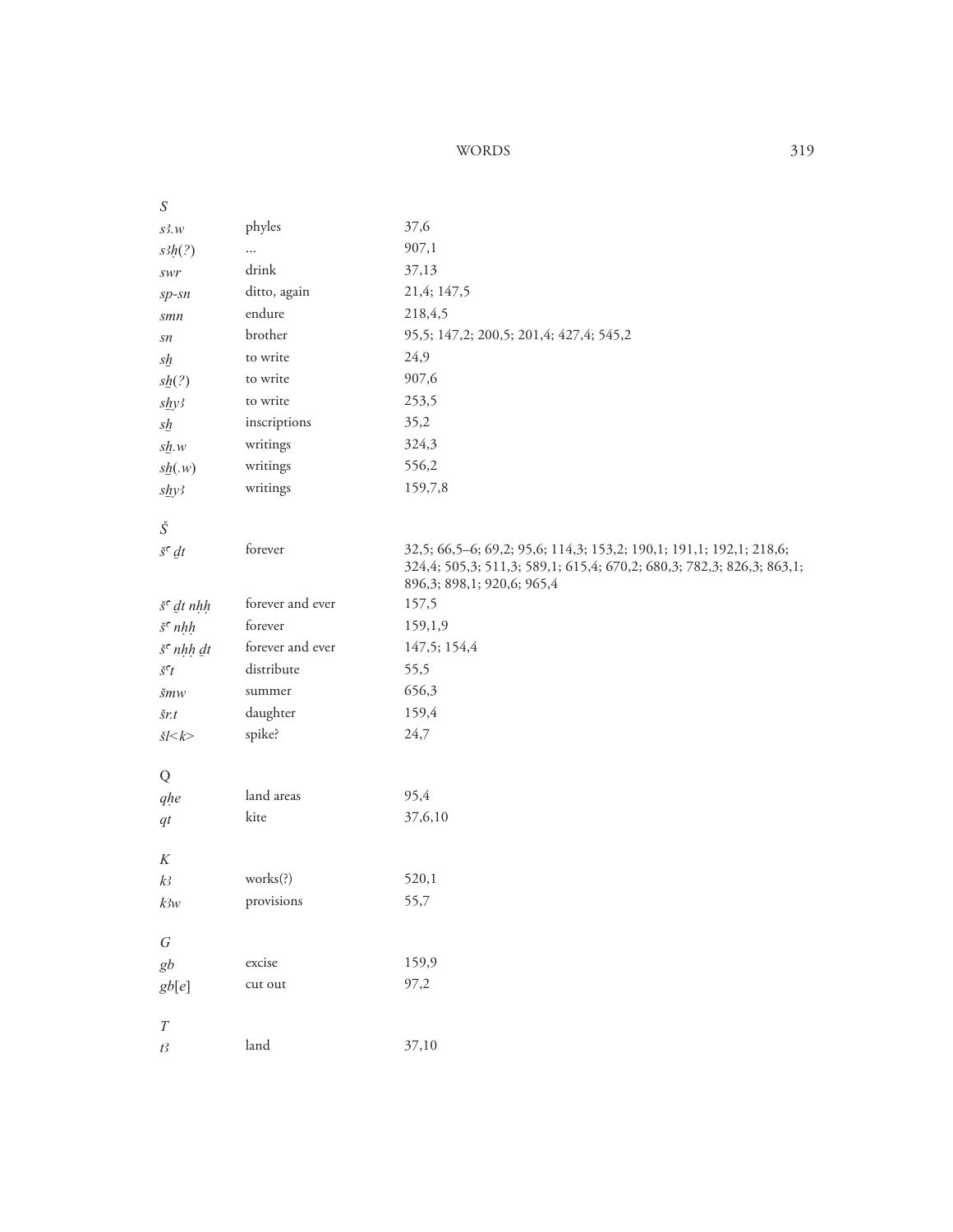| t3y                                         | this                   | 97,1; 159,7                                                                                                                                                                                                                                                                                                                                                                                                                                                   |
|---------------------------------------------|------------------------|---------------------------------------------------------------------------------------------------------------------------------------------------------------------------------------------------------------------------------------------------------------------------------------------------------------------------------------------------------------------------------------------------------------------------------------------------------------|
| $t\frac{3}{y}$ . w                          | in glyphs              | 971,1                                                                                                                                                                                                                                                                                                                                                                                                                                                         |
| ty                                          | here                   | 11,1; 32,3; 35,1; 40,1; 69,1; 147,3; 151,4; 152,1; 154,3; 158,6; 190,1;<br>191,1; 192,1; 218,5; 220,1; 363,2; 368,4; 505,1; 511,1; 512,2; 515,1;<br>528,1; 545,1; 556,3; 566,2; 573,1; 578,1; 589,1; 590,2; 591,1; 615,1;<br>618,1; 620,1; 621,4; 639,4; 677,1; 680,2; 702,1; 731,1; 732,1; 750,1;<br>775,1; 791,1; 793,2; 826,3; 860,1; 889,1; 892,2; 893,1; 898,1; 901,1;<br>904,1; 910,1; 911,1; 912,1; 927,1; 946,1; 948,1; 950,1; 954,1; 979,5;<br>981,1 |
| ti                                          | give                   | 37,13; 605,1                                                                                                                                                                                                                                                                                                                                                                                                                                                  |
| ti hpš                                      | give the shoulder, dip | 37, 3, 10, 11                                                                                                                                                                                                                                                                                                                                                                                                                                                 |
| tbh                                         | ask                    | 37,12                                                                                                                                                                                                                                                                                                                                                                                                                                                         |
| tme                                         | town                   | 37,9                                                                                                                                                                                                                                                                                                                                                                                                                                                          |
| $t\check{s}$                                | district               | 55,5                                                                                                                                                                                                                                                                                                                                                                                                                                                          |
| tše                                         | district               | 95,4                                                                                                                                                                                                                                                                                                                                                                                                                                                          |
| tš n'Ist                                    | nome of Isis           | 300,4                                                                                                                                                                                                                                                                                                                                                                                                                                                         |
|                                             |                        |                                                                                                                                                                                                                                                                                                                                                                                                                                                               |
| $\mathcal{I}% _{F_{0}}^{\ast }(\mathbf{0})$ |                        |                                                                                                                                                                                                                                                                                                                                                                                                                                                               |
| $\underline{t}$                             | from                   | 55,12                                                                                                                                                                                                                                                                                                                                                                                                                                                         |
| $\mathbf{t}$                                | take                   | 56,1                                                                                                                                                                                                                                                                                                                                                                                                                                                          |
| $\mathbf{I} \mathbf{s}[y, w]$               | rulers                 | 585,6                                                                                                                                                                                                                                                                                                                                                                                                                                                         |
| $\varrho$                                   |                        |                                                                                                                                                                                                                                                                                                                                                                                                                                                               |
| $\overline{d}$                              | say                    | 37,9; 55,5                                                                                                                                                                                                                                                                                                                                                                                                                                                    |
| dt                                          | forever                | 123,3; 605,1                                                                                                                                                                                                                                                                                                                                                                                                                                                  |
| $dt$ <sub>nhh</sub>                         | forever and ever       | 875,1                                                                                                                                                                                                                                                                                                                                                                                                                                                         |
|                                             |                        |                                                                                                                                                                                                                                                                                                                                                                                                                                                               |
| Numbers                                     |                        |                                                                                                                                                                                                                                                                                                                                                                                                                                                               |
| 1                                           |                        | 512,7                                                                                                                                                                                                                                                                                                                                                                                                                                                         |
| $\overline{4}$                              |                        | 24,4; 25,6; 300,6                                                                                                                                                                                                                                                                                                                                                                                                                                             |
| 5                                           |                        | 37,6; 901,2                                                                                                                                                                                                                                                                                                                                                                                                                                                   |
| 5.t                                         |                        | 37,7,10                                                                                                                                                                                                                                                                                                                                                                                                                                                       |
| 6                                           |                        | 912,1                                                                                                                                                                                                                                                                                                                                                                                                                                                         |
| 8.t                                         |                        | 55,1                                                                                                                                                                                                                                                                                                                                                                                                                                                          |
| 10.t                                        |                        | 37,6                                                                                                                                                                                                                                                                                                                                                                                                                                                          |
| $12\,$                                      |                        | 585,1; 979,9                                                                                                                                                                                                                                                                                                                                                                                                                                                  |
| $17\,$                                      |                        | 24,1                                                                                                                                                                                                                                                                                                                                                                                                                                                          |
| 33                                          |                        | 37,1                                                                                                                                                                                                                                                                                                                                                                                                                                                          |
| ${\it 100}$                                 |                        | 941,1                                                                                                                                                                                                                                                                                                                                                                                                                                                         |
| $110.t$                                     |                        | 159,10                                                                                                                                                                                                                                                                                                                                                                                                                                                        |
| $150\,$                                     |                        | 218,7                                                                                                                                                                                                                                                                                                                                                                                                                                                         |
| 1/4                                         | one-fourth             | 25,11                                                                                                                                                                                                                                                                                                                                                                                                                                                         |